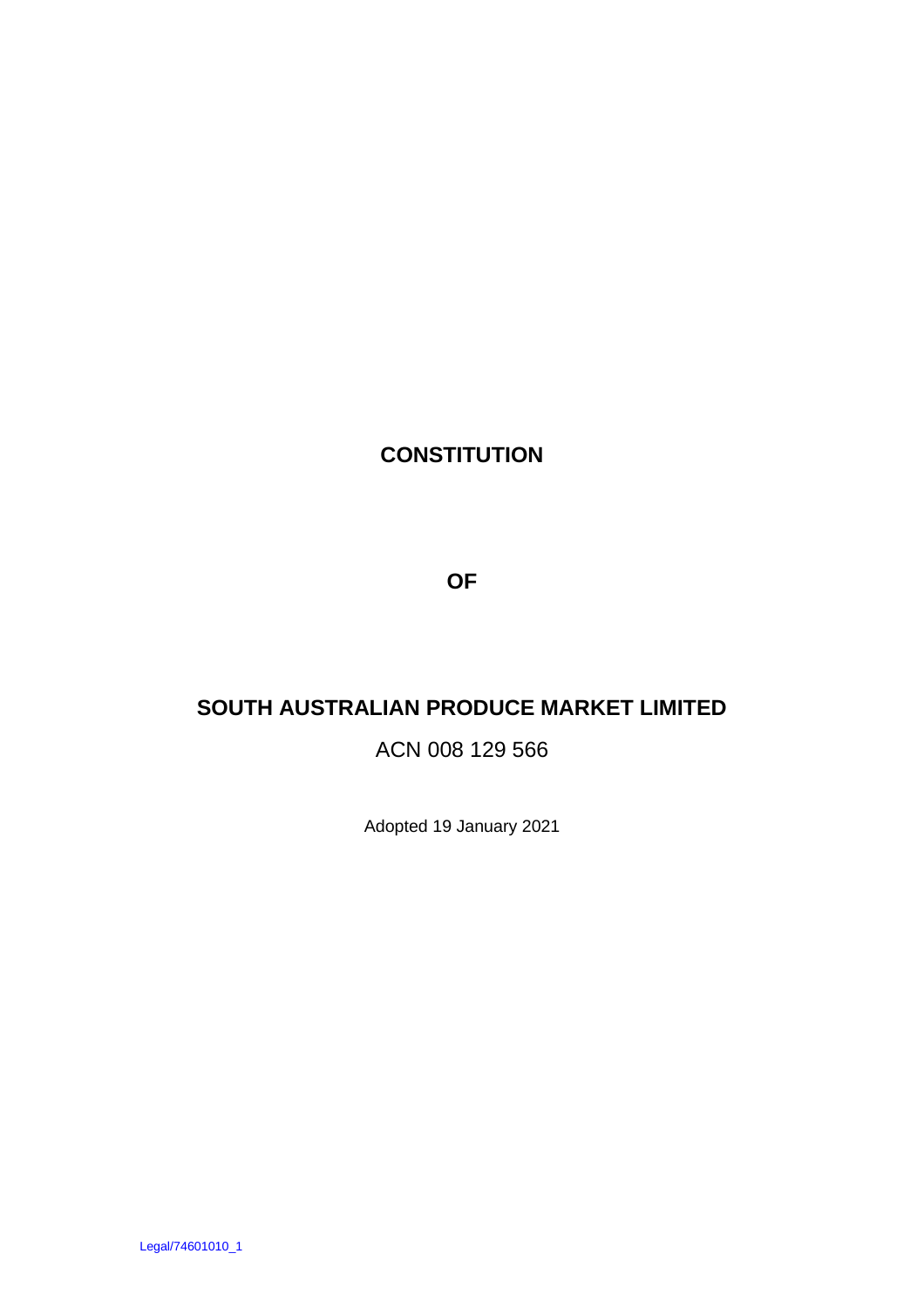| 1.   |                                                   |  |
|------|---------------------------------------------------|--|
|      |                                                   |  |
| 2.   |                                                   |  |
| 3.   |                                                   |  |
|      |                                                   |  |
| 4.   |                                                   |  |
|      |                                                   |  |
| 5.   |                                                   |  |
| 6.   |                                                   |  |
| 6A.  |                                                   |  |
| 7.   |                                                   |  |
| 8.   |                                                   |  |
| 9.   |                                                   |  |
| 10.  |                                                   |  |
|      |                                                   |  |
| 11.  |                                                   |  |
| 12.  |                                                   |  |
| 12A. |                                                   |  |
| 13.  |                                                   |  |
|      |                                                   |  |
| 14.  |                                                   |  |
| 15.  |                                                   |  |
| 16.  |                                                   |  |
|      |                                                   |  |
| 17.  |                                                   |  |
| 18.  |                                                   |  |
| 18A. |                                                   |  |
|      |                                                   |  |
| 19.  |                                                   |  |
| 20.  |                                                   |  |
|      | PROCEDURES REGARDING SHARES AND MEMBER STATUS  21 |  |
| 21.  |                                                   |  |
| 22.  |                                                   |  |
| 23.  |                                                   |  |
|      |                                                   |  |
| 24.  |                                                   |  |
| 25.  |                                                   |  |

# **INDEX**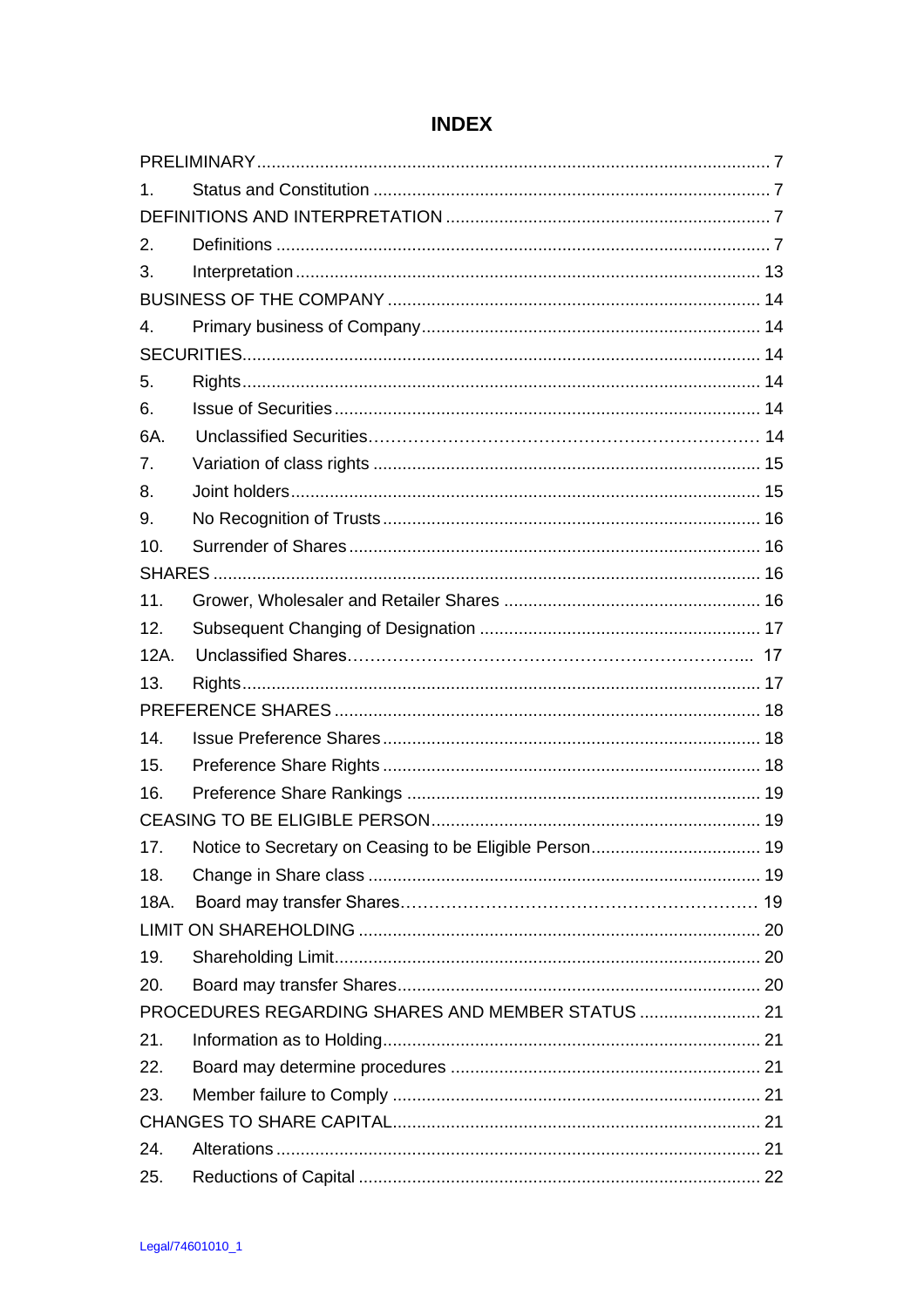$\overline{3}$ 

| 26. |  |  |  |
|-----|--|--|--|
|     |  |  |  |
| 27. |  |  |  |
| 28. |  |  |  |
| 29. |  |  |  |
| 30. |  |  |  |
| 31. |  |  |  |
| 32. |  |  |  |
| 33. |  |  |  |
| 34. |  |  |  |
| 35. |  |  |  |
|     |  |  |  |
| 36. |  |  |  |
| 37. |  |  |  |
| 38. |  |  |  |
| 39. |  |  |  |
| 40. |  |  |  |
| 41. |  |  |  |
| 42. |  |  |  |
| 43. |  |  |  |
| 44. |  |  |  |
| 45. |  |  |  |
| 46. |  |  |  |
| 47. |  |  |  |
| 48. |  |  |  |
| 49. |  |  |  |
|     |  |  |  |
| 50. |  |  |  |
| 51. |  |  |  |
|     |  |  |  |
| 52. |  |  |  |
| 53. |  |  |  |
|     |  |  |  |
| 54. |  |  |  |
| 55. |  |  |  |
| 56. |  |  |  |
|     |  |  |  |
| 57. |  |  |  |
| 58. |  |  |  |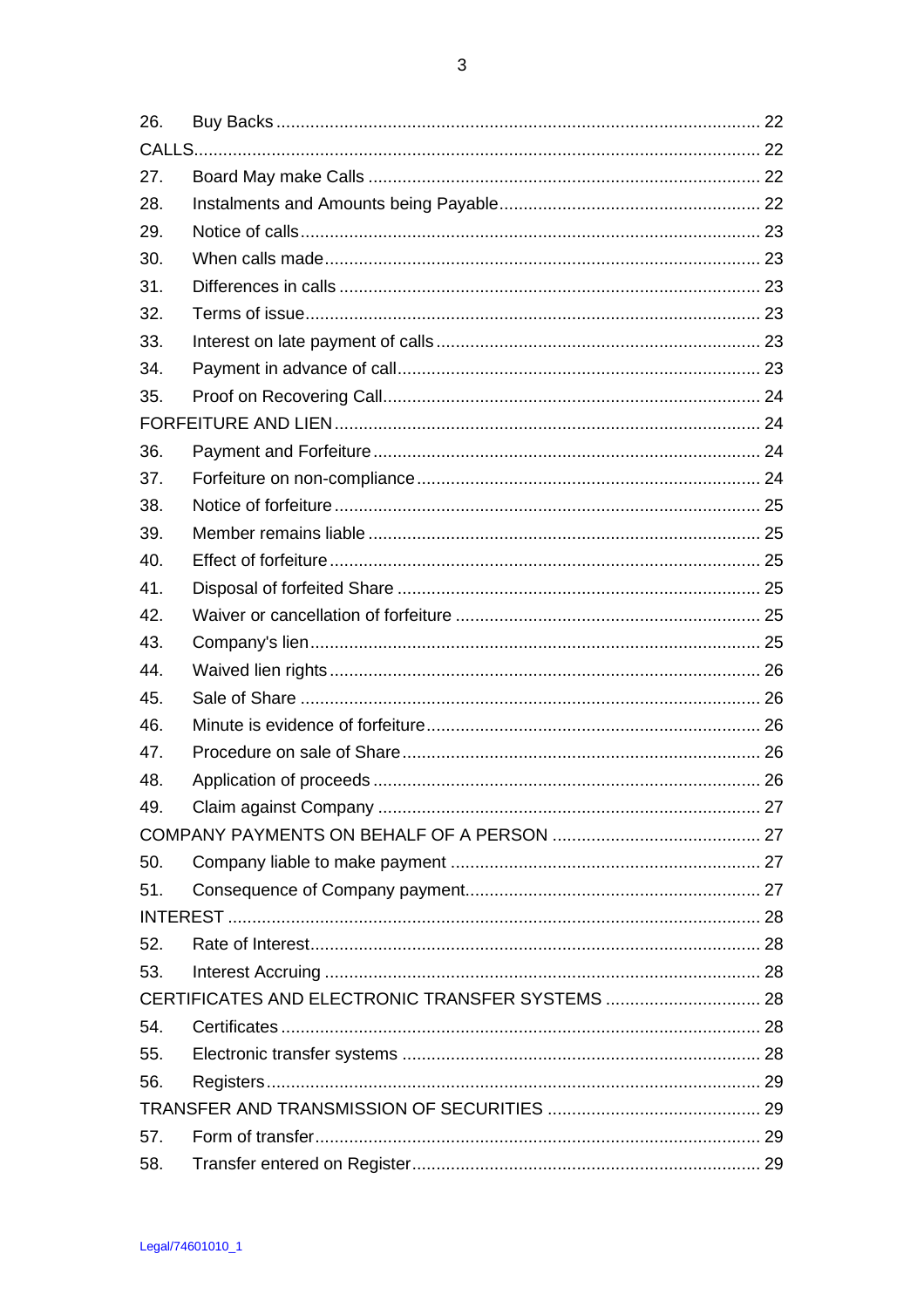| 59. |  |  |  |
|-----|--|--|--|
| 60. |  |  |  |
| 61. |  |  |  |
| 62. |  |  |  |
|     |  |  |  |
| 63. |  |  |  |
| 64. |  |  |  |
|     |  |  |  |
| 65. |  |  |  |
| 66. |  |  |  |
| 67. |  |  |  |
| 68. |  |  |  |
| 69. |  |  |  |
| 70. |  |  |  |
| 71. |  |  |  |
|     |  |  |  |
| 72. |  |  |  |
| 73. |  |  |  |
| 74. |  |  |  |
| 75. |  |  |  |
|     |  |  |  |
| 76. |  |  |  |
| 77. |  |  |  |
| 78. |  |  |  |
| 79. |  |  |  |
|     |  |  |  |
| 80. |  |  |  |
| 81. |  |  |  |
| 82. |  |  |  |
| 83. |  |  |  |
| 84. |  |  |  |
| 85. |  |  |  |
| 86. |  |  |  |
| 87. |  |  |  |
| 88. |  |  |  |
| 89. |  |  |  |
| 90. |  |  |  |
| 91. |  |  |  |
| 92. |  |  |  |
|     |  |  |  |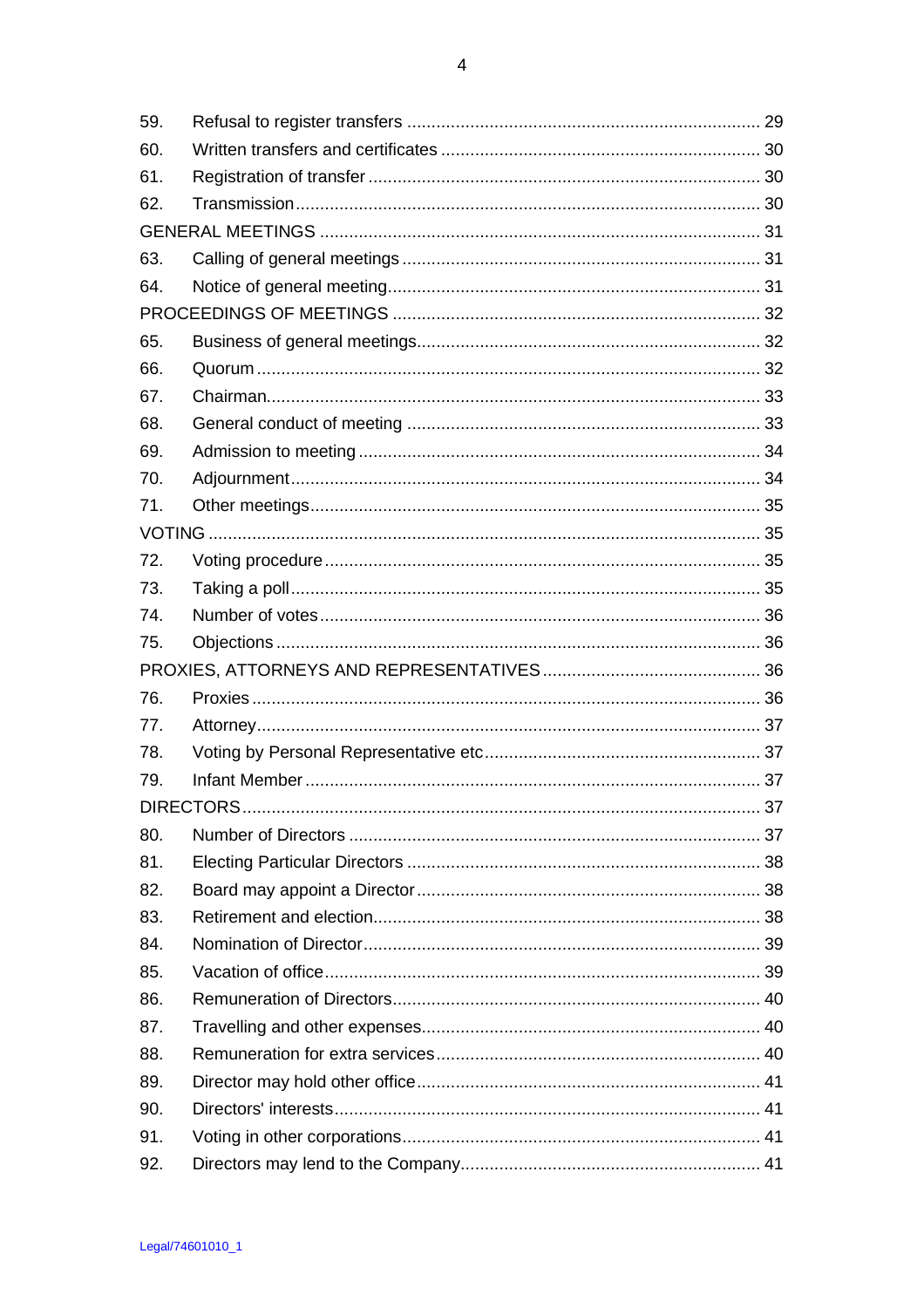| 93.  |  |    |  |  |
|------|--|----|--|--|
|      |  |    |  |  |
| 94.  |  |    |  |  |
| 95.  |  |    |  |  |
| 96.  |  |    |  |  |
| 97.  |  |    |  |  |
| 98.  |  |    |  |  |
| 99.  |  |    |  |  |
| 100. |  |    |  |  |
|      |  |    |  |  |
| 101. |  |    |  |  |
| 102. |  |    |  |  |
| 103. |  |    |  |  |
| 104. |  |    |  |  |
| 105. |  |    |  |  |
|      |  |    |  |  |
| 106. |  |    |  |  |
| 107. |  |    |  |  |
| 108. |  |    |  |  |
| 109. |  |    |  |  |
| 110. |  |    |  |  |
| 111. |  |    |  |  |
| 112. |  |    |  |  |
| 113. |  |    |  |  |
|      |  |    |  |  |
| 114. |  | 47 |  |  |
| 115. |  |    |  |  |
|      |  |    |  |  |
| 116. |  |    |  |  |
| 117. |  |    |  |  |
| 118. |  |    |  |  |
| 119. |  |    |  |  |
| 120. |  |    |  |  |
|      |  |    |  |  |
| 121. |  |    |  |  |
| 122. |  |    |  |  |
|      |  |    |  |  |
| 123. |  |    |  |  |
| 124. |  |    |  |  |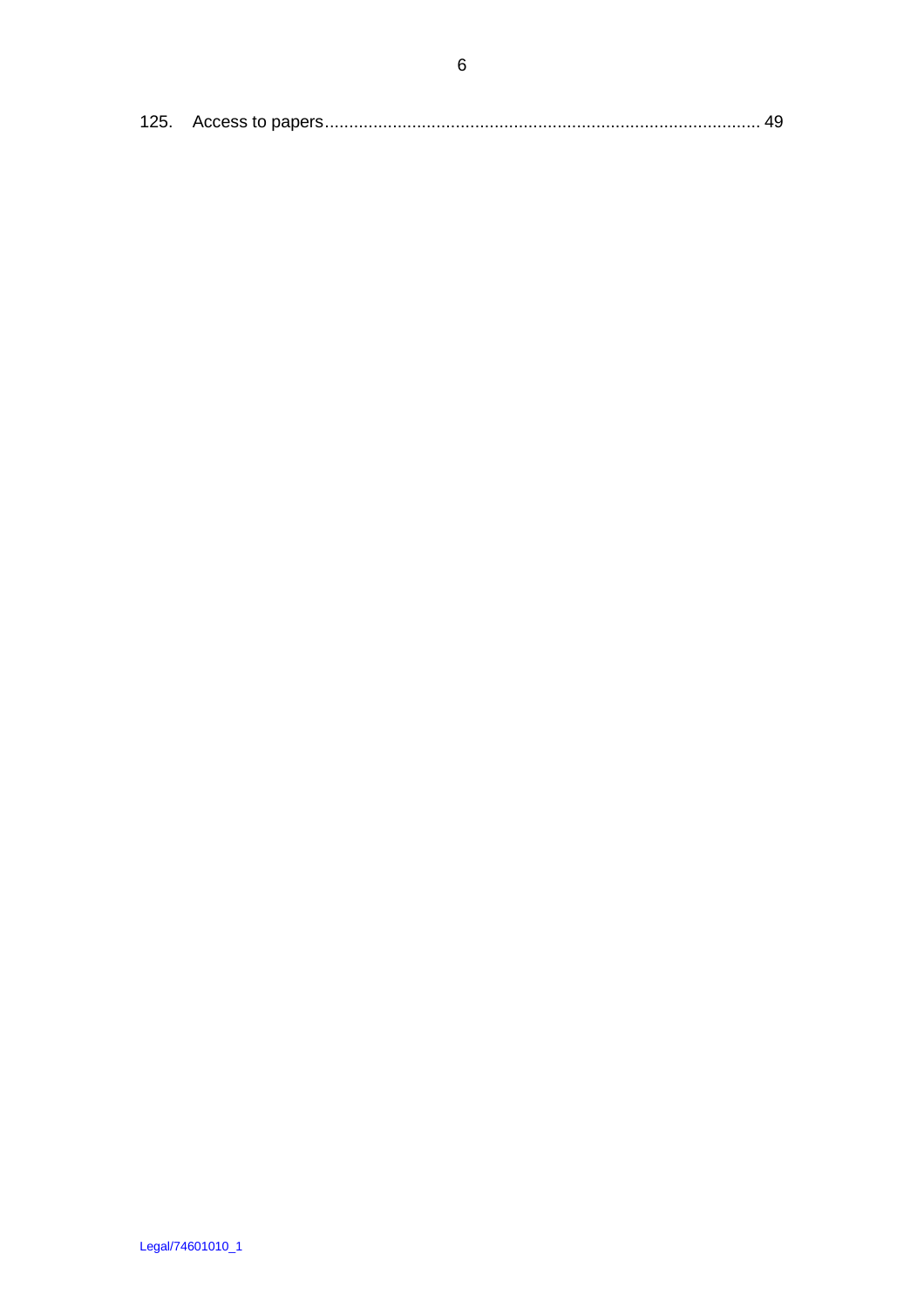# **CONSTITUTION of**

# **SOUTH AUSTRALIAN PRODUCE MARKET LIMITED** ACN 008 129 566

# **PRELIMINARY**

# 1. **Status and Constitution**

- 1.1 The Company is a public company limited by shares.
- 1.2 The replaceable rules in the Act do not apply to the Company.
- 1.3 This Constitution supersedes the Constitution of the Company in force immediately before the adoption of this Constitution.

# **DEFINITIONS AND INTERPRETATION**

# 2. **Definitions**

Unless inconsistent with the context:

"**Act**" means the *Corporations Act 2001* (Cth).

"**Board**" means the Directors for the time being of the Company or those of them who are present at a meeting at which there is a quorum.

"**business day**" means Monday to Friday except public holidays in South Australia.

"**call**" includes an instalment of a call and any amount due on allotment of any Share.

"**Chairman**" means the chairman of the Board or any other person occupying the position of chairman or acting chairman of the Board.

"**Company**" means SOUTH AUSTRALIAN PRODUCE MARKET LIMITED ACN 008 129 566.

"**Constitution**" means this Constitution as amended.

"**control**" for the purpose of determining whether a legal person is under the control of a natural person means the natural person:

- (a) has the capacity to determine the outcome of the decisions about the legal person's financial and operating policies; or
- (b) has at least fifty per cent of the votes that may be cast by members of the legal person; or
- (c) has the right to receive at least fifty per cent of any dividends that may be paid by the legal person; or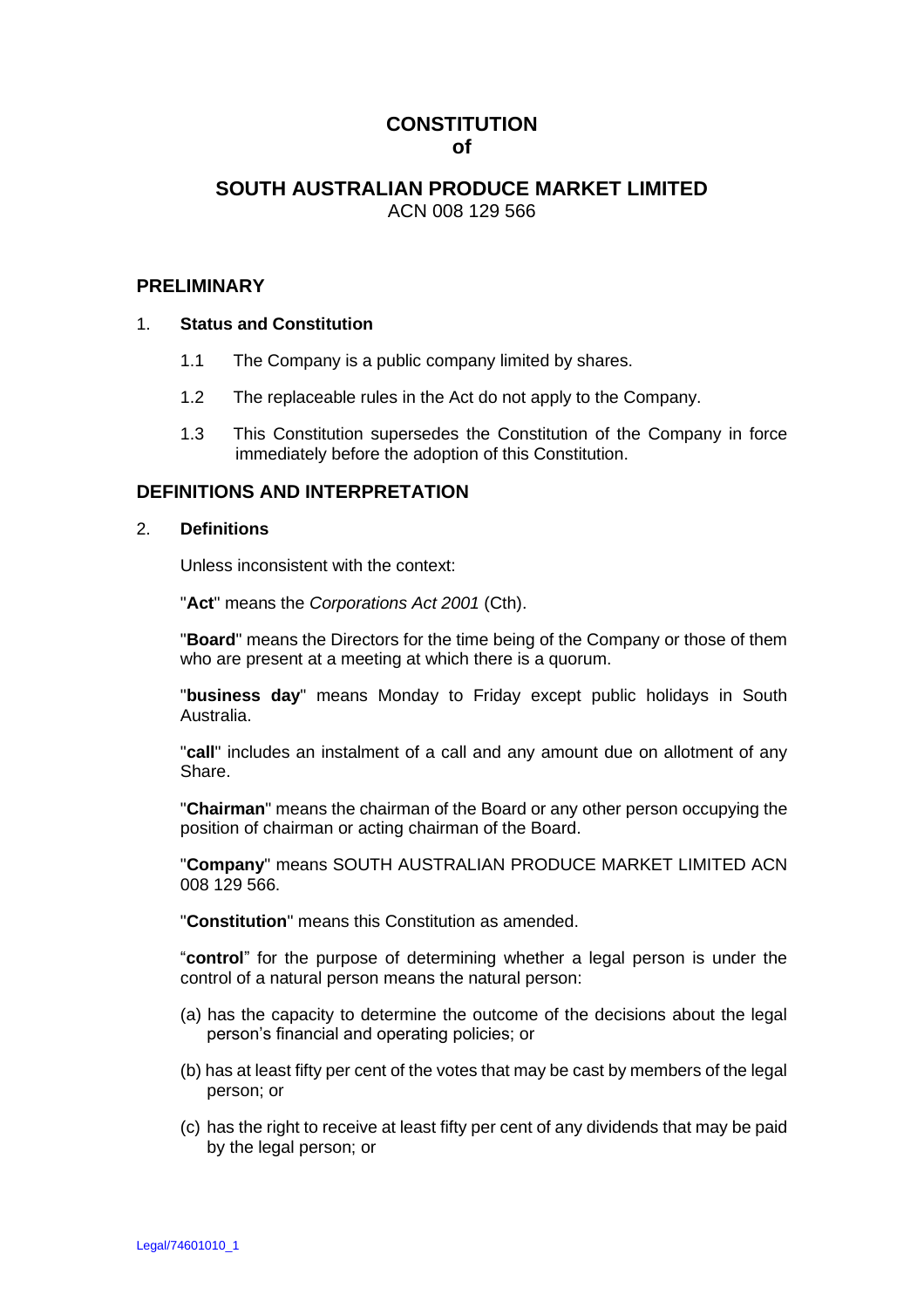(d) has the right to receive on the winding up of the legal person at least fifty per cent of any distributions out of the winding up of the legal person.

"**Deputy Chairman of the Board**" means the Director elected to the office of deputy chairman of the Board or any other person occupying the position of deputy chairman or acting deputy chairman of the Board.

"**Designated Person**" means a natural person who is:

- (a) a Grower, Retailer or Wholesaler;
- (b) the Director of a company that is a Grower, Retailer or Wholesaler; or
- (c) a Foundation Member.

"**Director**" means a person appointed or elected as a Director of the Company and where applicable, includes a duly appointed alternate director.

"**Eligible Discretionary Trust**" means a person ("**discretionary trustee**") who holds Shares in the capacity as the trustee of a trust which:

- (a) is an arrangement, however made, under which a person holds property, and the beneficial interest in all or any part of that property may be vested in a person (in this Constitution referred to as an "**object**" of the discretionary trust) on the exercise of a discretion, whether subject to any other contingency or not and whether the exercise of the discretion is obligatory or optional; and
- (b) at least one of the objects of the arrangement (as described in paragraph (a) of this definition) is a Designated Person; and
- (c) the discretionary trustee is an Eligible Trustee.

"**Eligible Person**" means a Grower, Wholesaler or Retailer.

### "**Eligible Shareholder**" means:

- (a) an Eligible Discretionary Trust;
- (b) an Eligible Superannuation Fund; or
- (c) an Eligible Unit Trust.

#### "**Eligible Superannuation Fund**" means:

- (a) an Eligible Superannuation Direct Holding; or
- (b) an Eligible Superannuation Indirect Holding.

"**Eligible Superannuation Direct Holding**" means a person who holds Shares in the capacity as the trustee of a superannuation fund which:

- (a) is a complying superannuation fund within the meaning of section 45 of the SIS Act; and
- (b) is a self managed superannuation fund within the meaning of section 17A of the SIS Act; and
- (c) at least one member of that superannuation fund is a Designated Person; and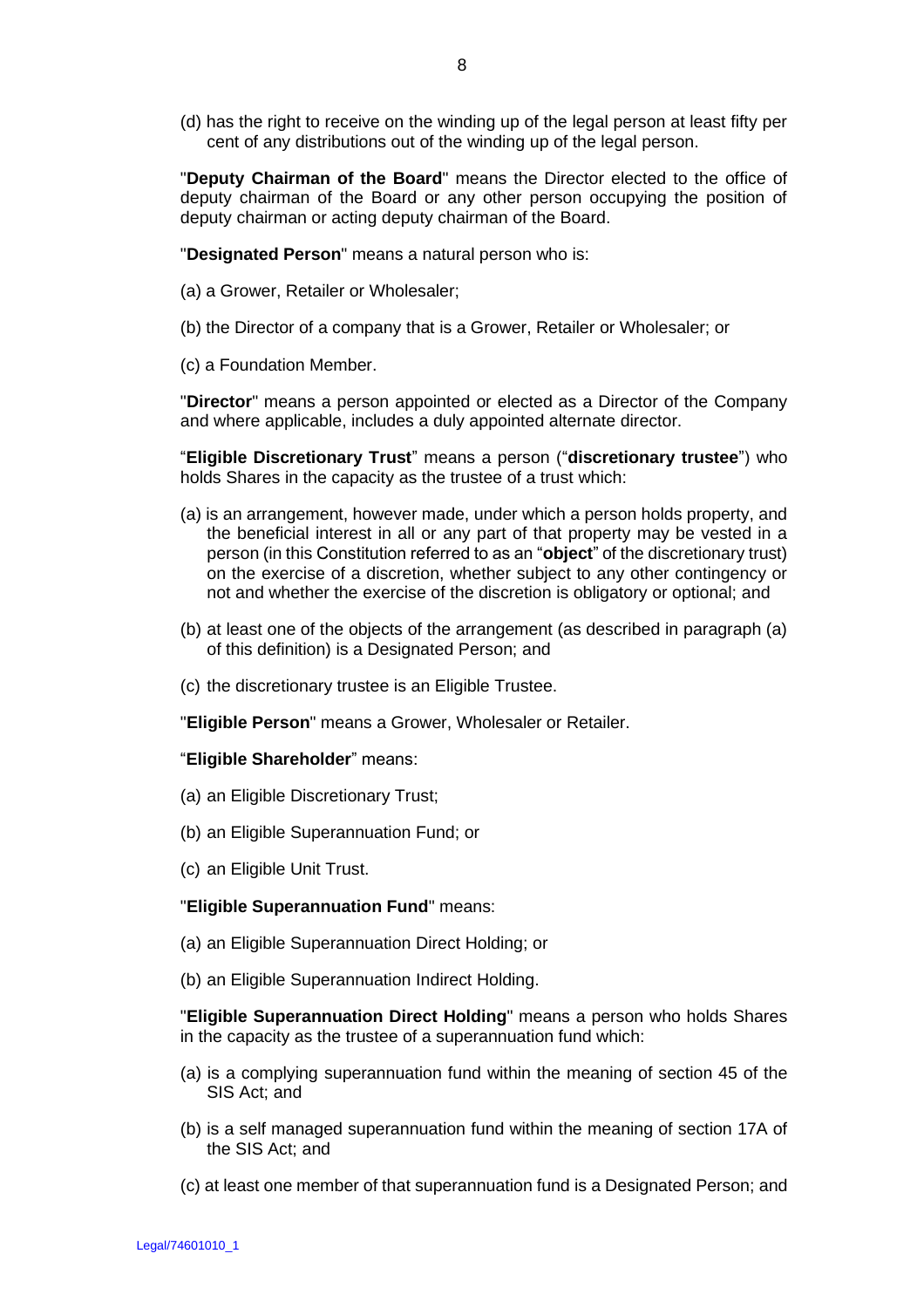(d) the Designated Person who is a member has a balance or entitlement under that superannuation fund that constitutes, by value, at least forty per cent of the value of the superannuation fund and the only other members of the superannuation fund are the spouse, children or siblings of the Designated Member or their spouses.

"**Eligible Superannuation Indirect Holding**" means a person who holds Shares in the capacity as the trustee;

- (a) under a trust arrangement that satisfies section 67A of the SIS Act; and
- (b) the RSF trustee (as defined in section 67A of the SIS Act) under that arrangement is a trustee of a superannuation fund that satisfies the requirements of paragraphs (a) to (d) of the definition of an Eligible Superannuation Direct Holding.

"**Eligible Trustee**" means a trustee where that trustee:

- (a) consists of only one natural person, that natural person is a Designated Person;
- (b) consists of only two natural persons, one of the natural persons is a Designated Person:
- (c) consists of more than two natural persons, the majority of the natural persons are Designated Persons;
- (d) consists of only a legal person, the legal person is under the sole control of a Designated Person or a Designated Person and the spouse of that Designated Person; or
- (e) consists of a legal person and a natural person or any combination of legal persons and natural persons, each legal person is under the sole control of a Designated Person or a Designated Person and the spouse of that Designated Person and the majority of the natural persons are Designated Persons.

"**Eligible Unit Trust**" means a person ("**unit trustee**") who holds Shares in the capacity as the trustee of a trust which:

- (a) is a unit trust scheme; and
- (b) at least:
	- (i) all of the holders of the Units are Designated Persons of the same class (i.e. they must all be Eligible Persons that are solely from one of the following groups namely Growers, Retailers or Wholesalers); or
	- (i) all of the holders of the Units consist of one or more of persons who are only Designated Persons, Eligible Discretionary Trusts and Eligible Superannuation Funds of the same class (i.e. they must all be Eligible Shareholders that are solely from one of the following groups namely Growers, Retailers or Wholesalers); and

(c) the unit trustee is an Eligible Trustee.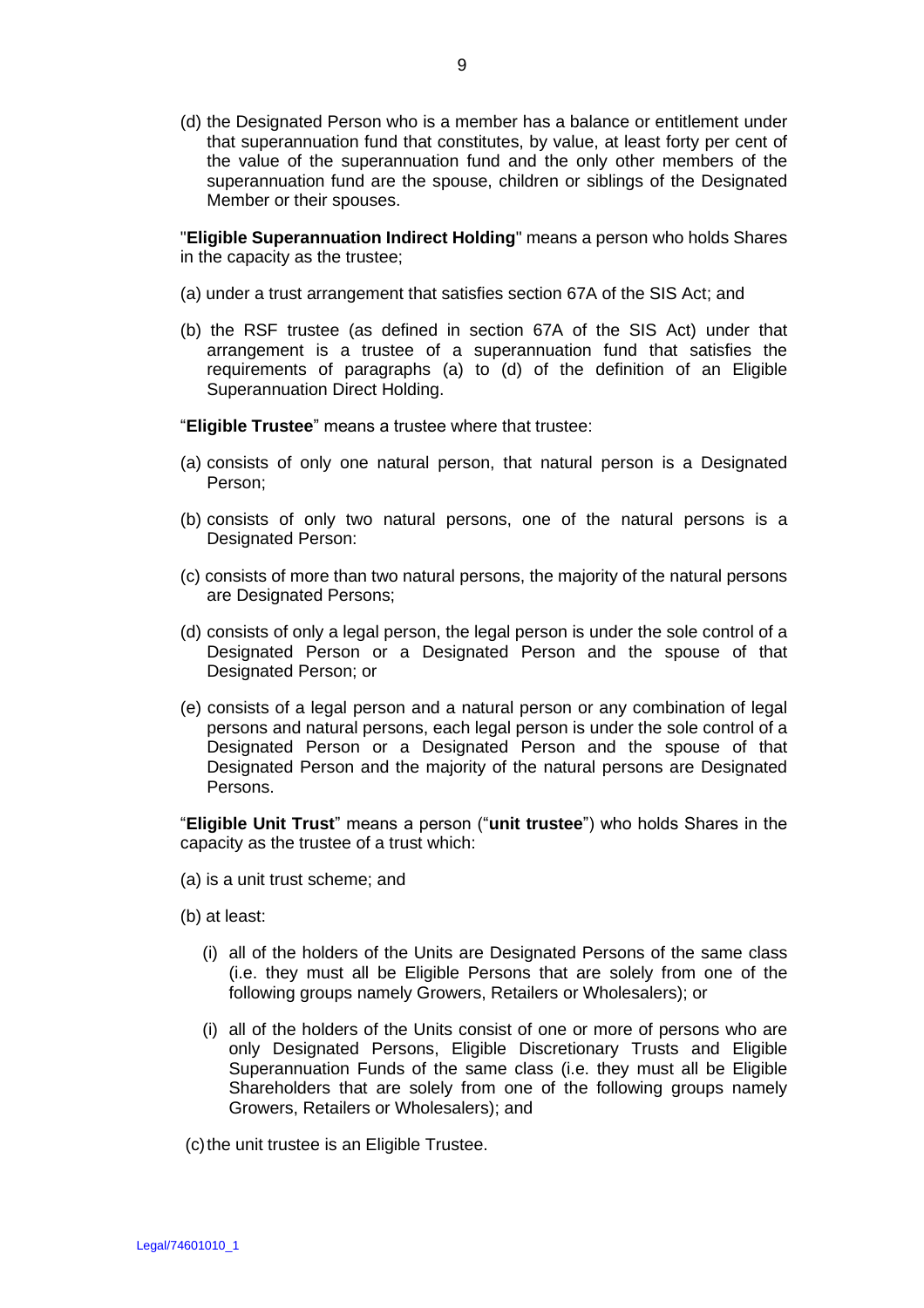"**Foundation Member**" means a person who was a Member in the period prior to 11 July 1989 and but for this clause is not otherwise a Grower, Retailer or Wholesaler.

"**Grower**" means either:

- (a) a person who carries on a bona fide business of a farmer or the grower of fruit, vegetables, flowers or other horticultural products:
	- (i) on a land area of not less than five hectares in South Australia; and
	- (ii) which has been carried on for a minimum period of three years; and
	- (iii) which constitutes 50% of that person's revenue; and
	- (iv) which constitutes a "primary production business" as defined in the *Income Tax Assessment Act 1997* (Cth),

unless otherwise determined by the Board in its absolute discretion;

- (b) a co-operative, a majority of the members of which are Growers as defined in paragraph (a) above; or
- (c) a membership-based not-for-profit industry body where 75% of the members are Growers as defined in paragraph (a) above and which is approved by the Board in its absolute discretion;
- (d) an Eligible Shareholder where the relevant Designated Person is either a Grower under clause (a), the director of a corporation that is a Grower under clause (a), or a Foundation Member who has been a Grower under clause (a); or
- (d) a Foundation Member who has been a Grower under clause (a).

"**Grower Director**" means a Director who is either;

- (a) a Grower; or
- (b) a director of a Grower that is a corporation.

"**Grower Shares**" means Shares so designated, comprising Shares which are registered to Members who are Growers.

"**Independent Director**" means a Director who is not a Designated Person.

"**legal person**" is a person recognised by the law other than a natural person and a legal person includes a natural person when acting in the capacity of a trustee.

"**Managing Director**" means the person appointed to be the Managing Director of the Company from time to time.

"**Member**" means a person whose name is entered in the Register as a holder of a Share.

"**Members present**" means Members present at a general meeting of the Company in person or by properly appointed proxy, attorney or representative.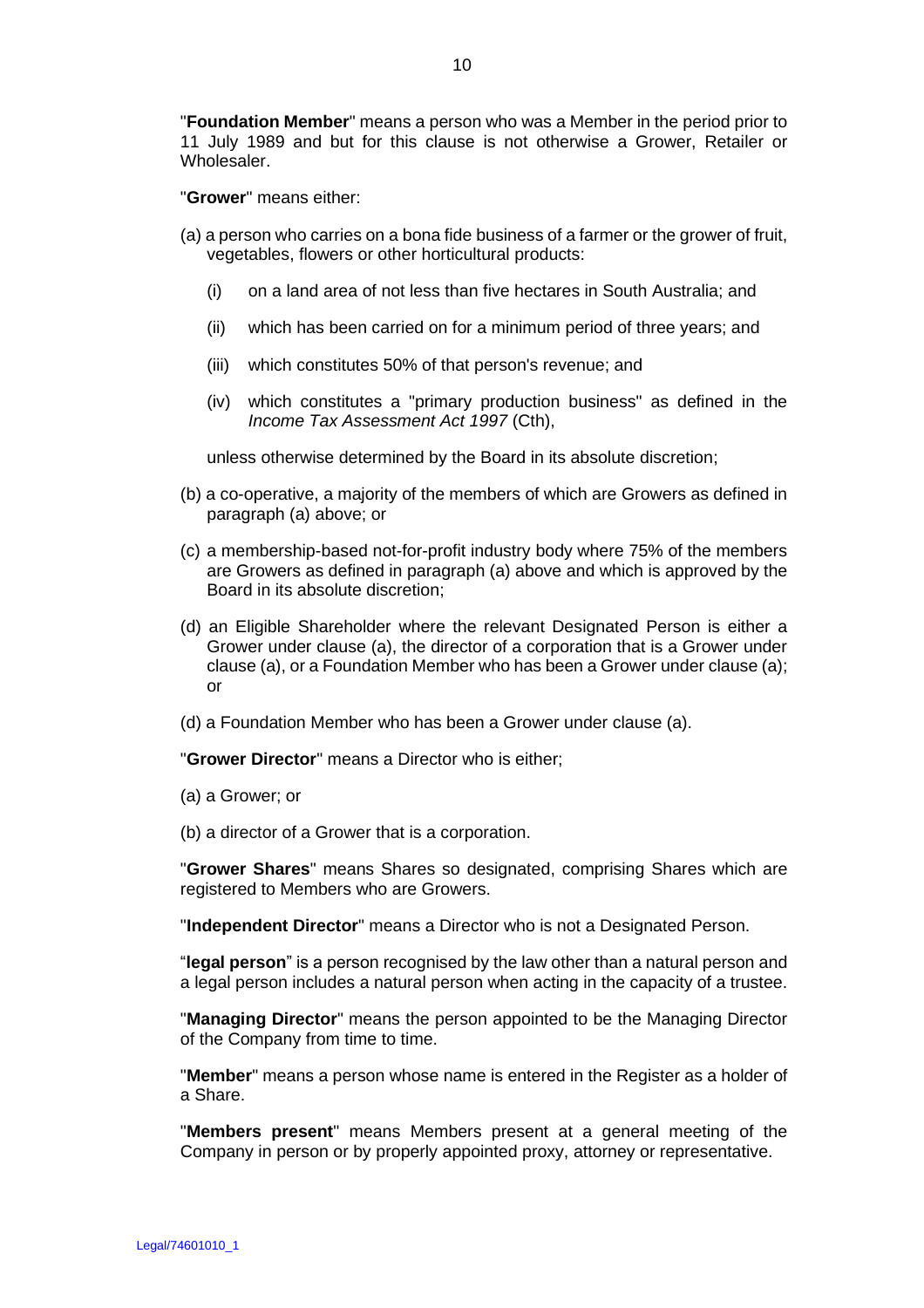"**notice**" means written notice and "**notify**" means notification in writing.

"**Office**" means the registered office of the Company.

"**Personal Representative**" means the legal personal representative, executor or administrator of a deceased person or a person who has the lawful control of the assets or estate of a person who is bankrupt or whose person or property is liable to be dealt with under a law about mental health.

"**Preference Shares**" means Shares issued as such in accordance with this Constitution.

"**Register**" means the register of Members of the Company.

"**registered address**" means the address of a Member recorded in the Register from time to time.

### "**Retailer" means**:

- (a) a person who holds an ID card with the classification of Buyer as defined in the South Australian Produce Market Rules, and carries on a bona fide business selling inter alia, fruit, vegetables, flowers or other horticultural products:
	- (i) from a Retail Outlet in South Australia; and
	- (ii) which has been carried on for a minimum period of three years; and
	- (iii) which constitutes 50% of that person's revenue,

unless otherwise determined by the Board in its absolute discretion;

- (b) a membership-based not-for-profit industry body where 75% of the members are Retailers as defined in paragraph (a) above and which is approved by the Board in its absolute discretion;
- (c) an Eligible Shareholder where the relevant Designated Person is a Retailer under clause (a), the director of a corporation that is a Retailer under clause (a), or a Foundation Member who was a Retailer under clause (a); or
- (d) a Foundation Member who has been a Retailer under clause (a).

"**Retailer Director**" means a Director who is either:

- (a) a Retailer; or
- (b) a director of a Retailer that is a corporation.

"**Retailer Shares**" means Shares so designated, comprising Shares which are registered to Members who are Retailers.

#### "**Retail Outlet**" means:

- (a) business premises
	- (i) at which goods are sold to the public by retail; or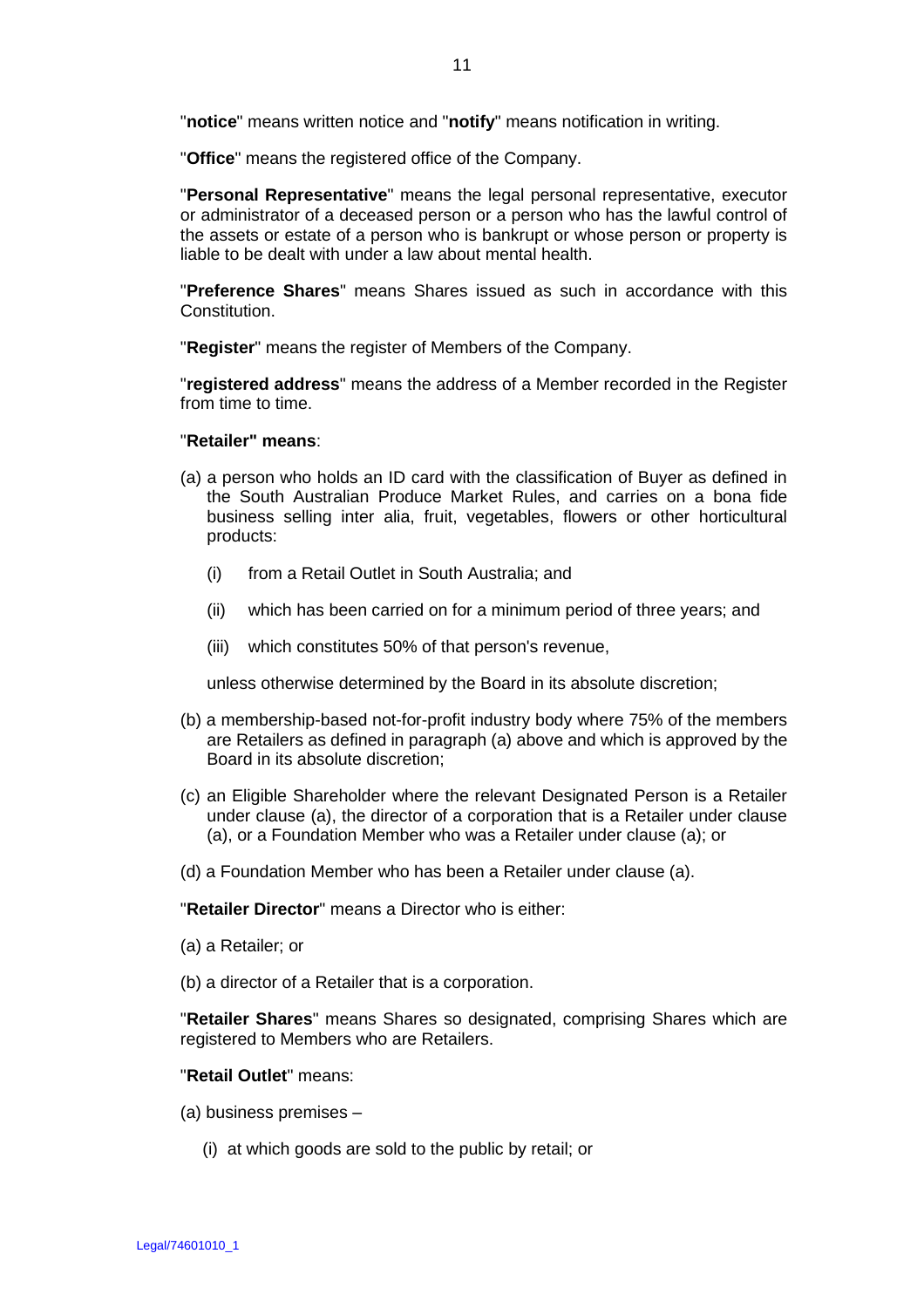- (ii) at which services are provided to the public, or to which the public is invited to negotiate for the supply of services; or
- (d) business premises classified by regulation as premises to which the *Retail and Commercial Leases Act 1995* (SA) applies.

"**Secretary**" means a person appointed as or performing the duties of secretary of the Company and if the Company has more than one Secretary, means any one of them.

"**Securities**" includes Shares, rights to Shares, options to acquire Shares and other securities having rights of conversion into Shares and debentures issued by the Company.

"**Share**" means a share in the capital of the Company.

"**SIS Act**" means the *Superannuation Industry (Supervision) Act 1993* (Cth).

"**spouse**" has the same meaning as that word has in the Act.

"**Unclassified Shares**" means Shares which are registered to Members who are not Growers, Retailer or Wholesalers.

"**Unclassified Securities**" means any Securities of a class which are registered to Members who are not Growers, Retailer or Wholesalers.

"**Unit**" in relation to a Unit Trust Scheme means a right or interest (however described) of a beneficiary under a unit trust scheme.

"**Unit Trust Scheme**" means an arrangement made for the purpose, or having the effect, of providing for persons having funds available for investment facilities for the participation by them, as beneficiaries under a trust, in any profits or income arising from the acquisition, holding, management or disposal of any property subject to the trust.

"**Wholesaler**" means:

- (a) a person who carries on a bona fide business of the wholesale sale of fruit, vegetables, flowers or other horticultural products:
	- (i) from a lock-up premises at the South Australian Produce Market; and
	- (ii) which has been carried on for a minimum period of three years; and
	- (iii) which constitutes 50% of that person's revenue,

unless otherwise determined by the Board in its absolute discretion;

- (b) the South Australian Chamber of Fruit and Vegetable Industries Incorporated ABN 76 617 262 097, provided that 75% of its members are Wholesalers as defined in paragraph (a) above;
- (c) an Eligible Shareholder where the relevant Designated Person is either a Wholesaler under clause (a), the director of a corporation that is a Wholesaler under clause (a), or a Foundation Member who was a Wholesaler under clause (a); or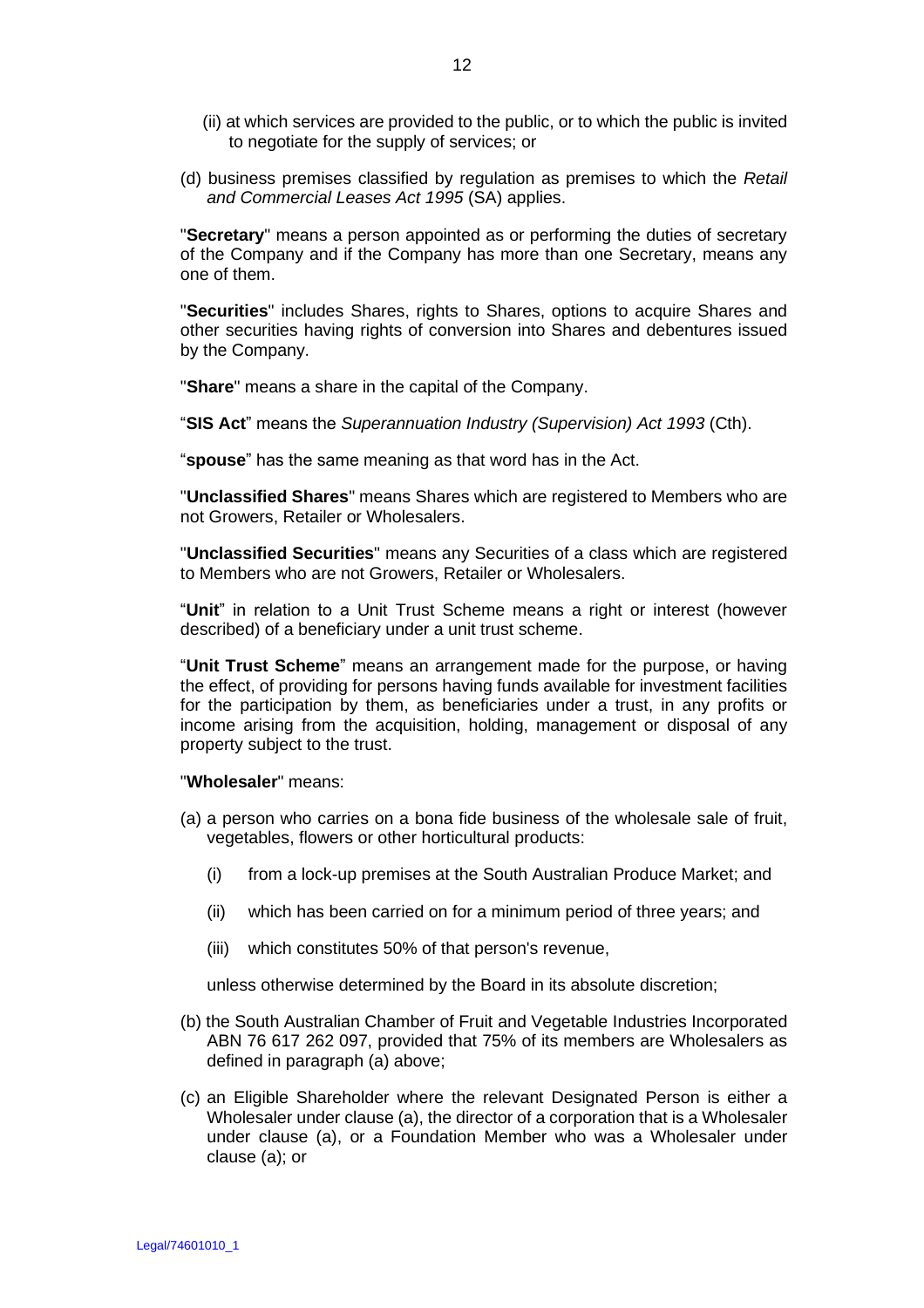(d) a Foundation Member who was a Wholesaler under clause (a).

"**Wholesaler Director**" means a Director who is either:

- (a) a Wholesaler; or
- (b) a director of a Wholesaler that is a corporation.

"**Wholesaler Shares**" means Shares so designated, comprising Shares which are registered to Members who are Wholesalers.

"**writing**" or "**written**" includes any visible means of reproducing words, numbers or other symbols.

## 3. **Interpretation**

Unless inconsistent with the context:

- 3.1 Any expression not defined in this Constitution but defined in the Act has the same meaning as in the Act. Where the word or expression has more than one meaning in the Act and a provision of the Act deals with the same matter as a clause of this Constitution, that expression has the same meaning as in that provision.
- 3.2 A reference to this Constitution includes any modification or replacement of it and any regulations or rules (however described) issued under it.
- 3.3 A reference to the Act and all other legislation (including subordinate legislation) is a reference to that legislation as:
	- 3.3.1 amended, modified or waived in relation to the Company; or
	- 3.3.2 re-enacted, amended or replaced; and
	- 3.3.3 includes any subordinate legislation or rules issued under that legislation or those rules.
- 3.4 A reference to one gender includes the other genders; the singular includes the plural and vice versa; where a word or phrase is given a particular meaning other parts of speech or grammatical forms of that word or phrase have corresponding meanings.
- 3.5 Each clause of this Constitution will be read as subject to the Act.
- 3.6 A document or agreement, or a provision of a document or agreement, is a reference to that document, agreement or provision as amended, supplemented, replaced or novated.
- 3.7 The word 'agreement' includes an undertaking or other binding arrangement or understanding.
- 3.8 Any thing (including a right, obligation or concept) includes each part of it.
- 3.9 A power is also a reference to an authority or discretion.
- 3.10 A power to do something includes a power, exercisable in the like circumstances, to revoke or undo it.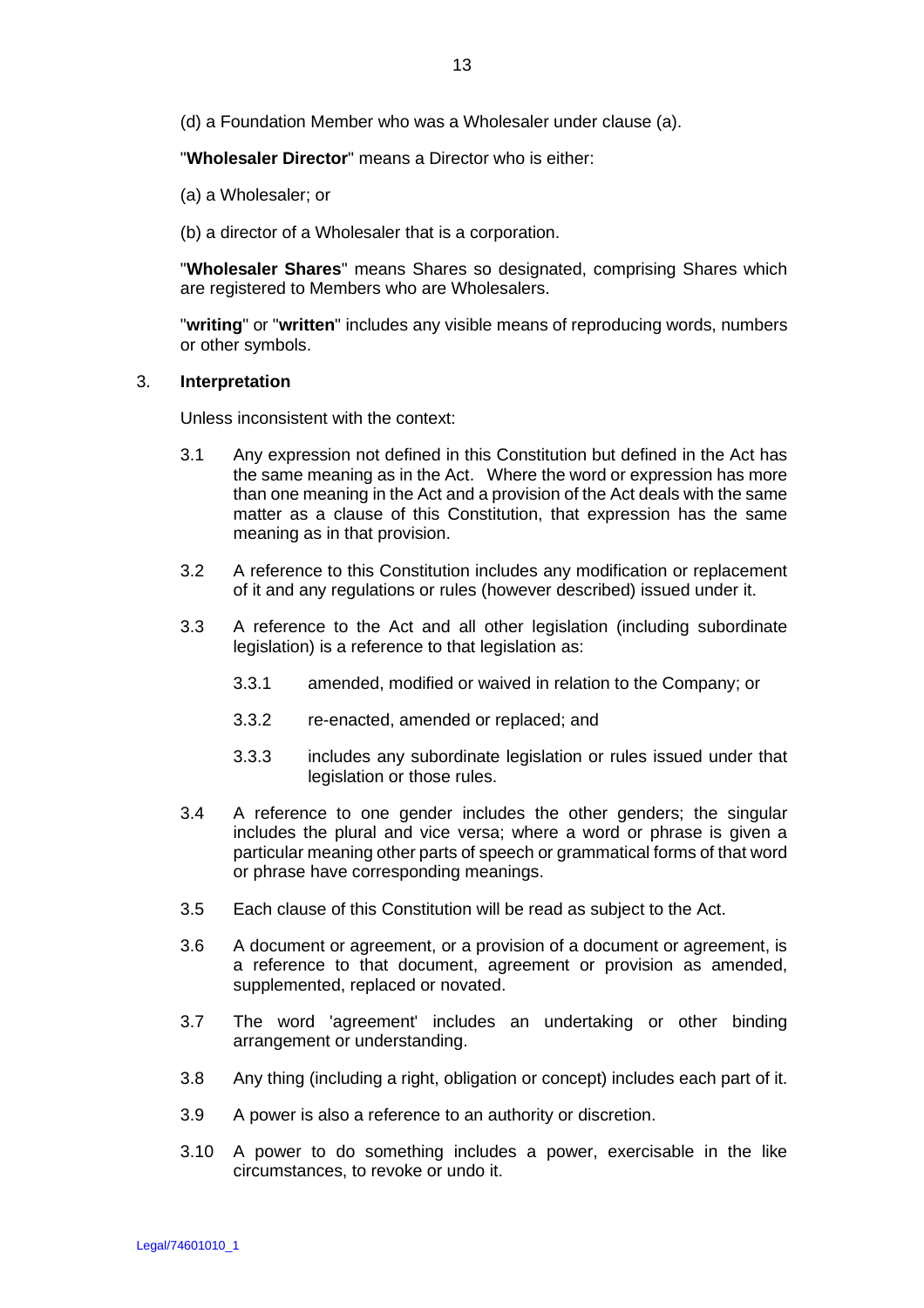- 3.11 The meaning of a thing (including a right, obligation or concept) is not limited by the use of specific examples introduced by including, for example or similar expressions.
- 3.12 A reference to a person includes a natural person, a legal person, an incorporated body or other association of persons, whether or not it is incorporated or has a separate legal identity or a governmental agency or body and vice versa.
- 3.13 Headings are for convenience of reference and do not affect the interpretation of this Constitution.
- 3.14 A reference to "clause" means a clause of this Constitution.

# **BUSINESS OF THE COMPANY**

# 4. **Primary business of Company**

The primary business of the Company is and will be the operation of a market in the Adelaide metropolitan area in which Growers, Wholesalers and Retailers may conduct their respective businesses.

# **SECURITIES**

# 5. **Rights**

Subject to this Constitution and to the terms of issue of Shares, all Shares have the same rights, including the following rights:

- 5.1 the right to receive notice of and to attend and vote at all general meetings of the Company;
- 5.2 the right to receive dividends; and
- 5.3 in a winding up or a reduction of capital, the right to participate equally in the distribution of the assets of the Company (both capital and surplus), subject to any amounts unpaid on the Share and, in the case of a reduction, to the terms of the reduction.

# 6. **Issue of Securities**

- 6.1 Without affecting the special rights of any holders of Securities, the Board may, subject to this Constitution, decide to issue any Securities with or without preferred, deferred or other special rights, obligations or restrictions, whether with respect to consideration, dividends, voting, return of share capital, payment of calls or otherwise, as the Board determines.
- 6.2 By resolution of the Board, the Company may vary the rights attached to Shares in a class of Shares by the issue of new Shares not having the same rights as any Shares already issued.

# 6A. **Unclassified Securities**

At no time shall the Company permit the Unclassified Securities in the Company, not being Shares in the Company, to constitute more than forty nine per cent (49%) of the Securities of the Company on issue whether by number or value.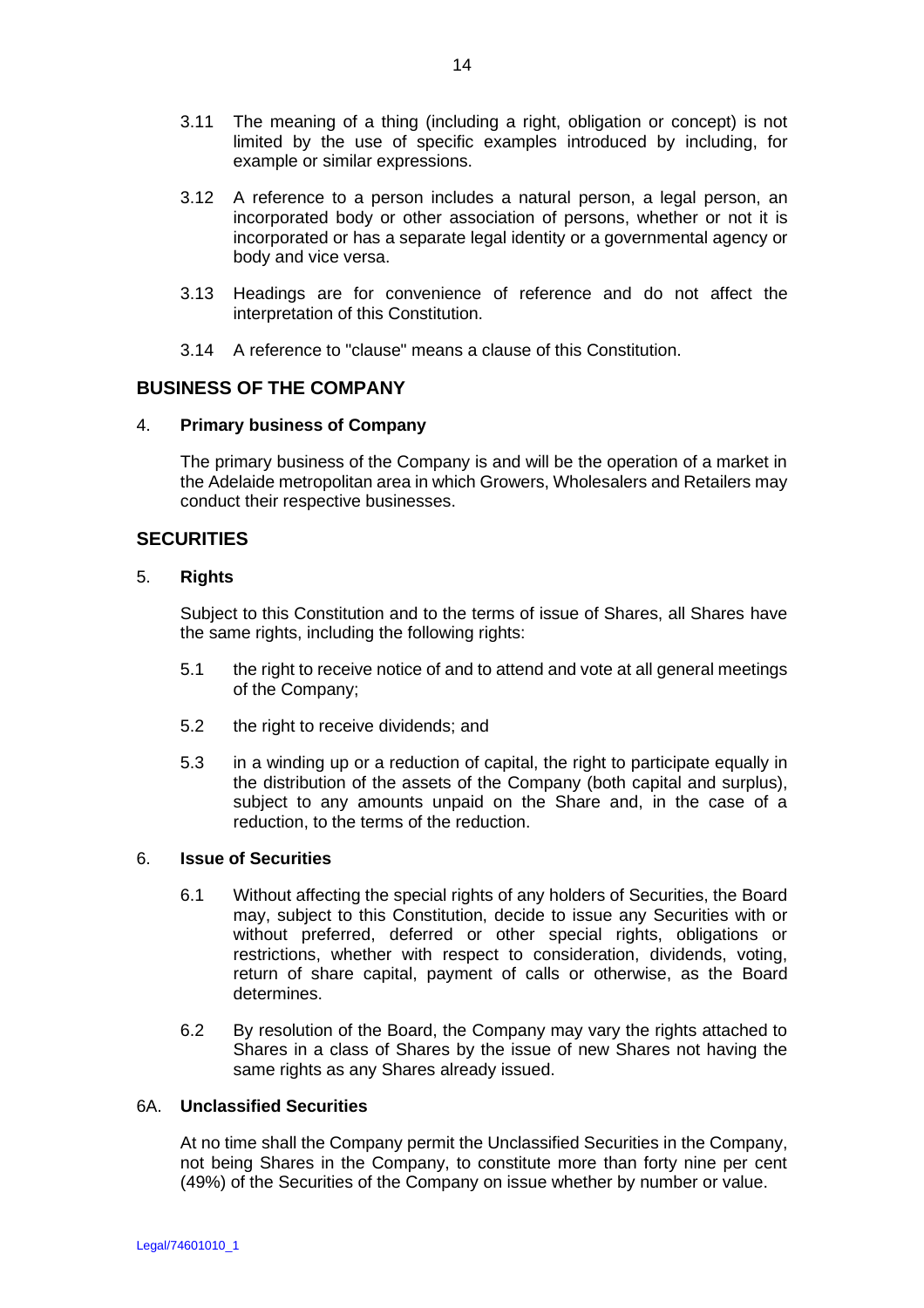# 7. **Variation of class rights**

- 7.1 If the terms of issue of a class of Shares sets out a procedure for varying or cancelling rights attached to that class, that procedure must be followed to vary or cancel any such rights.
- 7.2 If the terms of issue of a class of Shares do not set out a procedure for varying or cancelling rights attached to that class, any rights attached to the class of Shares can only be varied or cancelled:
	- 7.2.1 by ordinary resolution of the Company; and
	- 7.2.2 by special resolution passed at a meeting of the Members holding the class of Shares or by written consent of not less than seventy five per cent of those Members.
- 7.3 The provisions in this Constitution regarding general meetings will generally apply to a meeting of Members in a class except that two Members in a class will constitute a quorum and one Member present may demand a poll.

# 8. **Joint holders**

- 8.1 Where two or more persons are registered as the holders of any Shares, they are taken to hold the Shares as joint tenants with benefits of survivorship subject to this Constitution.
- 8.2 The joint holders of Shares and their respective Personal Representatives are jointly and severally liable for all payments due in respect of the Shares and for all other obligations attached to the holding of the Shares.
- 8.3 On the death of a joint holder, the remaining joint holders are the only persons recognized by the Company as having any title to the Shares. The Board may require evidence of death. The estate of a deceased joint holder is not released from any liability in respect of the Shares.
- 8.4 Any one of the joint holders may give a receipt for any dividend, bonus or return of capital payable to the joint holders.
- 8.5 The Company is not bound to register more than three persons as the joint holders of the Shares.
- 8.6 If the Company issues certificates for Shares, the Company need only deliver a certificate for jointly held Shares to the joint holder named first in the Register.
- 8.7 Any notice to be given by the Company need only be given to the joint holder named first in the Register. Notice so given will be taken to have been properly given to all the joint holders.
- 8.8 Any one of the joint holders may vote at any meeting of the Company either personally or by properly appointed proxy, attorney or representative, in respect of the Shares as if that joint holder was solely entitled to the Shares.
- 8.9 If more than one of the joint holders are present personally or by properly appointed proxy, attorney or representative, only the vote of the joint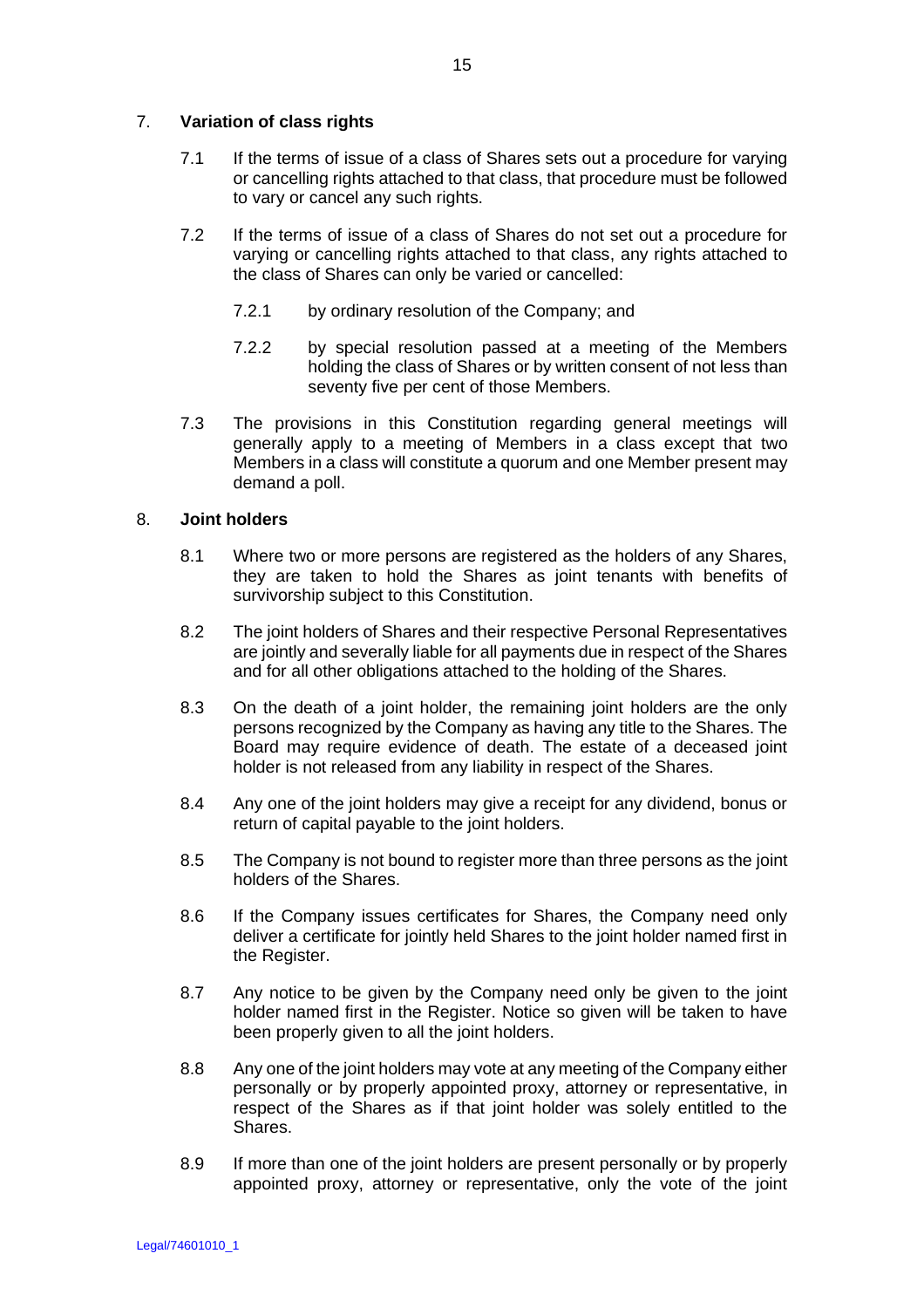holder whose name appears first in the Register in respect of those jointly held Shares will count.

# 9. **No Recognition of Trusts**

The Company is entitled to treat the registered holder of a Share as the absolute owner of that Share and is not bound to recognise any trust or any equitable, contingent or other claim to or interest in the Share on the part of any other person, even if the Company has notice of it.

#### 10. **Surrender of Shares**

- 10.1 The Board may agree to a surrender of Shares in settling any question relating to the validity of the issue of those Shares or in any other case where it would be lawful for the Company to agree to a surrender of Shares.
- 10.2 The Board may sell or re-issue surrendered Shares in the same manner as forfeited Shares.

# **SHARES**

### 11. **Grower, Wholesaler and Retailer Shares**

- 11.1 Unless otherwise determined by the Board, all Shares, other than Preference Shares, will be divided into classes known as Grower Shares, Wholesaler Shares, Retailer Shares and Unclassified Shares.
- 11.2 A Share:
	- 11.2.1 must only be issued to an Eligible Person; and
	- 11.2.2 subject to clause 11.2.3 must only be transferred to a person who is an Eligible Person; and
	- 11.2.3 may be transferred or transmitted to a person who is not an Eligible Person provided that at the time the transfer or transmission is presented to the Company for registration the number of Unclassified Shares on issue does not exceed forty nine per cent (49%) of the Shares on issue,

provided that the restriction in clause 19 is not breached.

- 11.3 If a person to whom a Share, other than a Preference Share, is to be issued, transferred or transmitted is eligible, at that time, in more than one of the categories of Grower, Wholesaler or Retailer, the person must elect in the manner decided by the Board in which of the categories the person will hold the Share.
- 11.4 A person eligible in more than one category, at the time of the issue, transfer or transmission of the Shares, may elect by notice to the Secretary to hold some of the Shares in one category and some in another category for which the person is eligible.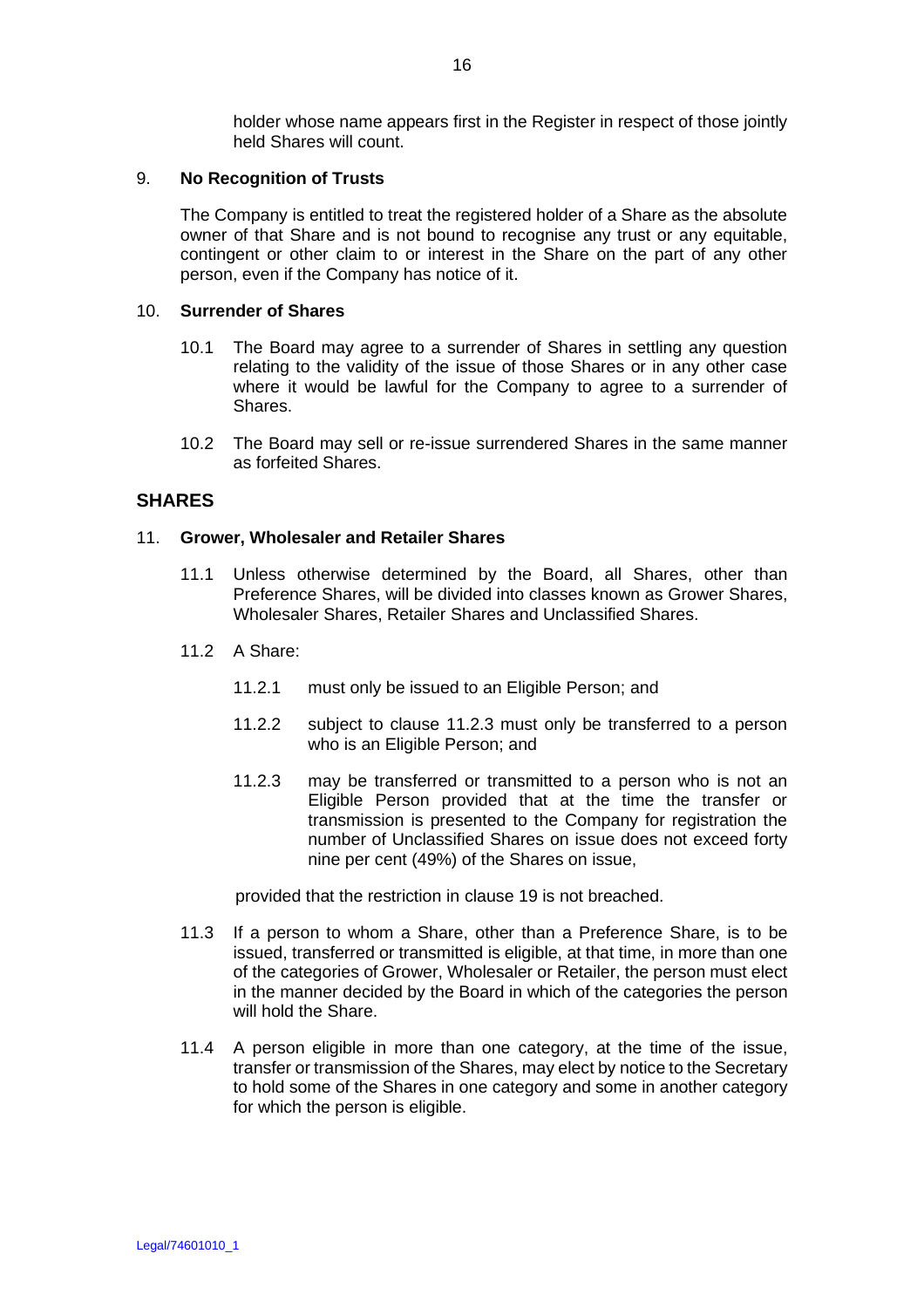# 12. **Subsequent Changing of Designation**

- 12.1 An Eligible Person eligible in more than one category may elect by notice to the Company to change the class of some or all of the Eligible Person's Shares subject to being eligible for the new class. However, an Eligible Person cannot make a change within 12 months of any prior change to the class of any of the Shares held by the Eligible Person.
- 12.2 If the Board suspects on reasonable grounds that a Member holding Shares as an Eligible Person in a class (i.e. Grower, Retailer or Wholesaler) has ceased to be eligible in that class but is eligible in another class (other than as Unclassified Shares), after giving the Member 14 days' notice of its intention to do so, the Board may change the Member's Shares to that other class (other than as Unclassified Shares).
- 12.3 A Member holding Unclassified Shares and not being an Eligible Person may, on becoming an Eligible Person, elect by notice to the Company to change some or all of those Shares to the class of Shares for which the Member has become eligible. If the Member has become eligible in more than one category then that Member may elect in accordance with clause 12.1.
- 12.4 However, a Member cannot make a change under clauses 12.3 within 12 months of any prior change to the class of any of the Member's Shares.
- 12.5 The change of class of Shares pursuant to clauses 12.1 or 12.3 will take effect 30 days from the date on which the Member's notice is received by the Company.

# 12A. **Unclassified Shares**

- 12A.1 At no time shall there be Unclassified Shares in the Company constituting more than forty nine per cent (49%) of the Shares of the Company on issue and the Company shall not permit such limit to be exceeded whether by issue, transmission or transfer.
- 12A.2 Subject to clause 12A.1 Unclassified Shares may be transferred to a person who is not an Eligible Person.
- 12A.3 If a person acquires or otherwise becomes entitled to any Unclassified Shares and that acquisition or entitlement constitutes a breach of clause 12A.1 then the person acquiring or becoming entitled to such Unclassified Shares must immediately dispose of such of those Unclassified Shares as cause the person to be in breach of clause 12A.1.

# 13. **Rights**

- 13.1 Subject to clause 13.2 all Shares including those designated as Grower Shares, Wholesaler Shares, Retailer Shares and Unclassified Shares have the same rights, except the right to elect and remove Directors as set out in clause 81 and clause 85.8.2, and are not otherwise differentiated in respect of any rights in the Company whatsoever.
- 13.2 Preference Shares or shares issued with special rights have such rights as are expressly set out in this Constitution or subject to the terms on which they are issued.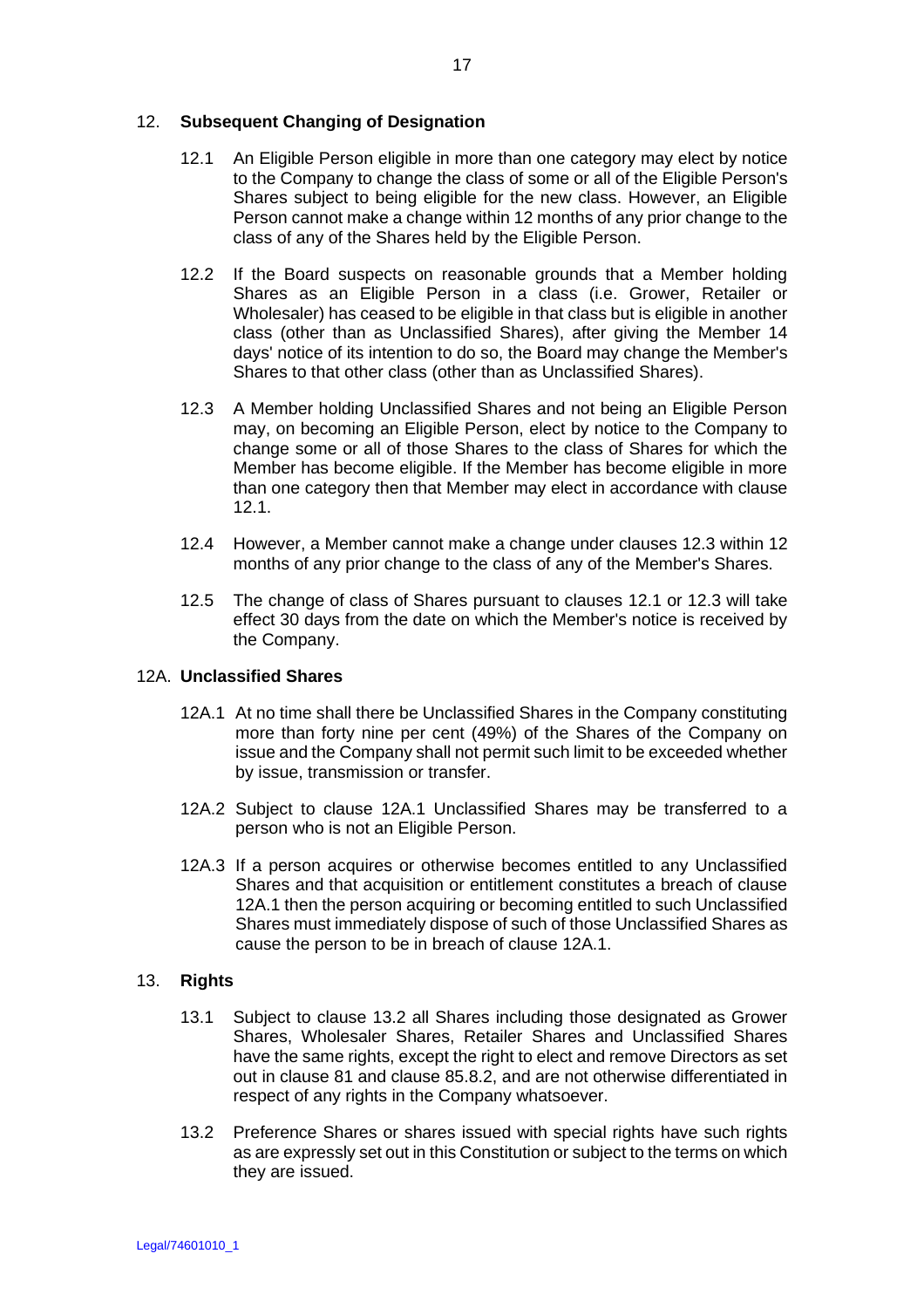# **PREFERENCE SHARES**

### 14. **Issue Preference Shares**

14.1 At any time, the Company may issue any Preference Shares.

### 15. **Preference Share Rights**

- 15.1 The Preference Shares may be issued on terms that they are, or at the option of either or both the Company and the holder are, liable to be redeemed, whether out of profits or the proceeds of a new issue of Shares made for the purpose of the redemption.
- 15.2 The Preference Shares may confer on the holders the right to convert the Preference Shares into non Preference Shares on terms decided by the Board at the time of issue of the Preference Shares.
- 15.3 The Preference Shares may confer on the holders the right to receive dividends which are preferential, cumulative or otherwise on terms decided by the Board at the time of issue of the Preference Shares.
- 15.4 The Preference Shares will confer on the holders the right to a preferential dividend, in priority to any payment of dividend on any other class of Shares;
- 15.5 The Preference Shares will confer on the holders the right on redemption and in a winding up to payment in cash in priority to any other class of Shares of:
	- 15.5.1 the amount paid or credited as paid on each of the Preference Shares; and
	- 15.5.2 the amount (if any) equal to the aggregate of any dividends accrued (whether determined or not) but unpaid and of any arrears of dividends.
- 15.6 The Preference Shares may restrict the right of holders to participate in assets or profits of the Company.
- 15.7 The Preference Shares will confer on the holders the same rights as the holders of the Shares to receive notices, reports and accounts and to attend and speak at general meetings.
- 15.8 The Preference Shares will not confer on the holders a right to vote at general meetings except:
	- 15.8.1 if at the date of the general meeting, the dividend on the preference Shares is in arrears;
	- 15.8.2 on a proposal at a general meeting:
		- (a) to reduce the Share capital of the Company;
		- (b) that affects rights attached to the Preference Shares;
		- (c) to wind up the Company;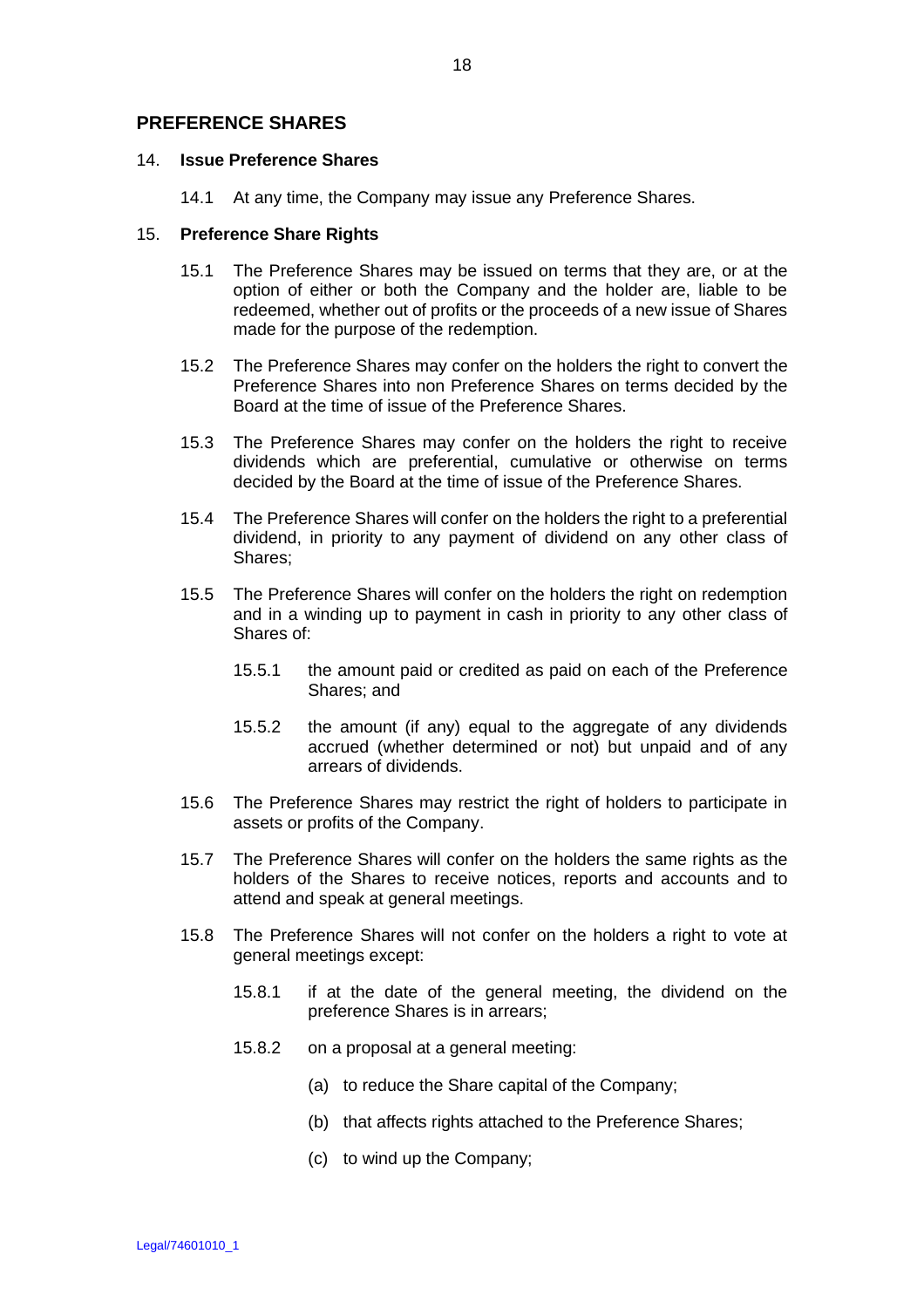- (d) for the disposal of the whole of the property, business and undertaking of the Company;
- 15.8.3 at a general meeting on a resolution to approve the terms of a buy-back agreement;
- 15.8.4 on any question considered at a general meeting held during the winding up of the Company.

### 16. **Preference Share Rankings**

- 16.1 The Company may issue further Preference Shares ranking equally with (but not in priority to) other Preference Shares already issued.
- 16.2 The rights of the Preference Shares already issued will not be taken to have been varied by the further issue.

# **CEASING TO BE ELIGIBLE PERSON**

### 17. **Notice to Secretary on Ceasing to be Eligible Person**

If a Member ceases to be an Eligible Person, the Member must notify the Secretary of that fact within two calendar months of the cessation.

### 18. **Change in Share class**

- 18.1 Subject to clause 18.2 if a Member ceases to be an Eligible Person or the Board suspects on reasonable grounds that a Member has ceased to be an Eligible Person, after giving the Member fourteen days' notice of its intention to do so, the Board may change that Member's Shares to Unclassified Shares.
- 18.2 Subject to clause 18.3, if a Member ceases to be an Eligible Person solely as a result of a change in a definition in this Constitution then:
	- 18.2.1 the Member will be deemed to remain an Eligible Person in the same class as that for which they were eligible immediately prior to the change in definition for a period of five years following date on which that change in definition took effect; and
	- 18.2.2 the Board may not change that Member's Shares to Unclassified Shares in accordance with clause 18.1, until the expiry of a period of five years following date on which that change in definition took effect.
- 18.3 Any Member who was an Eligible Person prior to **[insert date of amendment]** but no longer classifies as an Eligible Person solely as a result of the amendments made to this Constitution on **[insert date of amendment]** will remain as a Grower, Retailer or Wholesaler (as applicable).

### 18A. **Board may transfer Shares**

18A.1 If the Board suspects on reasonable grounds that by reason of a Member ceasing to be an Eligible Person that shares of a Member will be converted into Unclassified Shares (subject however to clause 18.2) or in any other circumstances will result in the limit on Unclassified Shares in clause 12A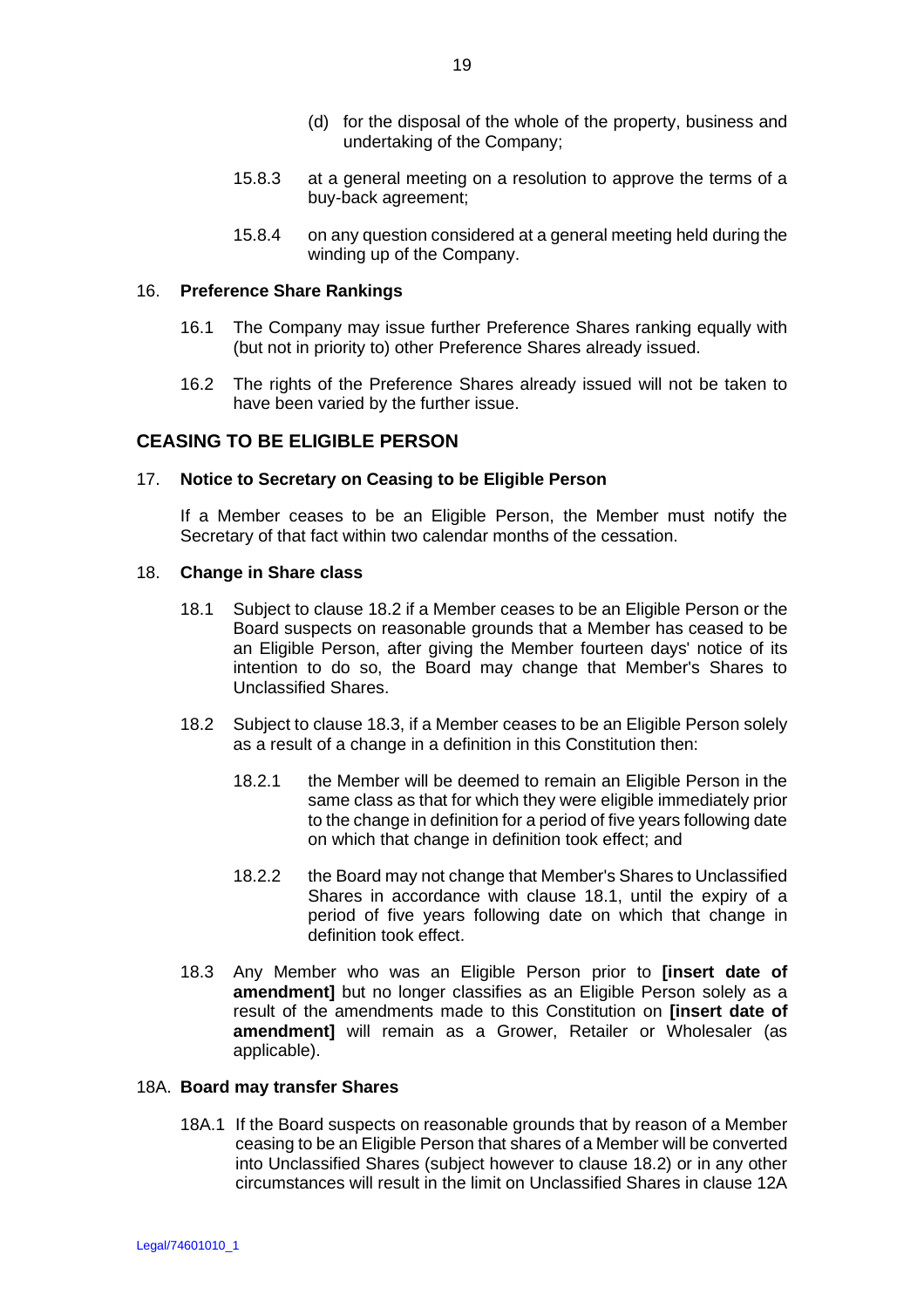being exceeded, the Board may after giving any Member or person interested in such shares (that are known to the Board) 10 business days' notice of the Board's intention to do so, sell and transfer any Share that exceeds the limit in clause 12A to such person and on such terms as the Board reasonably determines so as to ensure such limit is not otherwise exceeded.

18A.2 Subject to any other provisions of this Constitution or the law, the Board will hold any sale proceeds for and will promptly pay such sale proceeds net of all costs associated with the sale and transfer to the person whose Shares were sold and transferred subject to the person producing the certificate for the Shares (if certificated) or any other evidence as to title required by the Board.

# **LIMIT ON SHAREHOLDING**

# 19. **Shareholding Limit**

- 19.1 A person must not acquire a relevant interest in any Shares if any person who together with the person's associates is entitled to a relevant interest in less than fifteen per cent of the Shares would, immediately after the acquisition, be entitled to a relevant interest in more than fifteen per cent of the Shares.
- 19.2 If a person acquires or otherwise becomes entitled to any Shares and that acquisition or entitlement constitutes a breach of clause 19.1 then the person acquiring or becoming entitled to such Shares must immediately dispose of such of such of those Shares as cause the person to be in breach of clause 19.1.
- 19.3 For the purposes of this clause a "relevant interest" has the meaning set out in Chapter 6 Part 6.1 of the Act.
- 19.4 For the purposes of this clause an "associate" has the meaning set out in sections 10 to 17 of the Act consistent with the use of the word so defined for the purposes of Chapter 6 Part 6.1 of the Act.

# 20. **Board may transfer Shares**

- 20.1 If the Board suspects on reasonable grounds that a person has breached clause 19.1, after giving the person 10 business days' notice of the Board's intention to do so, the Board may sell and transfer any Share the subject of such breach to such person and on such terms as the Board reasonably determines.
- 20.2 Subject to any other provisions of this Constitution or the law, the Board will hold any sale proceeds for and will promptly pay such sale proceeds net of all costs associated with the sale and transfer to the person whose Shares were sold and transferred subject to the person producing the certificate for the Shares (if certificated) or any other evidence as to title required by the Board.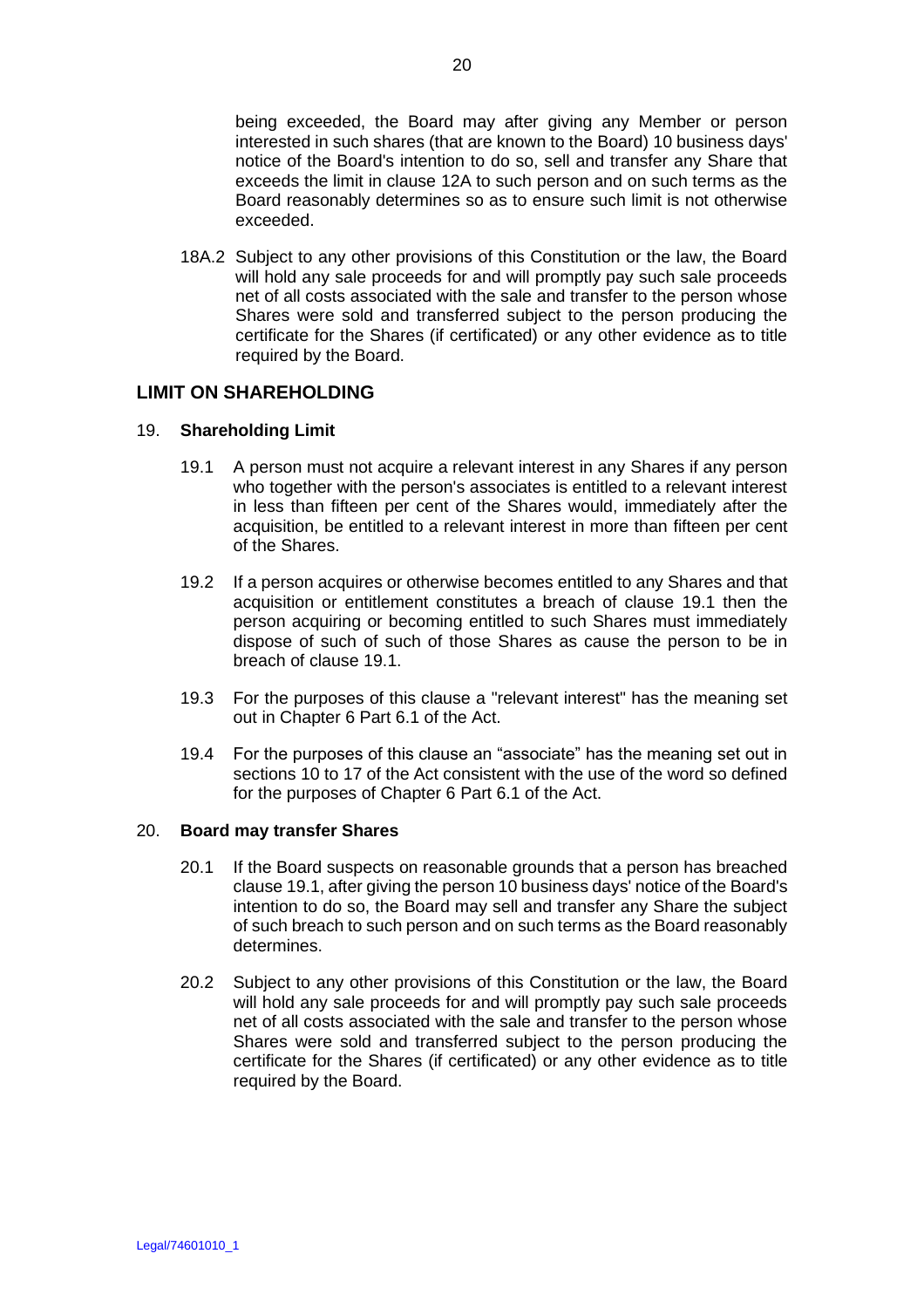# **PROCEDURES REGARDING SHARES AND MEMBER STATUS**

## 21. **Information as to Holding**

- 21.1 The Board may, in addition to any other provision or requirement, for the purpose of determining whether a Member is an Eligible Person to be a Member or a holding has exceeded or will exceed the limit in either of clauses 12A or 19.1, in its absolute and uncontrolled discretion at any time require a Member to provide the Company with such information (whether orally or in writing) as it may require to satisfy the Board that such Member remains an Eligible Person and/or that such holding limit has not been exceeded or will not be exceeded.
- 21.2 The Board may require the information to be provided under clause 21.1 in the form of a statutory declaration.

# 22. **Board may determine procedures**

- 22.1 The Board may ask questions of a Member or prospective Member or specify and require compliance with any procedure or requirement it decides to verify that a Member or prospective Member is complying or will be in compliance with any applicable obligations or restrictions under this Constitution regarding the holding of a Share or the exercise of rights attached to a Share.
- 22.2 However, the Board may not specify or require compliance with a procedure or requirement that is contrary to an express provision in this Constitution.

# 23. **Member failure to Comply**

- 23.1 If Member does not within a reasonable time answer questions asked by the Board or if a person does not reasonably comply with any procedure or requirement decided by the Board pursuant to clauses 21 or 22, without limiting any other rights or remedies the Board or the Company may have, the failure or refusal by the Member or person will be taken to be "reasonable grounds" for the purposes of clauses and 18.1.
- 23.2 If a prospective Member does not within a reasonable time answer questions asked by the Board or if a person does not reasonably comply with any procedure or requirement decided by the Board pursuant to clause 22, without limiting any other rights or remedies the Board or the Company may have, the Company may refuse to issue Shares to or register a transfer or transmission of Shares to the prospective Member.

# **CHANGES TO SHARE CAPITAL**

# 24. **Alterations**

The Directors may do anything required to give effect to any resolution altering the Company's share capital, including, where a Member becomes entitled to a fraction of a Share on a conversion of some or all of the Share into a larger or smaller number:

24.1 by making cash payments;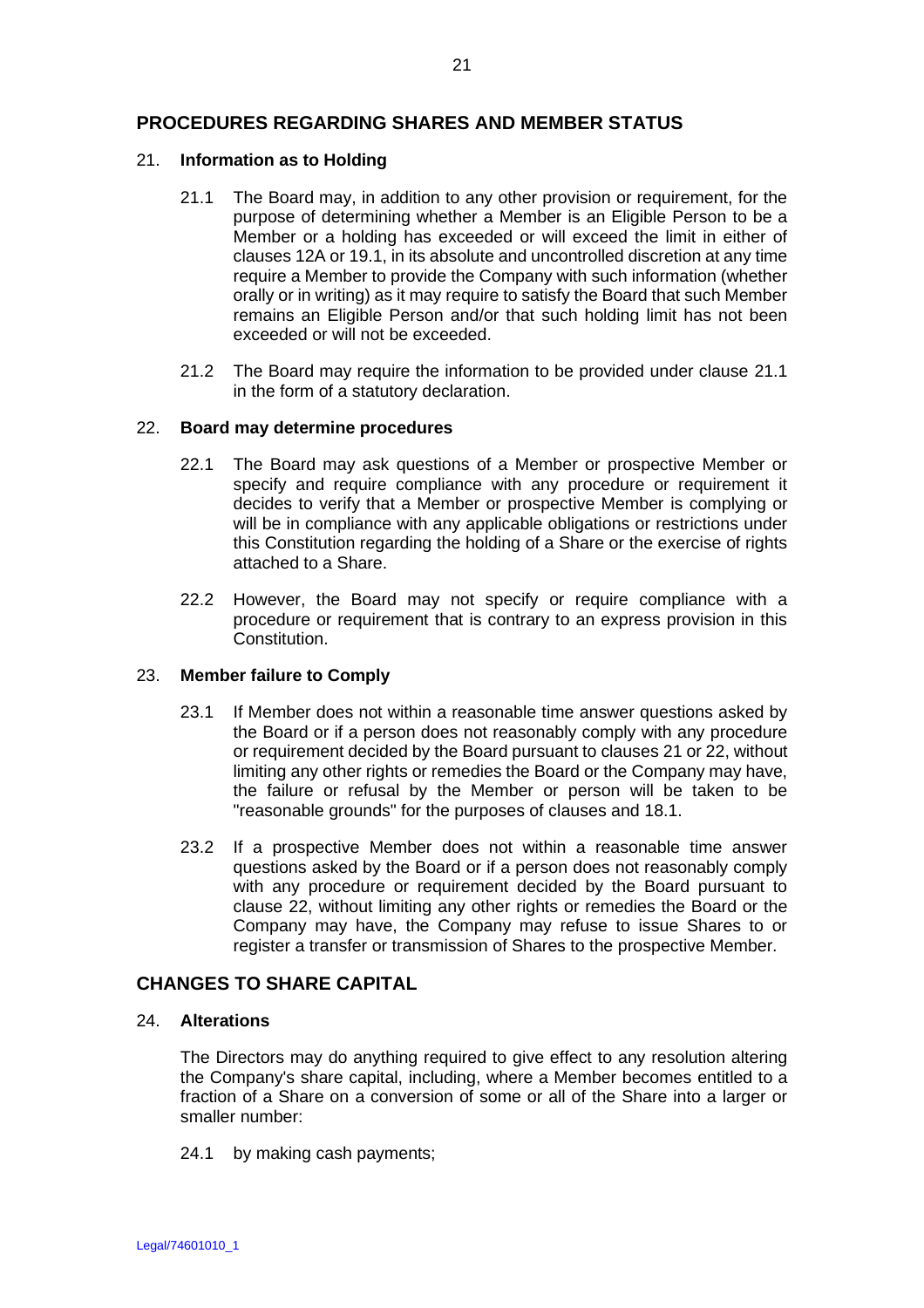- 24.2 determining that fractions may be disregarded to adjust the rights of all parties;
- 24.3 appointing a trustee to deal with any fractions on behalf of Members; and
- 24.4 rounding up each fractional entitlement to the nearest whole Share by capitalising any amount even though only some of the Members participate in the capitalisation.

# 25. **Reductions of Capital**

- 25.1 Subject to the Act the Company may reduce its Share capital in any manner.
- 25.2 Without limiting the generality of clause 25.1, the Company when reducing its Share capital may resolve that such reduction be effected wholly or in part by the distribution of specific assets (whether held in the name of the Company or its wholly owned subsidiary) and in particular fully paid shares, debentures, debenture stock or other securities of any other entity or in any one or more of such ways.
- 25.3 Where the Company pursuant to a reduction of its share capital distributes to its Members securities in another entity:
	- 25.3.1 the Members will be deemed to have agreed to have become Members of that entity; and
	- 25.3.2 each of the Members appoints the Company or any of the Directors as its agent to execute any transfer of shares or other document required to effect the distribution of shares to that Member.

# 26. **Buy Backs**

Subject to the Act the Company may buy Shares on terms and at times determined by the Directors.

# **CALLS**

# 27. **Board May make Calls**

- 27.1 Subject to the terms on which any Shares may be issued, the Board may make calls on Members for payment of any money unpaid on their Shares.
- 27.2 Each Member must pay the amount of a call in the manner, at the time and at the place specified by the Board.

#### 28. **Instalments and Amounts being Payable**

- 28.1 Calls may be made payable by instalments.
- 28.2 If:
	- 28.2.1 the Board require a call to be paid by installments; or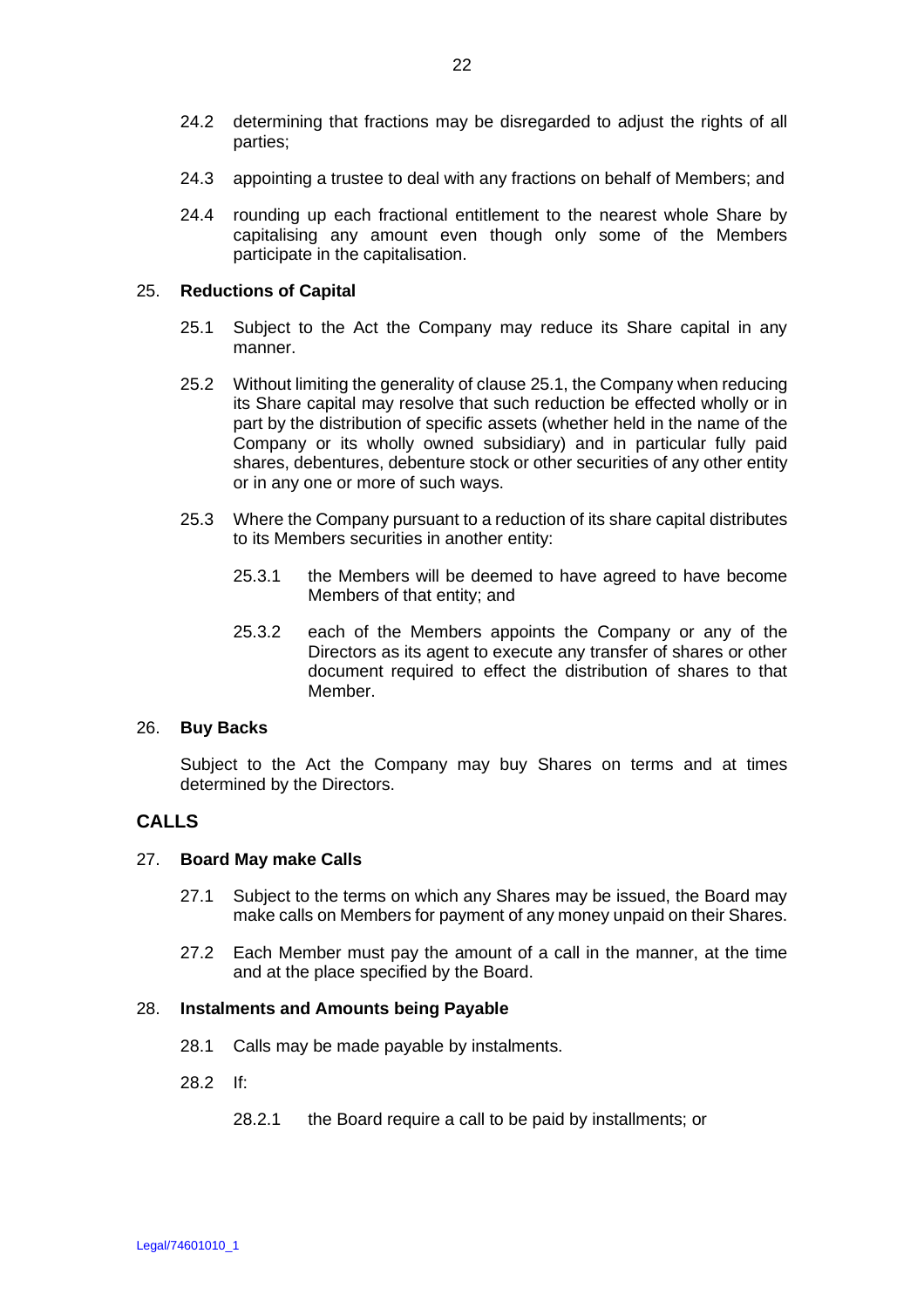28.2.2 an amount becomes payable by the terms of issue of Shares on allotment, or at a time or in circumstances specified in the terms of issue,

then:

- 28.3 on each such installment date, the amount payable under the terms of issue is payable as if it were a call made by the Board and as if the Board had given notice of it; and
- 28.4 the consequences of late payment or non-payment of an instalment or the amount payable under the terms of issue are the same as the consequences of late payment or non-payment of a call.

# 29. **Notice of calls**

- 29.1 The Board must give Members at least 10 business days' notice of a call.
- 29.2 The non-receipt of a notice of any call by, or the accidental omission to give notice of any call to any Member does not invalidate the call.

### 30. **When calls made**

- 30.1 A call is made at the time when the Board resolves to make the call.
- 30.2 The call may be revoked or postponed by resolution of the Board at any time prior to the date on which payment in respect of the call is due.

### 31. **Differences in calls**

The Board may, on the issue of Shares, differentiate between holders as to the amount and the times of payment of calls.

# 32. **Terms of issue**

Any money payable pursuant to the terms of issue of a Share will be taken to be a call properly made and notified and payable on the date set by the terms of issue and in case of non-payment, all relevant provisions of this Constitution will apply.

#### 33. **Interest on late payment of calls**

- 33.1 If a call is not paid by the due date, the offending Member will pay interest on the money for the period it remains unpaid at the rate decided by the Board pursuant to clause 52.
- 33.2 The offending Member will also pay any costs incurred by the Company because of the non-payment or late payment.
- 33.3 The Board may waive payment of any amount payable under this clause 33.

#### 34. **Payment in advance of call**

34.1 The Board may accept all or part of any money uncalled and unpaid upon any Share and pay interest on that money (until it would have otherwise become payable) at a rate agreed by the Board and the Member but not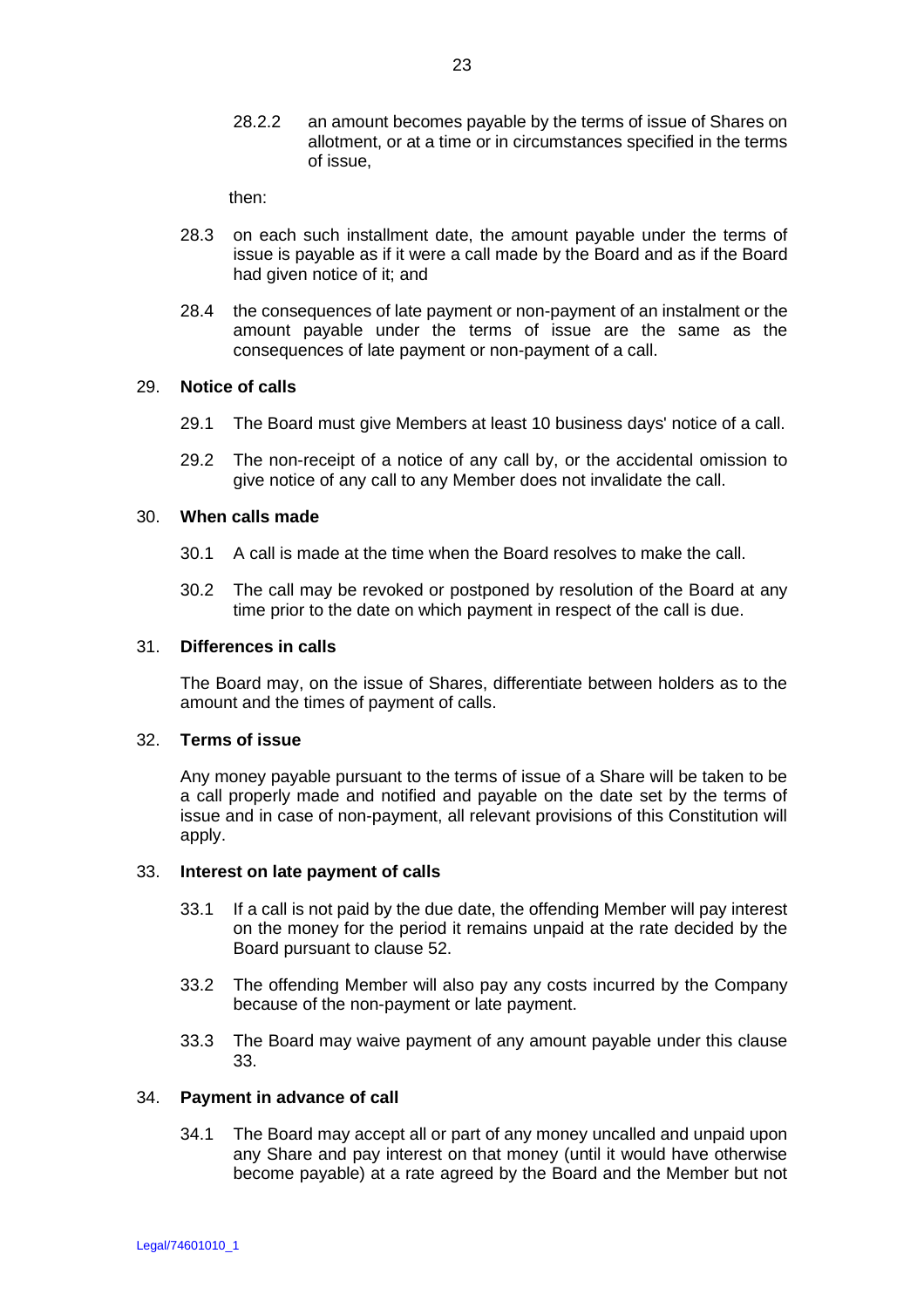exceeding (unless otherwise decided in general meeting) twenty per cent per annum.

- 34.2 The Board may decide that an amount paid in advance by a Member be repaid to that Member.
- 34.3 A payment made in advance of a call does not confer any right to participate in the profits of the Company.

# 35. **Proof on Recovering Call**

On the hearing of any action for the recovery of money due for any call, proof that:

- 35.1 the name of the person sued was, when the call was made, entered in the Register as a holder or the holder of Shares in respect of which the call was made;
- 35.2 the resolution making the call was duly recorded in the Board minute book; and
- 35.3 notice of the call was given to the person sued;

will be conclusive evidence of the debt.

# **FORFEITURE AND LIEN**

### 36. **Payment and Forfeiture**

- 36.1 If a Member fails to pay any money payable in respect of any Shares by the due date for payment, the Board may serve a notice on the Member requiring that Member to pay the sum together with interest accrued and all expenses incurred by the Company by reason of the non-payment.
- 36.2 The notice may be served at any time while any part of the money remains unpaid.
- 36.3 The clause 36.1 notice must state a date not earlier than 10 business days from the date of the notice, by which the money, interest and expenses are to be paid and the place where payment is to be made.
- 36.4 The notice must also state that if payment is not made by the time and at the place specified, the Shares in respect of which the money is payable are liable to be forfeited.

# 37. **Forfeiture on non-compliance**

- 37.1 If a Member does not comply with the clause 36.1 notice, any Shares in respect of which that notice was given may be forfeited by resolution of the Board passed after the date for payment specified in the notice.
- 37.2 The forfeiture will include all dividends, interest and any other money payable by the Company in respect of the forfeited Shares and not paid before the forfeiture.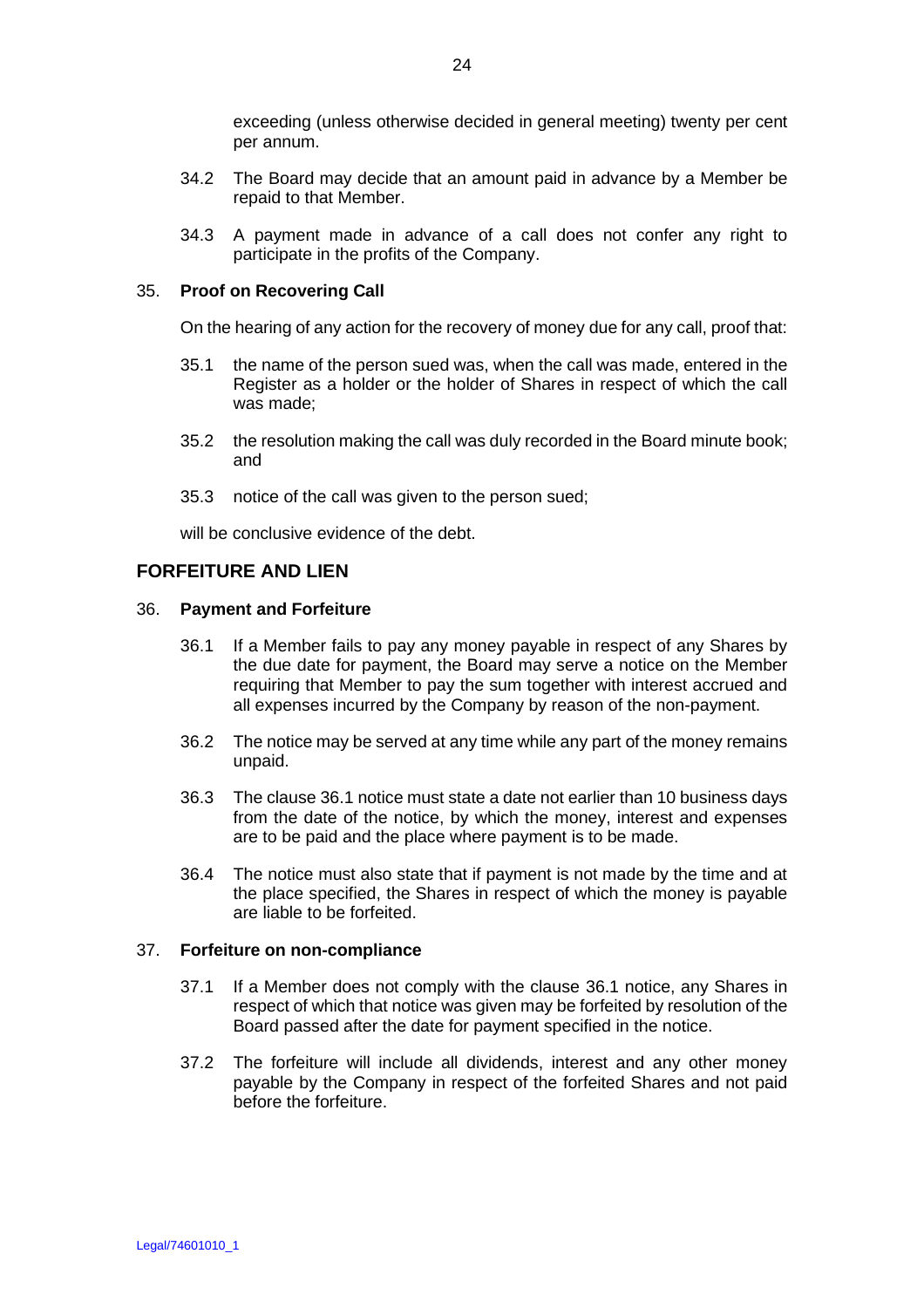### 38. **Notice of forfeiture**

- 38.1 When any Share is forfeited, the Board must give notice of the forfeiture to the Member in whose name the Share was registered immediately before the forfeiture.
- 38.2 The forfeiture and date of forfeiture must be recorded in the Register.
- 38.3 Failure to give the notice or record the forfeiture in the Register required by this clause 38 does not invalidate the forfeiture.

#### 39. **Member remains liable**

- 39.1 Despite forfeiture, a Member remains liable immediately to pay to the Company all money owing in respect of the forfeited Share and all expenses incurred by the Company and interest from the date of forfeiture until payment.
- 39.2 Whether or not a Share is forfeited, the Company may take any action the Board decides to recover any money, expenses and interest due to the Company.

### 40. **Effect of forfeiture**

- 40.1 A person whose Share has been forfeited ceases to be a Member in respect of that Share and has no interest in or claim against the Company in respect of that Share.
- 40.2 The forfeited Share becomes the property of the Company.

# 41. **Disposal of forfeited Share**

The Board may sell or otherwise dispose of or re-issue a forfeited Share with or without any money paid on the Share by any former holder being credited as paid and otherwise on any terms decided by the Board.

# 42. **Waiver or cancellation of forfeiture**

The Board may waive any rights of the Company under the above clauses relating to forfeiture or may at any time before a sale, disposal, re-issue or cancellation of a forfeited Share, cancel the forfeiture on any terms decided by the Board.

# 43. **Company's lien**

- 43.1 The Company has a first ranking lien on:
	- 43.1.1 each Share registered in the name of a Member;
	- 43.1.2 the proceeds of sale of that Share; and
	- 43.1.3 all dividends, bonuses, returns of capital or other distributions declared or payable in respect of that Share;

for:

43.1.4 each unpaid call or instalment which is due but unpaid on that Share;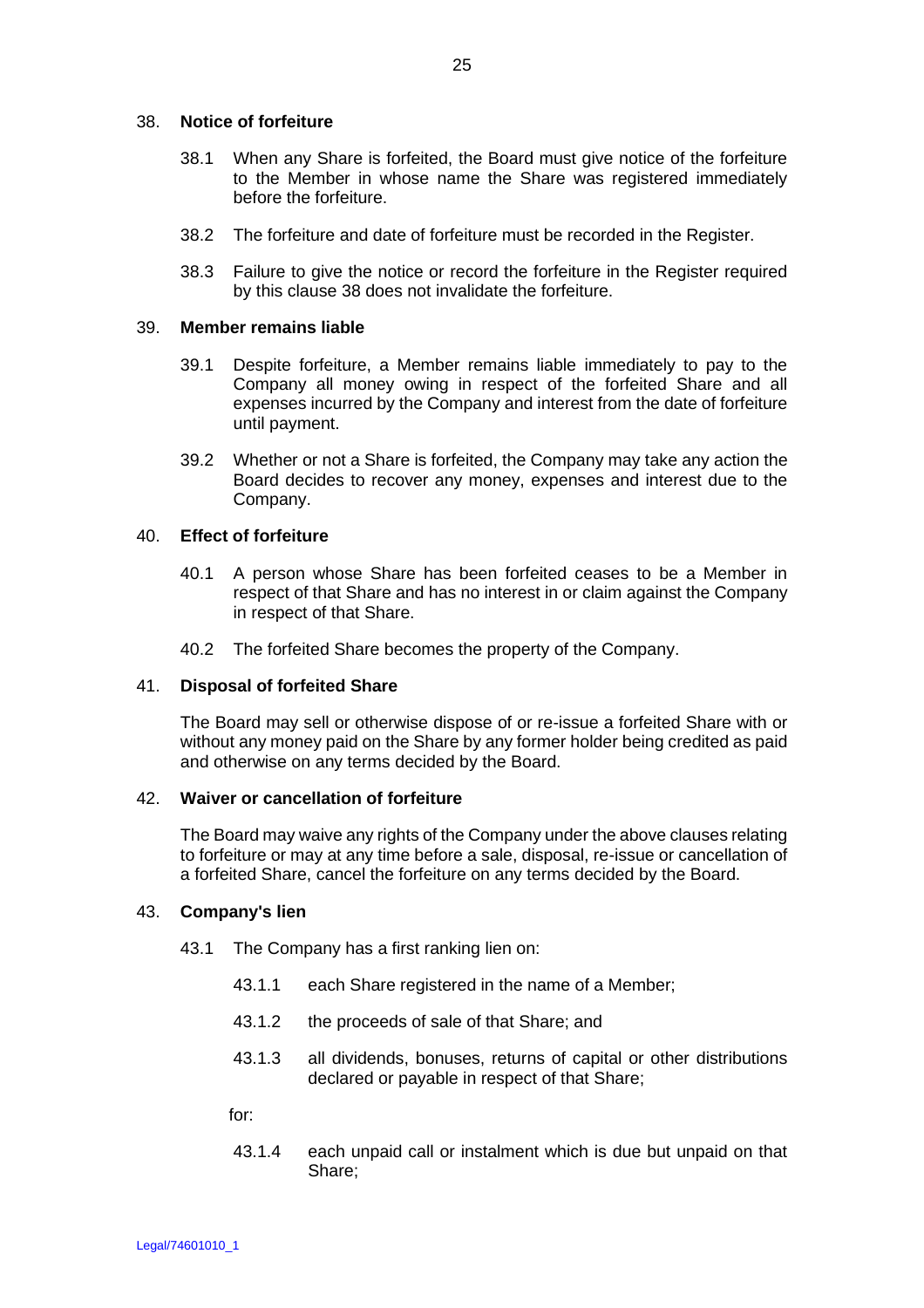- 43.1.6 all interest and expenses payable to the Company in respect of any Share held by the holder or former holder of that Share; and
- 43.1.7 each and any of the amounts referred to in clause 50.
- 43.2 If the Company registers a transfer of any Share on which it has a lien without giving the transferee notice of any claim it may have at that time, the Share is discharged from the Company's lien in respect of that claim.
- 43.3 The Company may do everything necessary or appropriate to protect or enforce its lien.

# 44. **Waived lien rights**

The Board may exempt a Share from the Company's right to a lien over it or may waive or compromise any of the Company's lien rights.

# 45. **Sale of Share**

In order to enforce a lien, the Board may sell any Share which is subject to the lien in any manner the Board decides, after giving at least 3 business days' notice to the Member in whose name the Share is registered.

# 46. **Minute is evidence of forfeiture**

An entry in the Board's minute book that a Share has been forfeited, sold, reissued or cancelled in accordance with this Constitution or the Act is sufficient evidence of that fact as against all persons interested.

# 47. **Procedure on sale of Share**

- 47.1 On the sale or re-issue of a forfeited Share, or on the sale of a Share sold to enforce a lien, the Company may receive the purchase money or consideration (if any) given for that Share on sale or re-issue.
- 47.2 The Board may authorise a person to execute or may otherwise effect a transfer in favour of the person to whom Shares are sold.
- 47.3 The Company may do everything necessary or desirable to effect the transfer or re-issue of the Share and will enter the name of the transferee or issuee in the Register. Upon entry, the transferee or issuee will have good title to the Share regardless of any defect in proceedings relating to the sale or re-issue of the Share. The transferee or issuee will not be liable regarding the application of the purchase money or consideration.

# 48. **Application of proceeds**

The Company will pay or apply the proceeds of any sale or re-issue of a Share subject to forfeiture or enforcement of lien in the following order:

- 48.1 the expenses associated with the forfeiture, enforcement of lien and the sale or re-issue of the Share;
- 48.2 all money due and unpaid in respect of the Share; and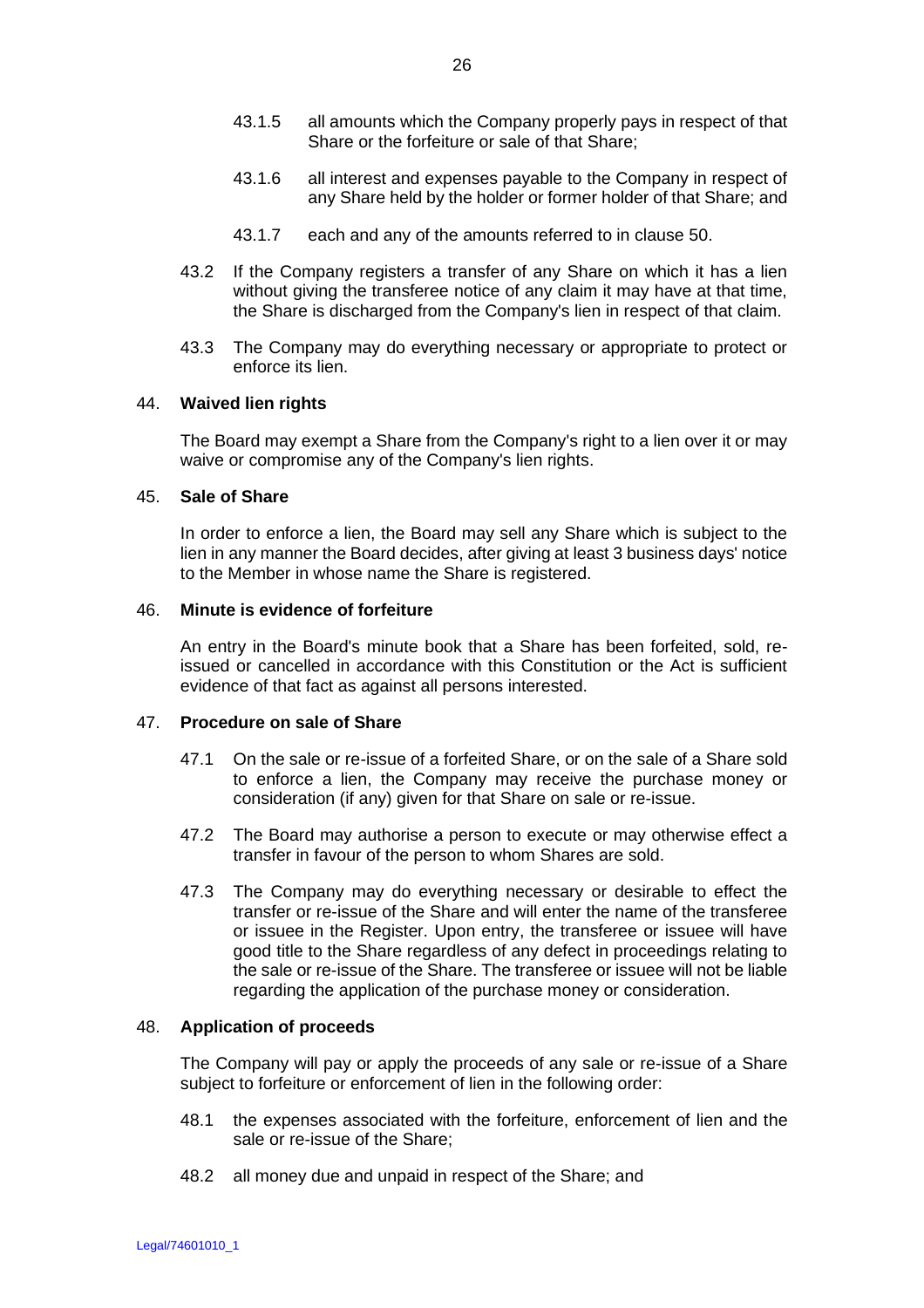48.3 the balance (if any) to the person registered as holder of the Share immediately prior to the sale or re-issue or to the person's Personal Representative on the production of the certificate for the Share (if the Share was certificated) and any other evidence as to title required by the Board.

# 49. **Claim against Company**

Any person claiming to be aggrieved by a sale or other disposal of a Share pursuant to the forfeiture and lien provisions in this Constitution has a remedy in damages only and against the Company exclusively.

# **COMPANY PAYMENTS ON BEHALF OF A PERSON**

# 50. **Company liable to make payment**

Clause 51 applies if the Company becomes liable in any circumstance to make any payment in respect of:

- 50.1 any Securities held solely or jointly by a person;
- 50.2 a transfer or transmission of Securities by a person;
- 50.3 any dividends, bonuses or other money due or payable or which may become due or payable to a person;
- 50.4 an immediate or contingent liability that any law for the time being of any country, state or place imposes or purports to impose on the Company to make any payment or authorises a taxing authority or Government official to require the Company to make payment in respect of Shares or dividends or other moneys accruing due to the Member who holds the Share or if the Member is deceased, the Member's Personal Representative; or
- 50.5 otherwise for or on account of or in respect of a person.

# 51. **Consequence of Company payment**

In each case referred to in clause 50, in addition to any other rights or remedies the Company may have:

- 51.1 the person, the person's Personal Representative and any person who becomes registered as holder of the Securities on distribution of a deceased person's estate ("**Beneficiary**") must fully indemnify the Company against the Company's liability to make the payment;
- 51.2 immediately upon demand by the Company, the person or the person's Personal Representative or Beneficiary must reimburse the Company for any payment made by it, together with interest charged at the rate determined pursuant to clause 52 from the date of payment by the Company until the date of reimbursement;
- 51.3 the Company has a lien on the Securities and on all dividends, bonuses and other money payable in respect of the Securities held solely or jointly by the person or the person's Personal Representative or Beneficiary for all money payable to the Company under clause 51.1;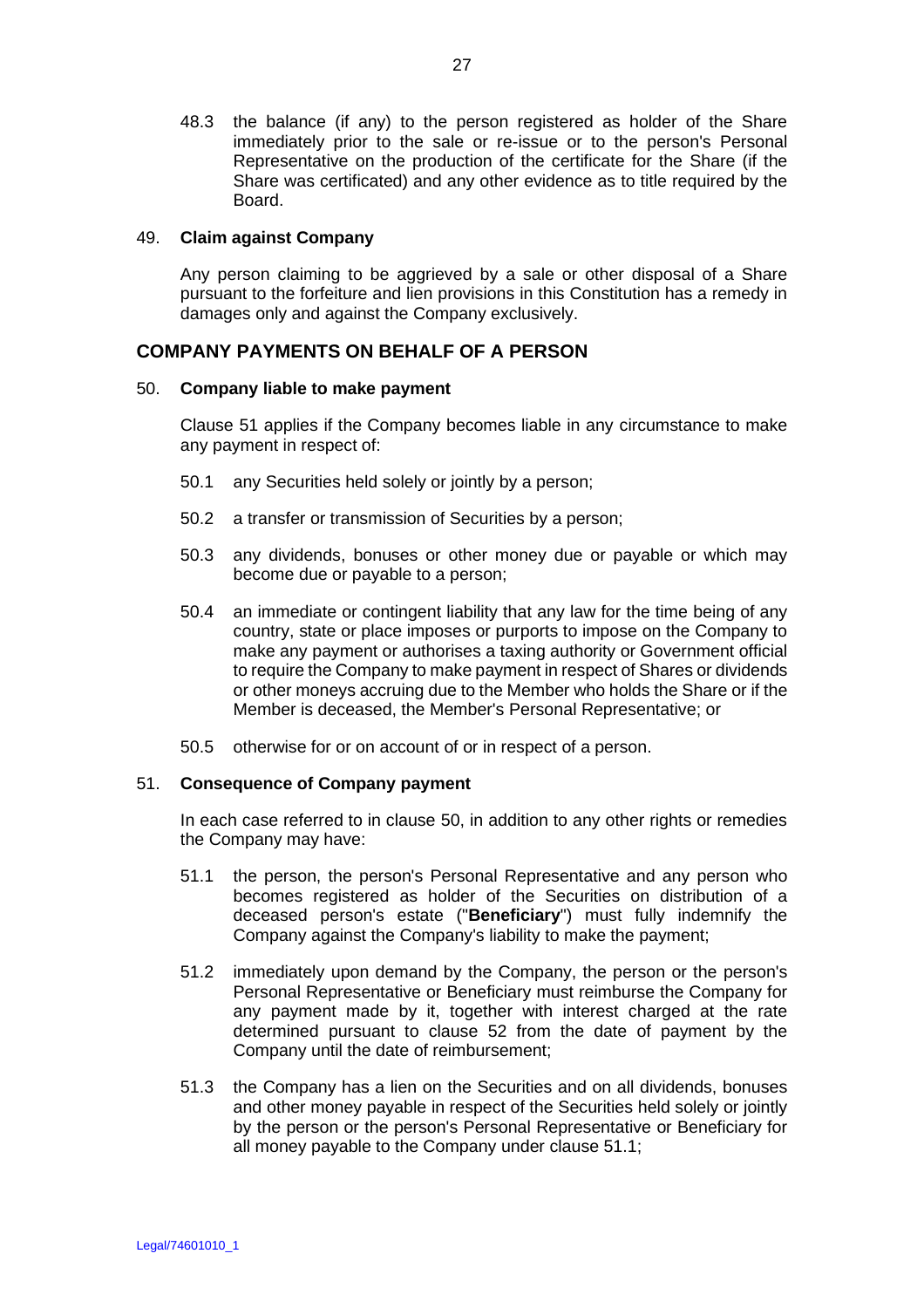- 51.4 the Company may refuse to register a transfer of any Securities by or to the person or the person's Personal Representative or Beneficiary until all money payable to the Company under clause 51.1 has been paid or satisfied by set-off against any dividend, bonus or other money then due and payable by the Company to the person or the person's Personal Representative or Beneficiary;
- 51.5 the Company may take legal action against the person or the person's Personal Representative or Beneficiary or enforce the Company's lien to recover the amount due under clause 51.1; and
- 51.6 the Board may decide to exempt a security from the application of all or part of clauses 50 and 51 and/or waive all or any part of a payment due to the Company under clause 51.1.

# **INTEREST**

### 52. **Rate of Interest**

Interest to be paid under this Constitution on amounts payable by a person on or in respect of Shares or otherwise under this Constitution will be charged at a rate decided by the Directors from time to time.

### 53. **Interest Accruing**

Interest payable to the Company accrues daily and will be capitalised calendar monthly or at any other intervals as the Board may decide.

# **CERTIFICATES AND ELECTRONIC TRANSFER SYSTEMS**

# 54. **Certificates**

The Board may decide to issue certificates for Shares or other Securities, to cancel any certificates on issue and to replace lost, destroyed or defaced certificates on issue on the basis and in the form the Board decides from time to time.

### 55. **Electronic transfer systems**

The Company may participate in any electronic system permitted under the Act for the transfer of Securities. The Board may:

- 55.1 provide that Securities may be held in certificated or uncertificated form and make any provision it thinks fit, including for the issue or cancellation of certificates, to enable Members to hold Securities in uncertificated form and to convert between certificated and uncertificated holdings;
- 55.2 provide that some or all Members are not to be entitled to receive a certificate in respect of some or all of the Securities which the Members hold;
- 55.3 accept any instrument of transfer, transfer document or other method of transfer in accordance with the requirements of the electronic transfer system; and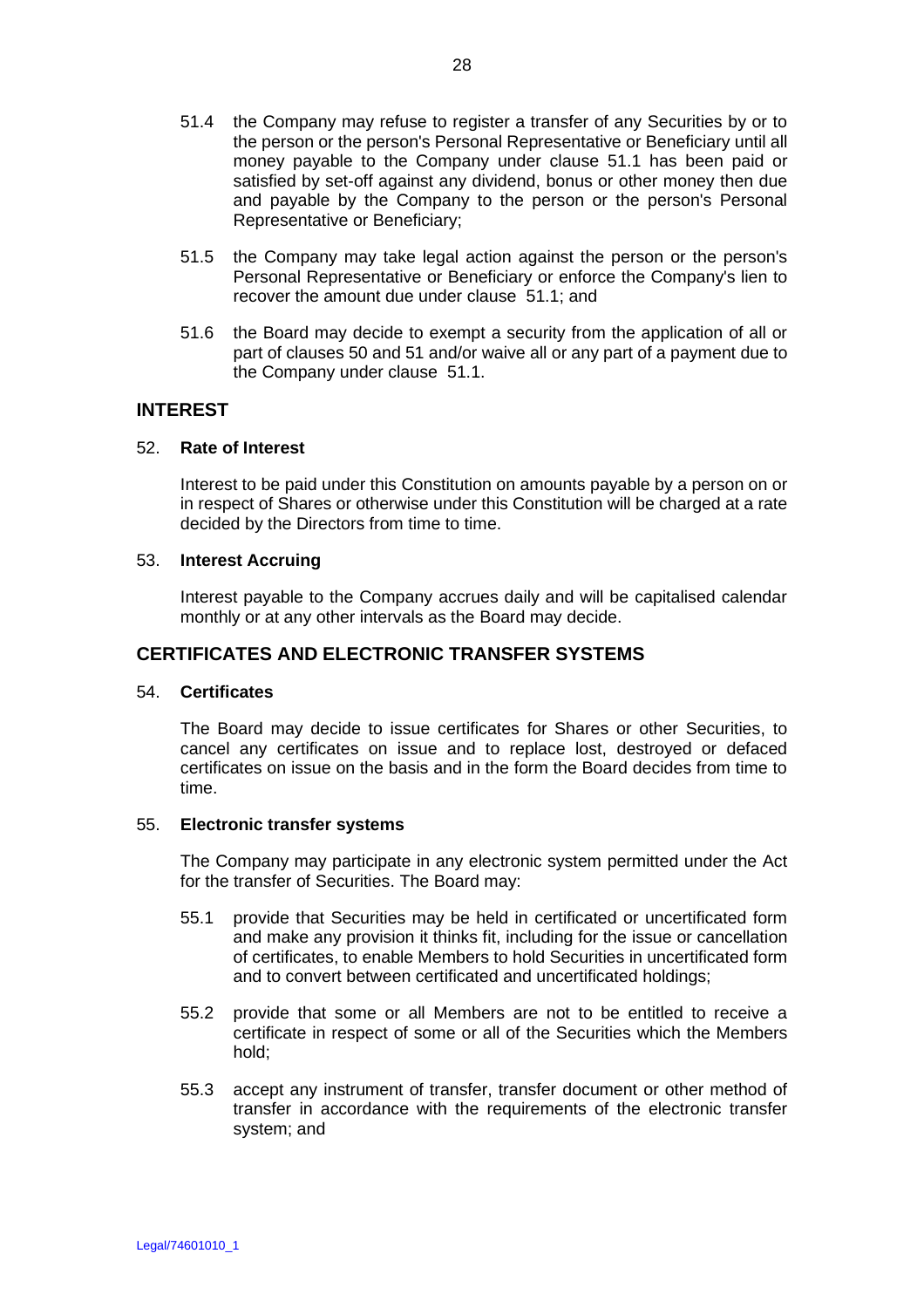55.4 despite any other provision in this Constitution, do everything necessary or appropriate under the Act in connection with the electronic transfer system.

### 56. **Registers**

Shares may be held on any subregister maintained by or on behalf of the Company or on any branch register kept by the Company.

# **TRANSFER AND TRANSMISSION OF SECURITIES**

### 57. **Form of transfer**

- 57.1 Subject to this Constitution, a transfer of Securities may only be effected by a written transfer in the form approved by the Board from time to time and which may include a requirement for the provision of information which the Board considers is relevant to the holding of Shares in the Company.
- 57.2 The transfer form must be duly executed by each party, duly stamped (if necessary) and delivered to the Office or elsewhere as the Board decides.
- 57.3 Subject to this Constitution the transfer form must be provided to a Member upon request and may be accessible on the website of the Company.

### 58. **Transfer entered on Register**

The transferor is taken to remain the holder of the Securities until the name of the transferee is entered on the Register.

### 59. **Refusal to register transfers**

- 59.1 The Board must refuse to register a transfer of Securities if required by another clause in this Constitution or by the Act.
- 59.2 The Board may refuse to register a transfer of Securities:
	- 59.2.1 on which the Company has a lien or which are subject to forfeiture; or
	- 59.2.2 if registration of the transfer would be or result in a breach of the Act or any other law; or
	- 59.2.3 if permitted to do so under the Act; or
	- 59.2.4 if the Board considers the transferee will be in breach of the Constitution if the transfer is effected; or
	- 59.2.5 if the Board is not satisfied that the proposed transferee is an Eligible Person.
- 59.2A The Board must refuse to register a transfer of Securities if the transfer would result in:

59.2A.1 the 15% shareholding limit under clause 19.1 being exceeded; or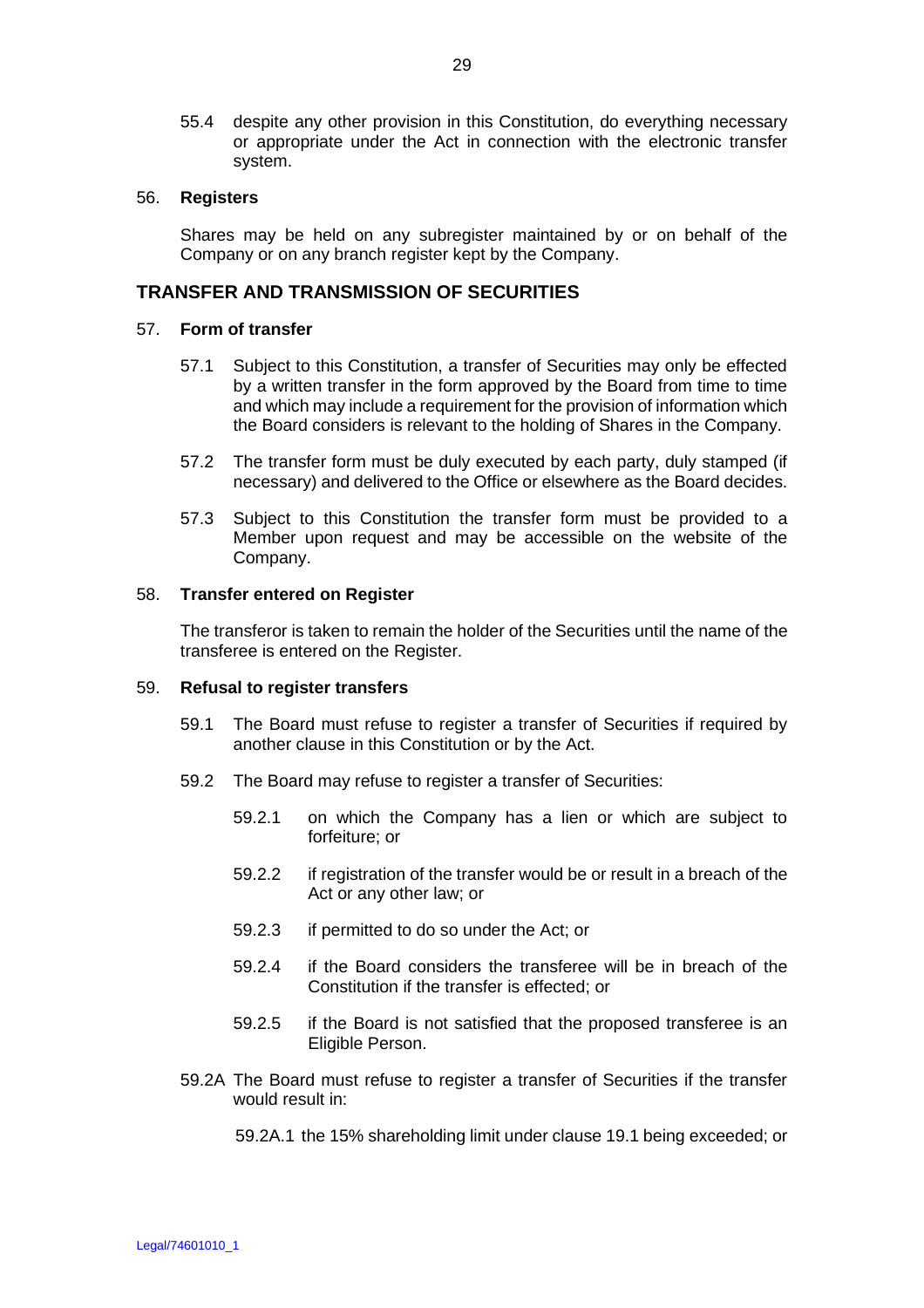- 59.2A.2 more than 49% of the Shares on issue constituting Unclassified Shares.
- 59.3 The decision of the Board relating to the registration of a transfer is absolute.
- 59.4 Failure to give notice of refusal to register any transfer as may be required under the Act does not invalidate the decision of the Board.
- 59.5 The Board may in its absolute and uncontrolled discretion in exercise of any of its powers in clauses 21 or 22 require either or both the proposed transferor and transferee to provide the Company with such information (whether orally or in writing (including by statutory declaration as provided for in clause 21)) as it may require or to comply with any procedure adopted by it to satisfy the Board that the proposed transferee is an Eligible Person and none of the limits on shareholdings specified in this Constitution will be breached.

### 60. **Written transfers and certificates**

- 60.1 A written transfer is to comply with the requirements of clause 57.
- 60.2 If the transfer relates to certificated Securities, the relevant certificate must accompany the transfer.
- 60.3 The Board may decide generally or in a particular case that it does not require delivery of a certificate or that it requires other or additional proof of title of the transferor.
- 60.4 Following registration, each such transfer may be retained by the Company for the period the Board decides, after which the Company may destroy it.
- 60.5 Following the registration of a transfer of certificated Securities or the registration of a person as holder of Securities by transmission, the relevant certificate will be taken to have been cancelled.
- 60.6 The Board may register a transfer of Securities signed by the holder prior to the holder's Personal Representative commencing to act, even if the Company has notice of the Personal Representative commencing to act.

### 61. **Registration of transfer**

Subject to the other provisions of this Constitution, the Board will not unreasonably refuse to register or delay the registration of a transfer.

#### 62. **Transmission**

- 62.1 A Personal Representative lawfully acting on behalf of a person who is the sole holder of Securities (and who establishes such to the Board's satisfaction), is the only person recognized by the Company as having any title to Securities registered in that holder's name.
- 62.2 Subject to the Personal Representative complying with the provisions in this Constitution relating to transfers in all respects, the Personal Representative may by application to the Company become registered as the holder of the Securities or may transfer the Securities.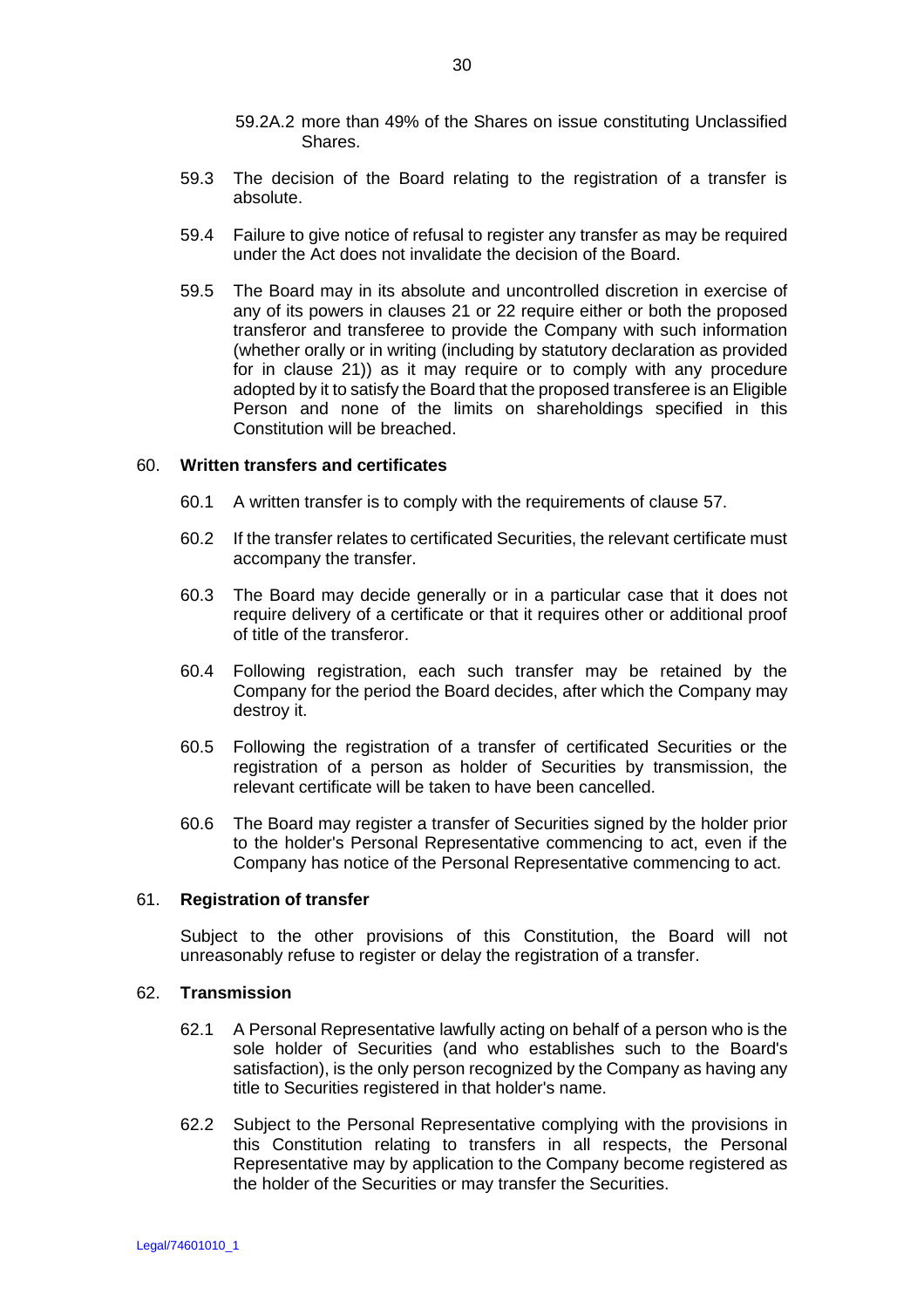- 62.3 Without limiting the width of any other provision of this Constitution the Board:
	- 62.3.1 has the same right to refuse registration of a Personal Representative as the holder of Securities by transmission as if the Personal Representative was a transferee; and
	- 62.3.2 may exercise any of its powers in clauses 21 or 22 to require the proposed transmitee to provide the Company with such information (whether orally or in writing (including by statutory declaration as provided for in clause 21)) as it may require or to comply with any procedure adopted by it to satisfy the Board that the proposed transmitee is an Eligible Person and none of the limits on shareholdings specified in this Constitution will be breached.
- 62.4 The estate of the deceased Member will not be released from any liability to the Company in respect of the Shares.
- 62.5 Where two or more persons are jointly entitled to any Share in consequence of the death of the registered holder, they will be considered to be joint holders of the Share.
- 62.6 Any person electing to be registered as a holder of a Share under this clause 62 indemnifies the Company against any liability or cost incurred as a result of registration.
- 62.7 The Company may register or give effect to a transfer made to a transferee who dies before the transfer is registered.

# **GENERAL MEETINGS**

# 63. **Calling of general meetings**

- 63.1 The Board may call a general meeting of the Company to be convened at the time and place or places (including at two or more places using technology that gives Members a reasonable opportunity to participate) and in the manner decided by the Board.
- 63.2 The Board may cancel or postpone any general meeting prior to the date on which it is to be held, except where the cancellation or postponement would be contrary to the Act.
- 63.3 The Board may give notice of cancellation or postponement as it decides, but any failure to give notice of cancellation or postponement does not invalidate the cancellation or postponement or any resolution passed at a postponed meeting.
- 63.4 No Member may convene a general meeting of the Company except as permitted under the Act.

# 64. **Notice of general meeting**

64.1 Notice of a general meeting will be given to persons entitled to notice in the form and manner decided by the Board.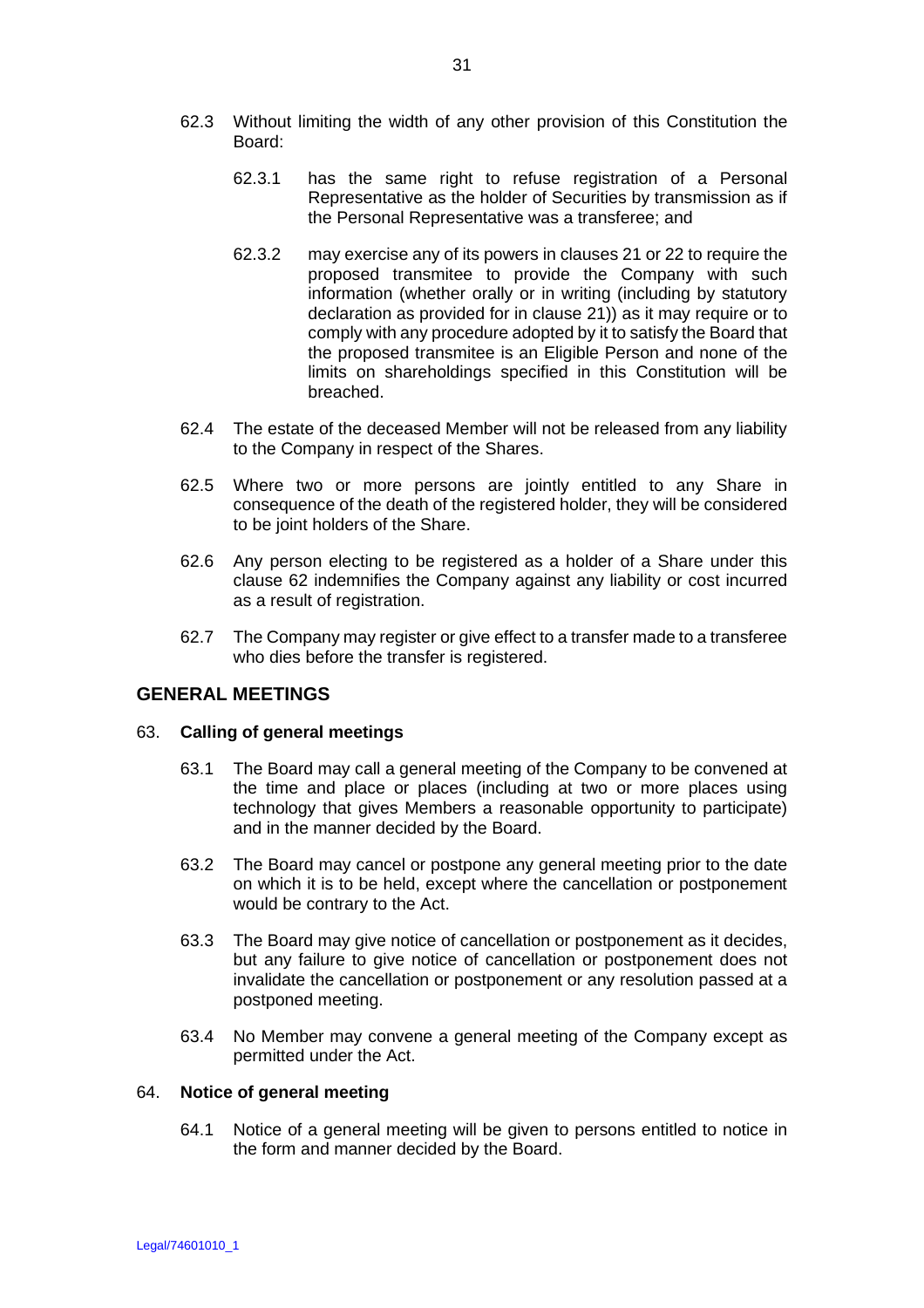64.2 The non-receipt of a notice of any general meeting by, or the accidental omission to give notice to, any person entitled to notice, does not invalidate any resolution passed at that meeting.

# **PROCEEDINGS OF MEETINGS**

### 65. **Business of general meetings**

- 65.1 The business of an annual general meeting of the Company is to receive and consider the accounts and reports required by the Act to be laid before each annual general meeting, subject to other provisions of this Constitution to elect Directors, when relevant to appoint an auditor and fix the auditor's remuneration, and to transact any other business which is required to be transacted at any annual general meeting.
- 65.2 All other business transacted at an annual general meeting and all business transacted at any other general meeting is special.
- 65.3 Except with the approval of the Board, with the permission of the Chairman or pursuant to the Act, no person may move at any meeting either any resolution (except in the form set out in the notice of meeting given under clause 64) or any amendment of any resolution.
- 65.4 The Directors may postpone or cancel any general meeting (other than a meeting requested or called by Members as permitted by the Act) at any time before the day of the meeting. The Directors must give notice of the postponement or cancellation to all persons entitled to receive notices of a general meeting.
- 65.5 A person's attendance at the general meeting waives any objection that the person may have to:
	- 65.5.1 a failure to give notice, or the giving of a defective notice, of the meeting unless the person at the beginning of the meeting objects to the holding of the meeting; and
	- 65.5.2 the consideration of a particular matter at the meeting which is not within the business referred to in the notice of meeting, unless the person objects to the consideration of the matter when it is first presented.

#### 66. **Quorum**

- 66.1 Three Members present, or all Members if there are less than three, constitute a quorum for a general meeting.
- 66.2 No business may be transacted at any general meeting except for the election of a Chairman (when required) and the adjournment of the meeting unless a quorum is present at the commencement of the business of the meeting.
- 66.3 If there is no quorum at a general meeting within thirty minutes after the time specified in the notice of the meeting, the meeting is dissolved unless the Board adjourns the meeting to a date, time and place determined by it.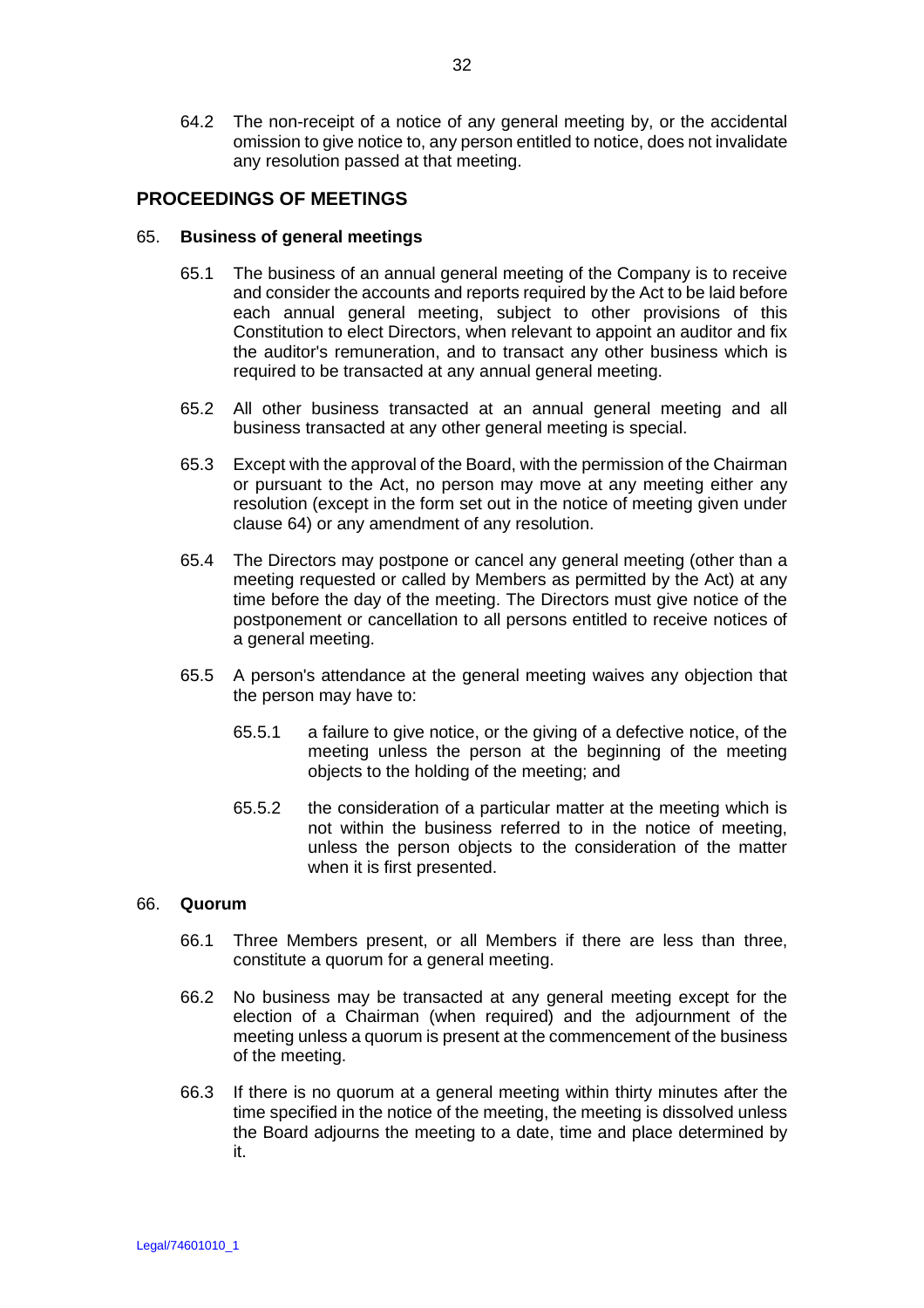66.4 If no quorum is present at any adjourned meeting within thirty minutes after the time for the meeting, the meeting is dissolved.

### 67. **Chairman**

- 67.1 The Chairman of the Board is entitled to chair every general meeting.
- 67.2 If at any general meeting the Chairman of the Board:
	- 67.2.1 is not present within fifteen minutes after the time specified for holding the meeting; or
	- 67.2.2 is present but is unwilling to act as chairman of the meeting,

the Deputy Chairman of the Board is entitled to chair the meeting.

- 67.3 If at any general meeting:
	- 67.3.1 the Chairman of the Board and Deputy Chairman of the Board are not present within fifteen minutes after the time specified for holding the meeting; or
	- 67.3.2 the Chairman of the Board and the Deputy Chairman of the Board are present but each is unwilling to chair the meeting,

the Directors present may choose another Director to chair the meeting and if no Director is present or if each of the Directors present is unwilling to chair the meeting, a Member chosen by the Members present may chair the meeting.

67.4 If during any general meeting the Chairman is unwilling to chair any part of the proceedings, the Chairman may withdraw during that part of the proceedings and may nominate any person who immediately before the general meeting was a Director or who has been nominated for election as a Director at the meeting to act as Chairman of the meeting during that part of the proceedings. At the conclusion of the relevant part of the proceedings, the acting Chairman is to withdraw and the Chairman is to resume chairing the meeting.

### 68. **General conduct of meeting**

- 68.1 The Chairman will determine the general conduct of each general meeting and the procedures to be adopted at the meeting.
- 68.2 At any time the Chairman considers it necessary or desirable for the proper and orderly conduct of the meeting, the Chairman may terminate discussion of any matter being considered by the meeting and if applicable, require the matter to be put to a vote of the Members present.
- 68.3 Without limiting clause 68.1, the Chairman may determine any procedure which in the Chairman's opinion is necessary or desirable for the proper and orderly casting or recording of votes at any general meeting, whether on a show of hands or on a poll.
- 68.4 The Chairman's decision on any procedural matter or any other matter arising directly or indirectly from the business of the meeting is final. Any challenge to a right to vote (whether on a show of hands or on a poll) may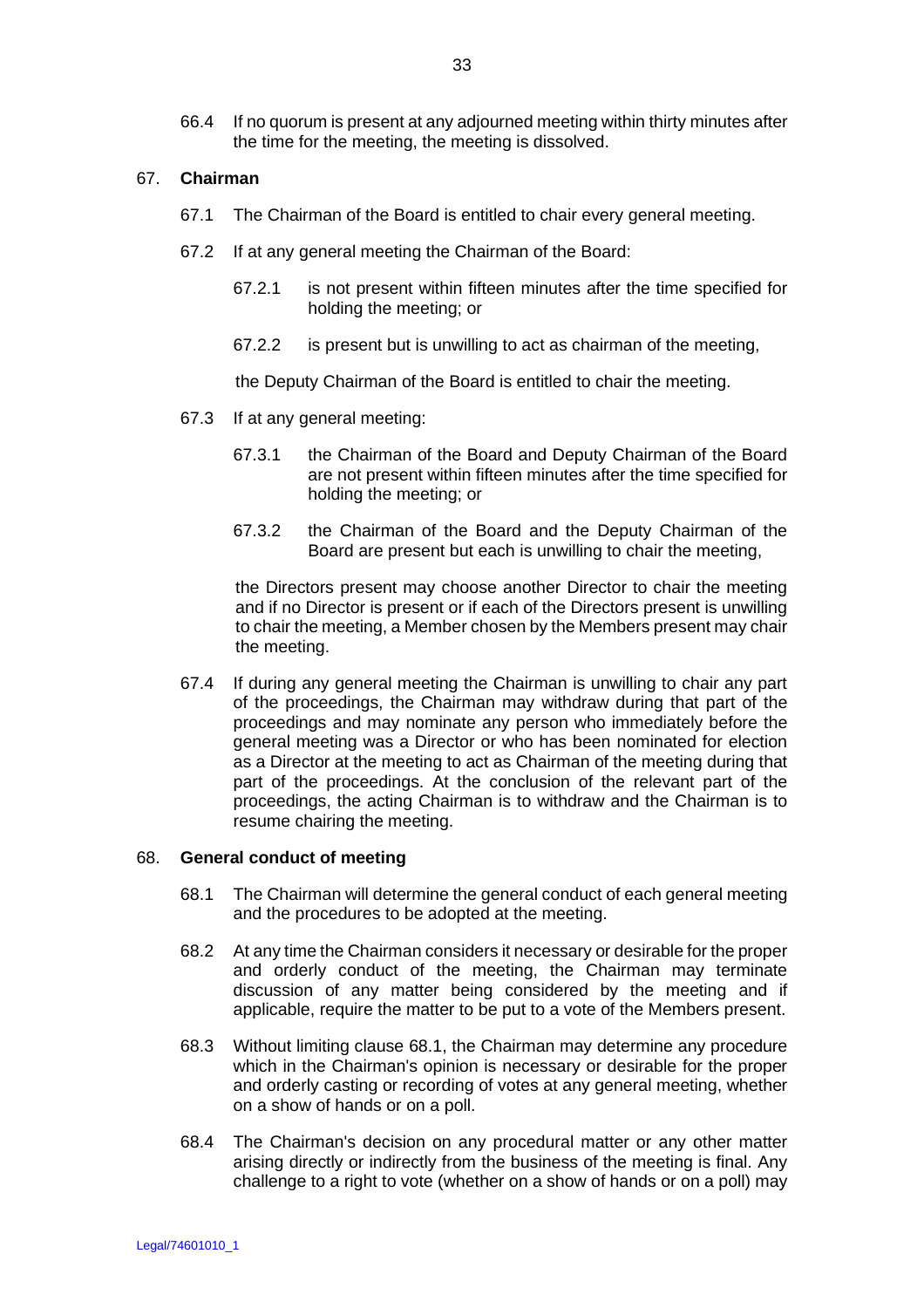only be made at the meeting and will be decided by the Chairman whose decision is final.

### 69. **Admission to meeting**

- 69.1 The Chairman (which in this clause 69 includes a person authorised by the Chairman) may require any person wishing to attend a meeting of the Company to comply with any identification or security measures including personal searches the Chairman considers appropriate.
- 69.2 The Chairman may refuse entry to any person who does not comply with the identification or security measures.
- 69.3 The Chairman may refuse entry to any person or may require any person to leave a meeting if the person possesses a recording or broadcasting device without the consent of the Chairman or who possesses an article or who acts or threatens to act in a way which the Chairman considers may be dangerous, offensive or liable to cause disruption.
- 69.4 A person, whether a Member or not, requested by the Board or the Chairman to attend a general meeting is entitled to be present and, at the request of the Chairman, to speak at the meeting.

### 70. **Adjournment**

- 70.1 Subject to clause 70.2 the Chairman may:
	- 70.1.1 with the consent of any Meeting at which a quorum is present adjourn the Meeting from time to time and from place to place;
	- 70.1.2 without the consent of any Meeting, adjourn the Meeting from time to time and from place to place:
		- (a) where it is impossible for him to maintain order or to enable the conduct of a poll; or
		- (b) for any other reasonable cause;
	- 70.1.3 Without the consent of any Meeting, adjourn any business being considered or to be considered by the meeting or any question or matter arising at the meeting from time to time and from place to place.
- 70.2 Any poll duly demanded on any question of adjournment, if the Chairman agrees to such poll being taken, shall be taken immediately at the Meeting without adjournment. The Chairman may in their absolute discretion reject a request that such poll be taken without assigning any reason for the rejection.
- 70.3 Any poll duly demanded on the election of a Chairman of a Meeting shall be taken at the Meeting without adjournment.
- 70.4 No business shall be transacted at any adjourned Meeting other than the business left unfinished at the Meeting from which the adjournment took place.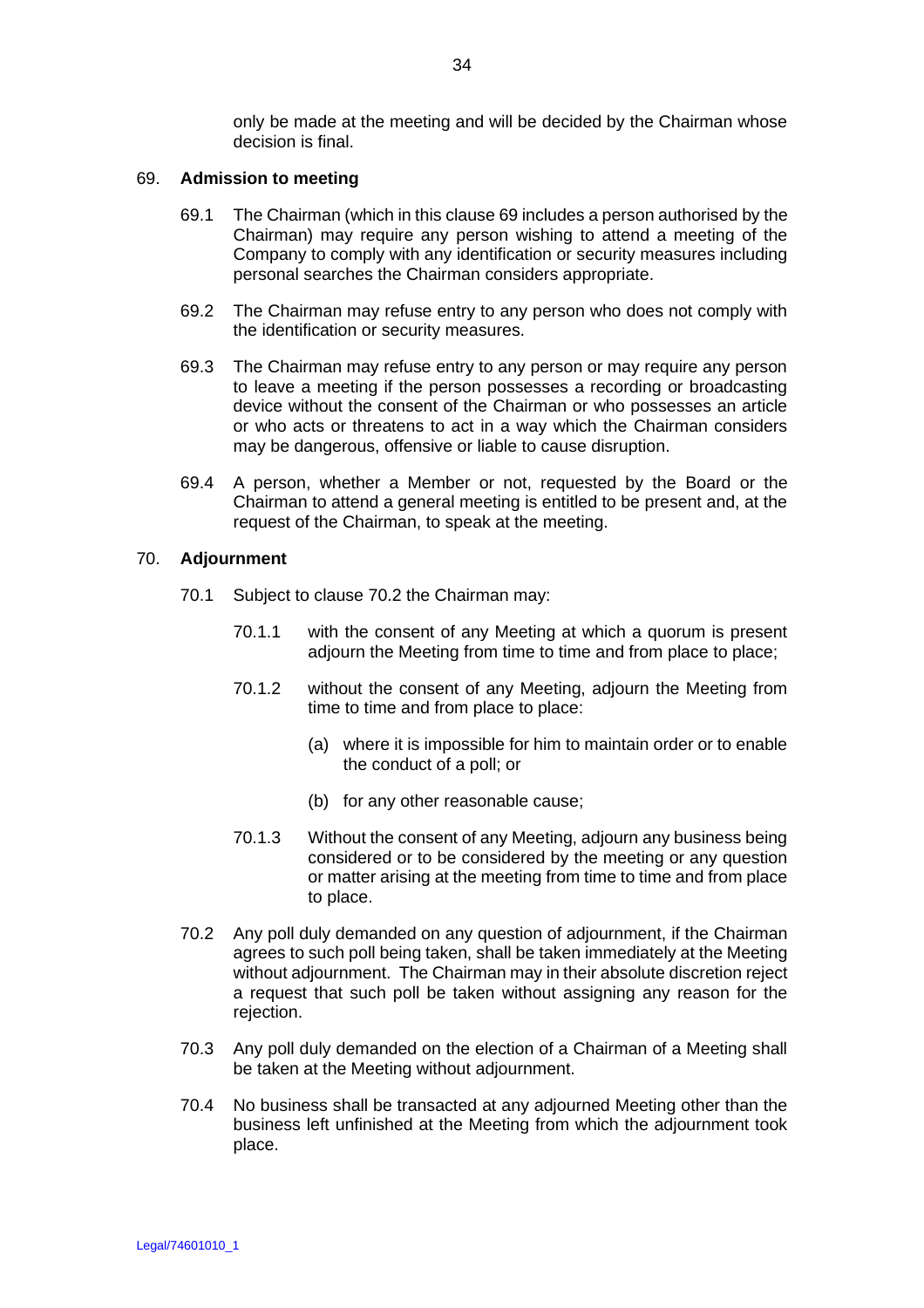- 70.5 When a Meeting is adjourned for fourteen (14) days or more, seven (7) days' notice shall be given of the place, date and time of the adjourned Meeting but it shall not be necessary to specify in such notice the nature of the business to be transacted at such adjourned Meeting.
- 70.6 Save as provided in clause 70.5 it shall not be necessary to give any notice of an adjournment or of the business to be transacted at an adjourned Meeting.

# 71. **Other meetings**

The provisions of this Constitution relating to general meetings apply to any meetings of any class of Members held under this Constitution or the Act except that a quorum for any such class meeting will be two class Members present, or if a class has only one Member then that Member.

# **VOTING**

# 72. **Voting procedure**

- 72.1 Subject to the Act or this Constitution requiring a special majority in relation to a resolution, a resolution is carried if a majority of the votes cast on the resolution are in favour of the resolution.
- 72.2 Each question submitted to a general meeting is to be decided in the first instance by a show of hands, except where the Chairman decides that any question is to be determined by a poll without first submitting the question for decision by a show of hands.
- 72.3 In the case of an equality of votes, both on a show of hands and on a poll, the Chairman does not have a casting vote in addition to the vote or votes to which the Chairman may be entitled as a Member or as a proxy, attorney or representative of a Member.
- 72.4 Unless a poll is demanded, a declaration by the Chairman following a vote on a show of hands that a resolution has been passed or lost is conclusive, without proof of the number or proportion of votes recorded in favour of or against the resolution.
- 72.5 A poll may be demanded by Members in accordance with the Act (and not otherwise) or by the Chairman.
- 72.6 A demand for a poll may be withdrawn prior to declaration of the poll, with the Chairman's consent.
- 72.7 Any dispute regarding the admission or rejection of a vote either on a show of hands or on the taking of a poll, must be raised at the meeting (and not after). The Chairman's decision on the dispute will be final.

# 73. **Taking a poll**

- 73.1 Any poll will be taken in the manner and at the time and place decided by the Chairman. The result of the poll will be the meeting's resolution of the motion on which the poll was taken.
- 73.2 The taking of a poll does not prevent the transaction of other business at the meeting.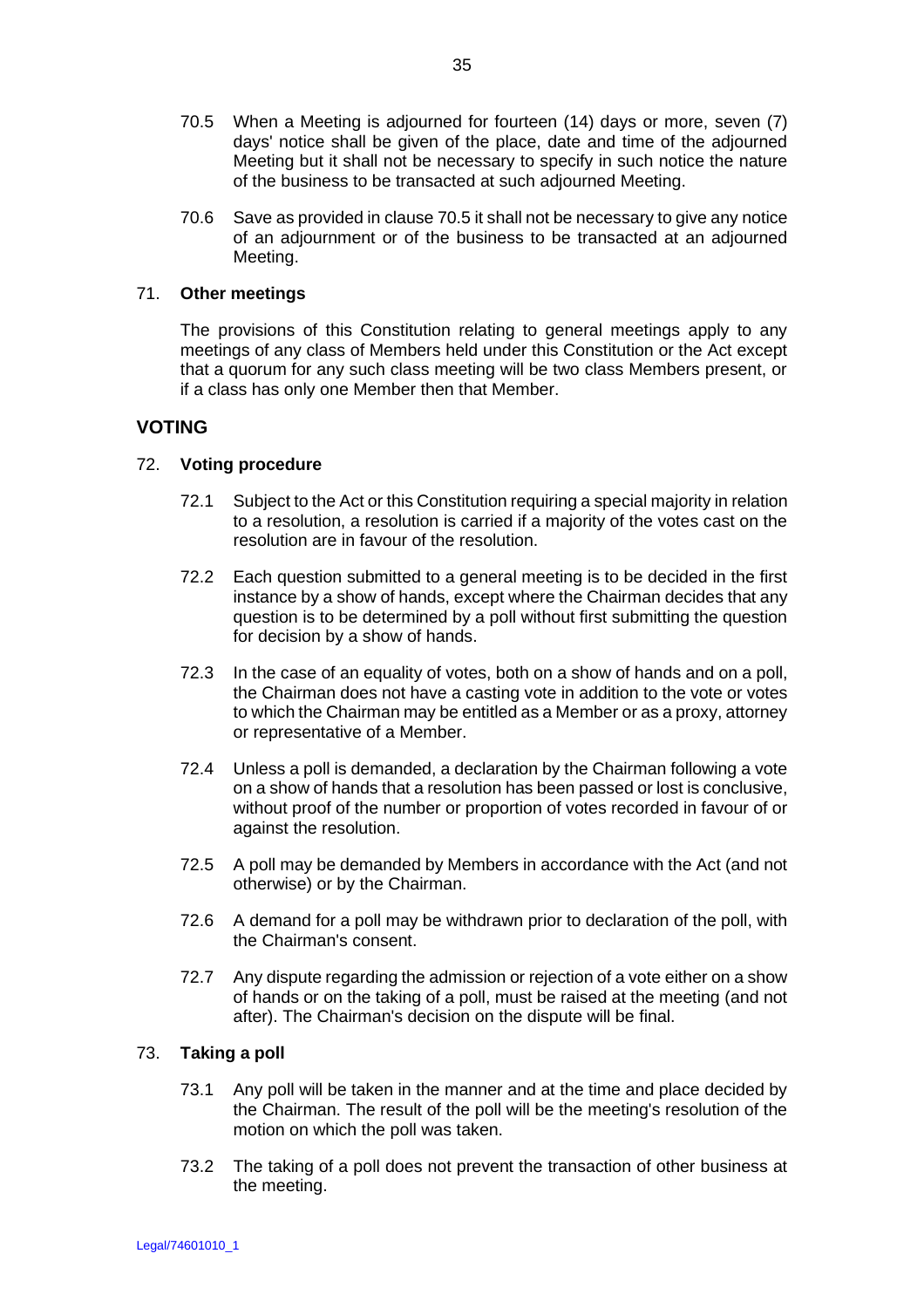73.3 The result of a poll may be announced in the manner and at the time (whether during the relevant meeting or afterwards) as the Chairman decides.

# 74. **Number of votes**

- 74.1 Only Members present may vote unless the Board has approved other means (including electronic means) for the casting and recording of votes by Members.
- 74.2 Subject to this Constitution and to any rights or restrictions affecting any class of Shares:
	- 74.2.1 on a show of hands:
		- (a) each Member present has one vote, but
		- (b) where a proxy, attorney or representative represents more than one Member, that person is entitled to only one vote and that vote will be taken as having been cast for all the Members the person represents;
	- 74.2.2 on a poll, each Member present has:
		- (a) for each fully paid Share held by the Member, one vote;
		- (b) for each partly paid Share, a fraction of one vote.
- 74.3 For the purposes of clause 74.2.2(b) the fraction is equal to the proportion which the amount paid (but not credited as paid) on that Share (excluding any amounts paid on that Share in advance) bears to the total issue price of that Share.

# 75. **Objections**

- 75.1 An objection to the qualification of a voter may only be raised at the general meeting or adjourned general meeting at which the voter tendered its vote.
- 75.2 An objection must be referred to the Chairman of the general meeting, whose decision is final.
- 75.3 A vote, which the Chairman does not disallow under an objection, is valid for all purposes.

# **PROXIES, ATTORNEYS AND REPRESENTATIVES**

# 76. **Proxies**

- 76.1 A proxy form sent by the Company to Members may include the names of any of the Directors or other persons willing to act as proxies or may name a person to be a proxy if the Member does not specify in the form, the name of the person(s) to be appointed as the proxy or proxies.
- 76.2 If the name of the person to be appointed as proxy in a proxy form given by a Member has not been completed, the Secretary may complete the proxy form by inserting the Chairman or the name of any Director decided by the Board as the person in whose favour the proxy is given.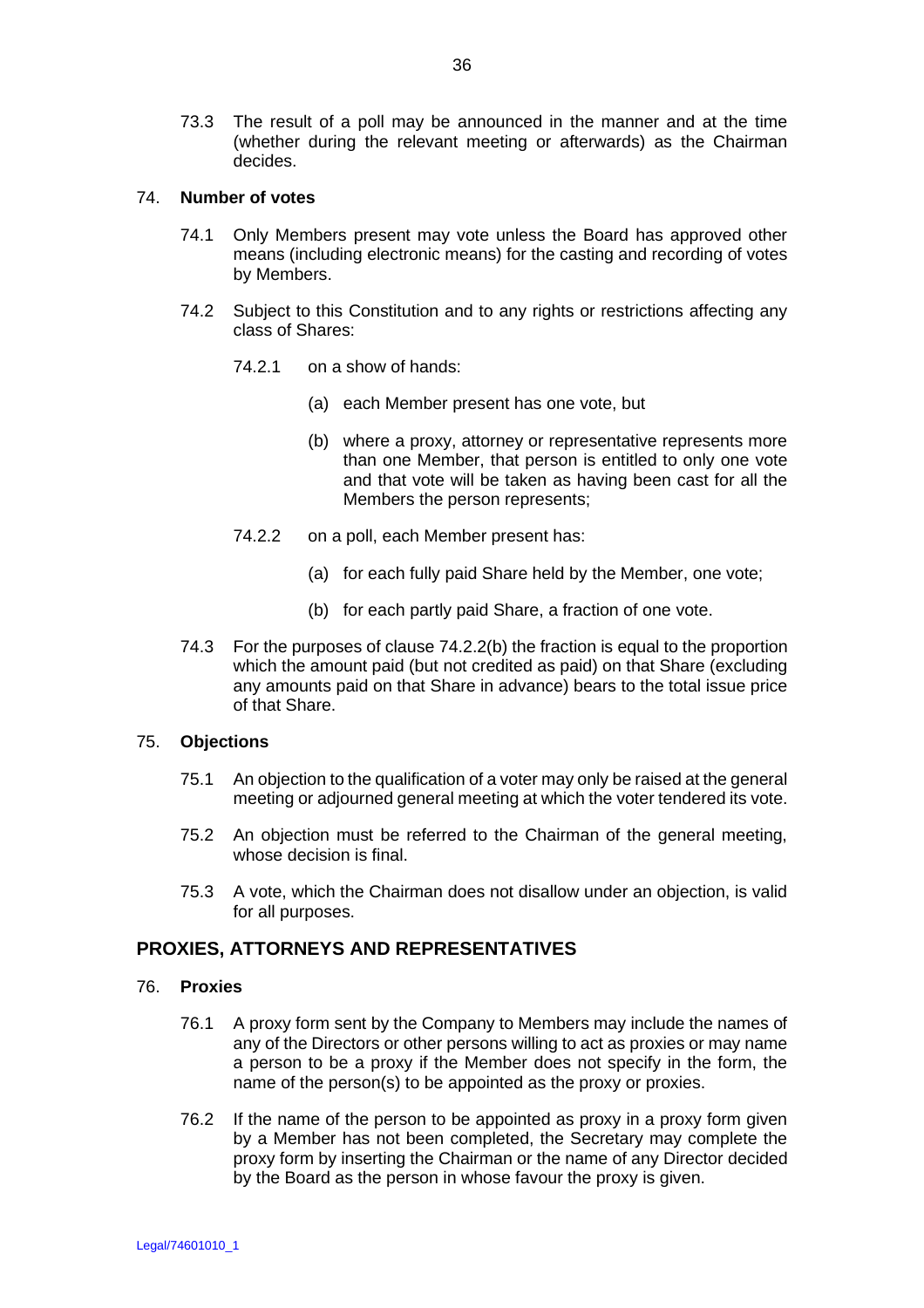- 76.3 Voting instructions given by a Member to the Member's proxy, being a Director or other person represented by the Company in material sent to Members as willing to act as proxy, are only valid if those instructions are given in the form of appointment.
- 76.4 If a Member wishes to vary the Member's voting instructions given to that proxy, the new instructions will only be valid if given in writing signed by the Member and received at the Office at least 48 hours before the meeting.
- 76.5 The Board may waive any procedural defects in the appointment of a proxy by a Member.

# 77. **Attorney**

- 77.1 A Member may appoint an attorney to act for the Member generally or for specific purposes. Before accepting any act by an attorney on behalf of a Member, the Board may require production of the power of attorney and proof of its proper execution for inspection at the Office or any other place the Board decides.
- 77.2 A Member may authorise an attorney to appoint a proxy for the Member.

# 78. **Voting by Personal Representative etc**

If a person has satisfied the Board (in such manner as the Board decides) at least forty eight hours before a general meeting that the person is the properly authorised or appointed Personal Representative, attorney or representative of a Member, that person may vote at the general meeting as if the person were registered as the holder of the Member's Securities.

# 79. **Infant Member**

- 79.1 On satisfying the Board (in the manner the Board decides) that a person is the parent or guardian of an infant Member, the parent or guardian may vote at any general meeting on behalf of that infant.
- 79.2 An infant Member is not entitled to vote.

# **DIRECTORS**

# 80. **Number of Directors**

- 80.1 The Company must have not less than eight and not more than eleven Directors, not counting alternate Directors.
- 80.2 Subject to clause 80.1 the Board may determine the actual number of Directors to hold office from time to time but the Directors cannot reduce the number below the number of Directors in office at the time of the reduction.
- 80.3 If the Board decides in accordance with clause 80.2 that the number of Directors is to be less than eleven then the Board may decide as to how the number of Directors elected by each class described in clause 80.5 shall abate subject to such abatement being pro rata or as near thereto as possible between such class of Members.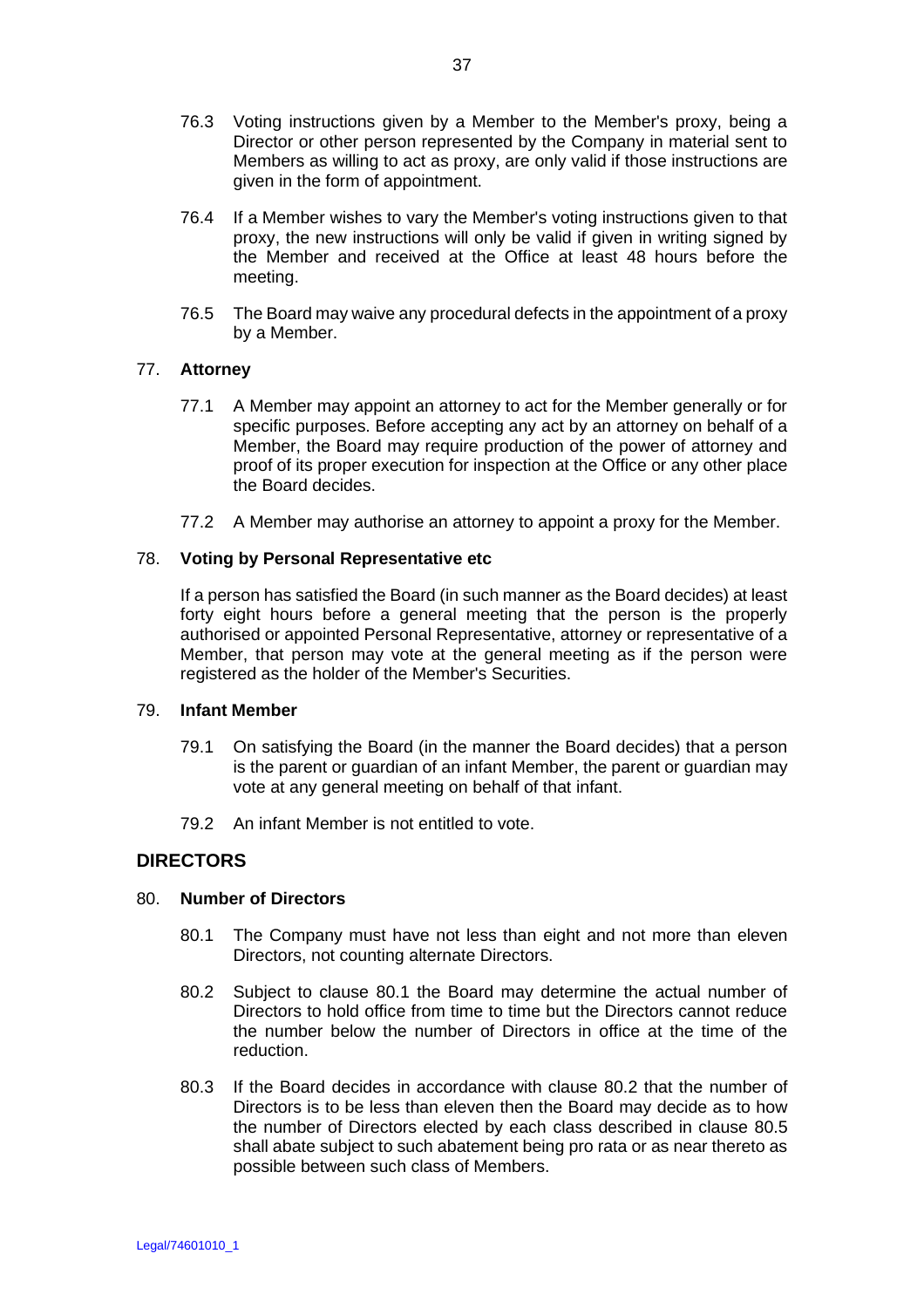- 80.4 The Company may by special resolution alter the maximum or minimum number of Directors but the minimum cannot be less than 3.
- 80.5 Subject to the provisions of clause 80.2 and clause 81:
	- 80.5.1 up to 3 Directors will be Grower Directors;
	- 80.5.2 up to 3 Directors will be Wholesaler Directors;
	- 80.5.3 up to 2 Directors will be Retailer Directors;
	- 80.5.4 up to 3 Directors will be Independent Directors.
- 80.6 If the number of Directors falls below the permitted minimum, the Directors may only act to appoint one or more Directors in order to make up the minimum number of Directors or to call and conduct a general meeting.
- 80.7 A Director need not be a Member.
- 80.8 Without limiting clause 85, a Director who is a Grower Director, a Wholesaler Director or a Retailer Director and who ceases to be eligible in the class in which he or she holds office must within 5 business days of ceasing to be eligible in that class, notify the Secretary of that cessation.
- 80.9 The Directors may act even if there are vacancies on the Board.

### 81. **Electing Particular Directors**

For the purpose of clause 80.5:

- 81.1 Grower Directors are to be elected by Eligible Persons holding Grower Shares;
- 81.2 Wholesaler Directors are to be elected by Eligible Persons holding Wholesaler Shares;
- 81.3 Retailer Directors are to be elected by Eligible Persons holding Retailer Shares; and
- 81.4 Independent Directors are to be elected by all Members holding voting Shares.

#### 82. **Board may appoint a Director**

- 82.1 The Board may at any time appoint any person as a Director, either to fill a casual vacancy or as an addition to the Board but so that the number of Directors does not exceed the maximum number permitted by this Constitution.
- 82.2 Any Director appointed under this clause 82 is eligible for election at the next annual general meeting but if he/she is not so elected he/she will cease to hold office at the end of that annual general meeting.

# 83. **Retirement and election**

83.1 This clause 83 does not apply to the Managing Director or to a Director appointed by the Board under clause 82.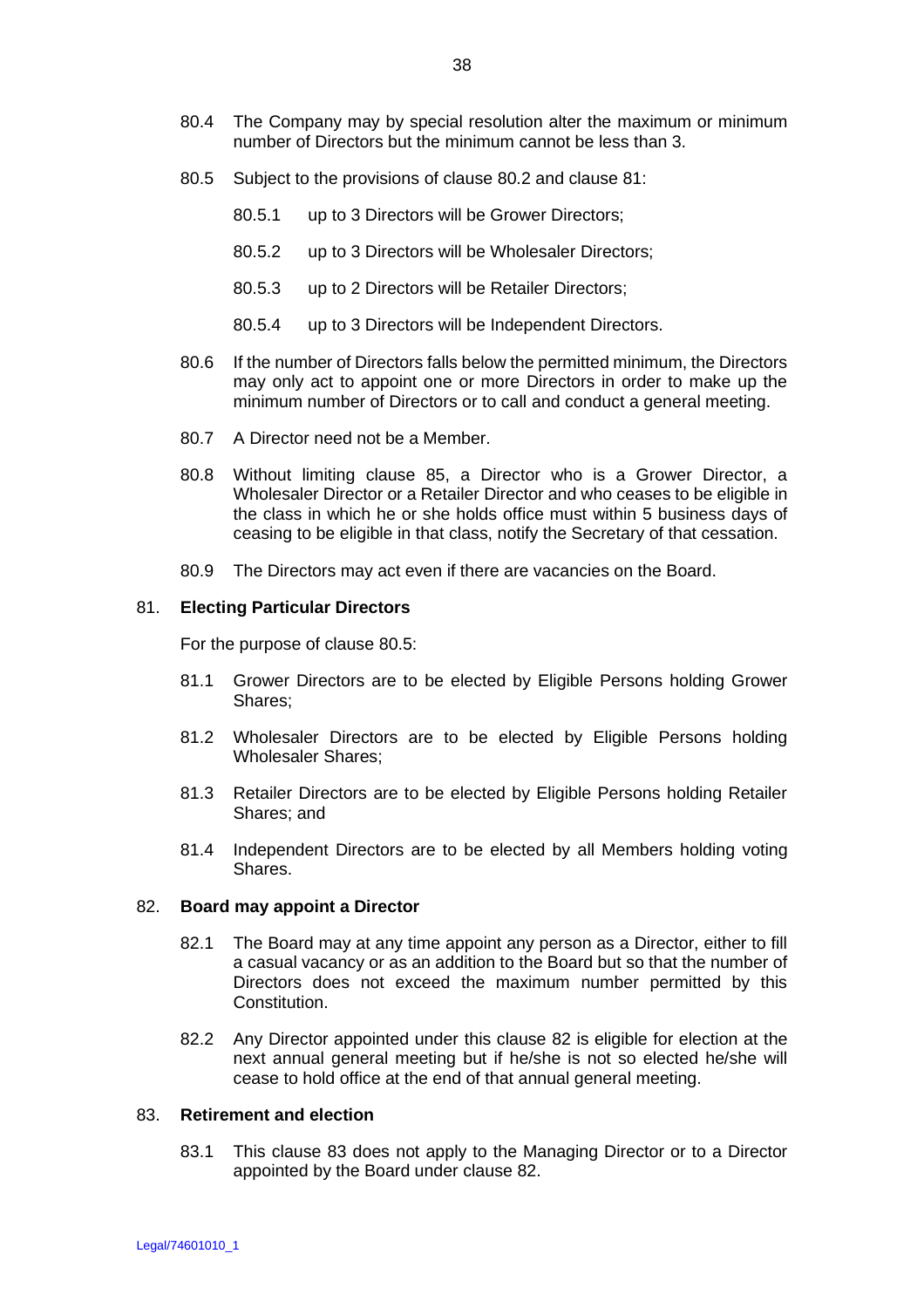- 83.2 Subject to clause 83.3 a Director must retire at the end of the third annual general meeting after which the Director was elected or re-elected.
- 83.3 A retiring Director is eligible for re-election.
- 83.4 A retiring Director will remain in office until the end of the meeting at which the Director is to retire, unless the Director is re-elected or taken to be reelected.
- 83.5 If the Company, by ordinary resolution, does not fill the office vacated by a Director retiring under this clause 83, that Director is taken to not have been re-elected.

### 84. **Nomination of Director**

- 84.1 A Director retiring pursuant to clause 82 or by rotation pursuant to clause 83 or whose election as a Director is recommended by the Board is sufficiently nominated for election or re-election if at least thirty days prior to the date of the relevant annual general meeting the Director has given notice to the Company that he/she offers himself/herself for election or reelection.
- 84.2 No person (other than a retiring Director or person recommended by the Board for election) is eligible for election as a Director at any general meeting unless the person or a Member intending to nominate the person gives notice to the Company signifying either candidature for the office or the intention of the Member to nominate the nominee.
- 84.3 The notice must include or be accompanied by a written consent by the nominee to the nomination, signed by the nominee.
- 84.4 The notice and consent must be received at the Office not less than thirty five days before the meeting.
- 84.5 The Company must give all Members notice of each person who is a candidate for election as a Director at least five business days before the meeting at which the election is to take place.

# 85. **Vacation of office**

The office of a Director becomes vacant if the Director:

- 85.1 ceases to be a Director by virtue of the Act;
- 85.2 is prohibited by the Act or an order under the Act from holding office or continuing as a Director;
- 85.3 resigns by notice to the Company;
- 85.4 is removed from office pursuant to the Act (which includes by resolution of the Company);
- 85.5 is required by this Constitution to vacate their position;
- 85.6 is absent from Board meetings for 6 consecutive calendar months without the Board's consent;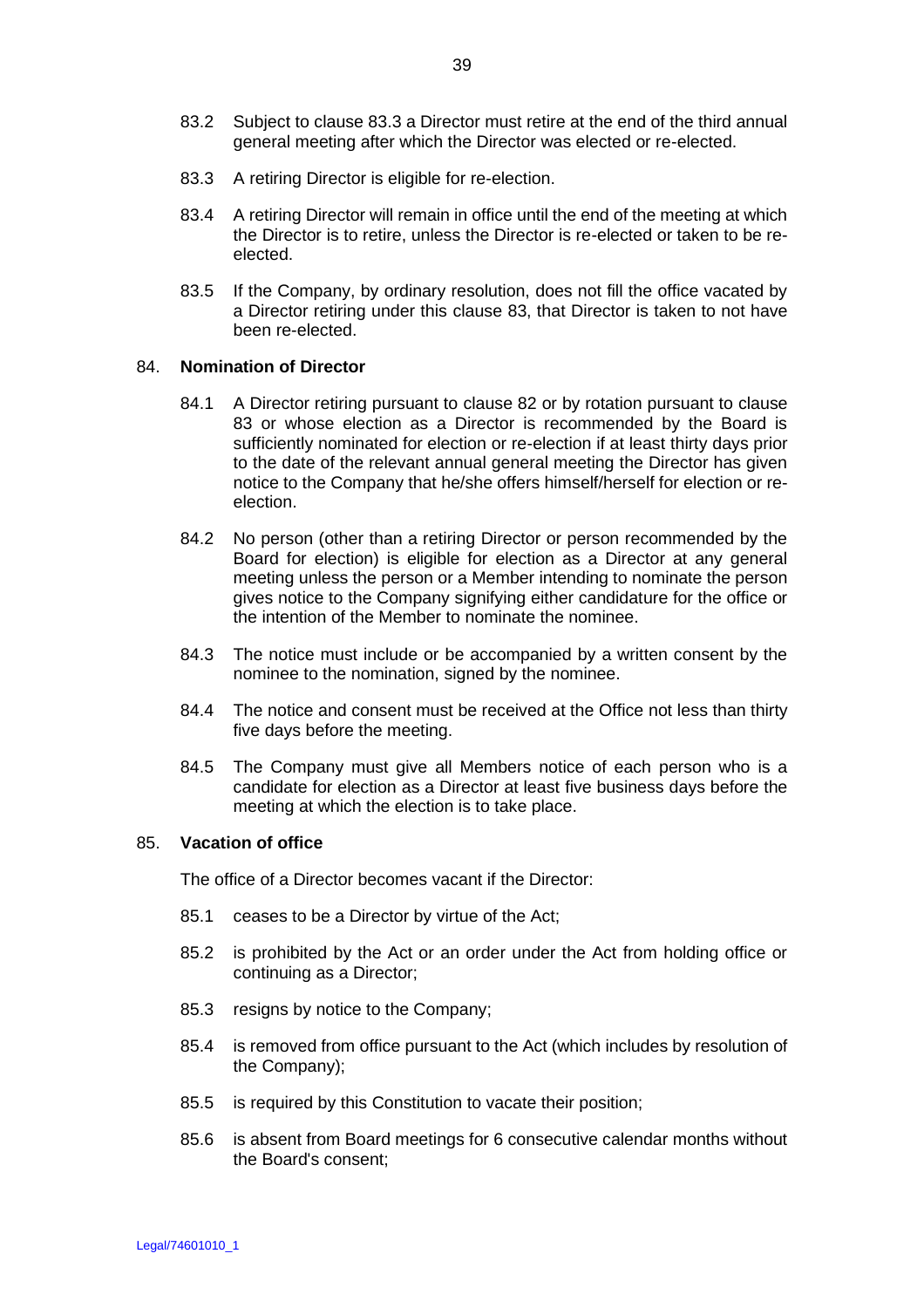- 85.8 was elected by a class of Eligible Persons and:
	- 85.8.1 ceases to be an Eligible Person or a director of an Eligible Person being a corporation in that class; or
	- 85.8.2 is removed by a resolution at a meeting of the class of Eligible Persons or by notice of removal signed by at least that number of Eligible Persons in that class who hold a majority of the Shares in that class;
- 85.9 was elected as an Independent Director as defined in clause 80.5.4 and:
	- 85.9.1 ceases to be an Independent Director; or
	- 85.9.2 is removed by notice of removal signed by at least that number of Members who together hold a majority of the voting Shares.

# 86. **Remuneration of Directors**

- 86.1 Non-executive Directors are to be paid or provided remuneration for services on terms decided by the Board but subject to clause 86, the total amount or value of their remuneration in any year may not exceed an amount last fixed by the Company in general meeting.
- 86.2 If the Board appoints a Director pursuant to clause 82 who is an addition to the number of Directors who held office immediately following the conclusion of the preceding general meeting referred to in clause 86.1, that additional Director will be paid or provided remuneration for services on terms decided by the Board in addition to the amount last fixed by the Company in general meeting.
- 86.3 A reference to remuneration in this clause 86 does not include any amount which may be paid by the Company under clauses 87, 88, 93.13, 123 and 124.

# 87. **Travelling and other expenses**

In addition to any other remuneration provided for in this Constitution, each Director is entitled to have the Company pay all reasonable travel, accommodation and other expenses incurred by the Director in attending meetings of the Company or the Board or any committees of Directors or while engaged in any business of the Company.

# 88. **Remuneration for extra services**

Any Director who serves on any committee of the Board, who devotes special attention to the business of the Company, who otherwise performs services which in the opinion of the Board are outside the scope of the ordinary duties of a Director or who, at the request of the Board, travels on the business of the Company, may be paid extra remuneration as the Board decides.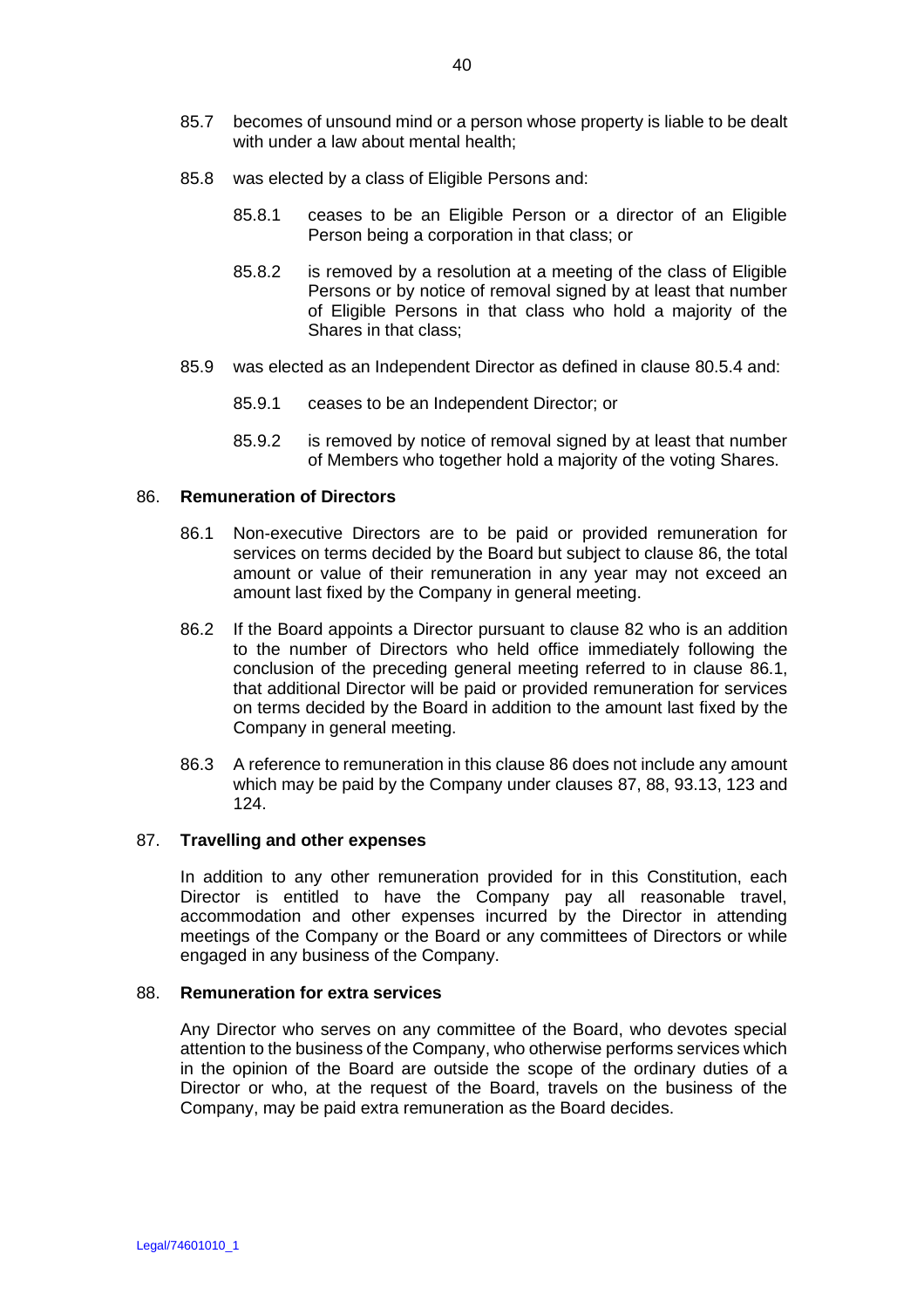# 89. **Director may hold other office**

- 89.1 A Director may hold any other office or position in the Company (other than auditor) in conjunction with the office of Director, on terms and at a remuneration in addition to remuneration (if any) as a Director, as the Board decides.
- 89.2 A Director may be or become a director of or hold any other office or position in any corporation related to or in which the Company may be interested, whether as a member, vendor or otherwise, or with any other corporation or organization.
- 89.3 The Director is not accountable for any benefits received as a director or member of, or holder of any other office or position in the corporation or organization.

# 90. **Directors' interests**

- 90.1 A Director is not disqualified by the office of Director from contracting or entering into any arrangement with the Company in any manner.
- 90.2 No contract or arrangement entered into by the Company with a Director or in which a Director has any interest may be avoided for that reason.
- 90.3 A Director is not liable to account to the Company for any profit realized from any contract or arrangement, by reason only of holding the office of Director or of the fiduciary relationship established by the office.
- 90.4 A Director or any person who is an associate of a Director may participate in any issue of Securities by the Company unless the Director is precluded from participating by the Act. In this clause a reference to "associate" has the same meaning as set out in clause 19.4.

# 91. **Voting in other corporations**

- 91.1 The Board may exercise the voting power conferred by shares the Company holds in any other corporation as the Board decides (including voting in favour of any resolution appointing any of the Directors as directors of that corporation or voting for the payment of remuneration to the directors of that corporation).
- 91.2 A Director may be concerned in the exercise of those voting rights, even if that Director is or may be appointed a director of that other corporation and may be interested in the exercise of those voting rights.

# 92. **Directors may lend to the Company**

A Director may lend money to the Company at interest with or without security or may, for a commission or profit, guarantee the repayment of any money borrowed by the Company or underwrite or guarantee the subscription of Securities of the Company or of any corporation in which the Company may have an interest without being disqualified from the office of Director and without being liable to account to the Company for the commission or profit.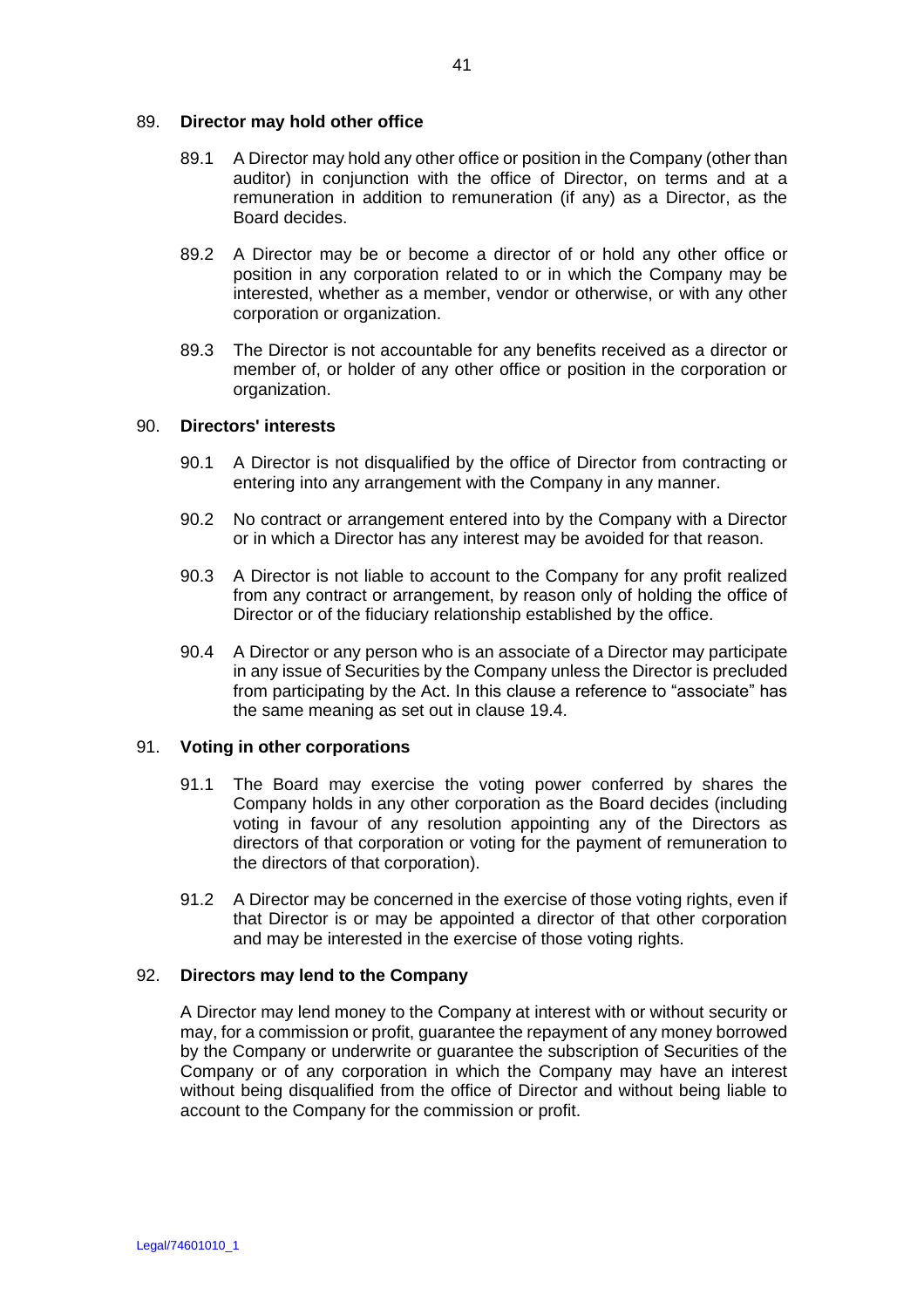### 93. **Alternate Directors**

- 93.1 A Director may appoint any person approved by a majority of the other Directors to act as the Director's alternate Director for such period as the appointing Director nominates.
- 93.2 Any such appointment must be in writing, signed by the appointing Director and either delivered to the Office or tabled at a meeting of the Board.
- 93.3 An alternate Director need not be another Director or a Member.
- 93.4 One person may act as alternate Director for more than one Director.
- 93.5 An alternate Director is entitled to receive notice of and attend at Board meetings.
- 93.6 The alternate Director may only vote at a meeting and exercise all other powers of the appointing Director, subject to any limitation imposed in the instrument appointing the alternate Director, if the appointing Director is not present at the meeting.
- 93.7 If an alternate Director has been appointed to act for more than one Director, the alternate Director has a vote for each appointing Director (in addition to any vote the alternate Director may have in his or her own right).
- 93.8 The appointing Director may terminate the appointment of an alternate Director at any time even if the alternate Director was appointed for a set time and that time has not expired.
- 93.9 An appointing Director is to give a signed notice of termination of appointment of an alternate Director. That notice is to be delivered to the Office or tabled at a Board meeting.
- 93.10 The office of an alternate Director is vacated upon the office of the appointing Director being vacated.
- 93.11 An alternate Director is not taken into account in determining the number of Directors to retire by rotation.
- 93.12 While an alternate Director is acting as a Director, he or she is responsible to the Company for his or her own actions and is not the agent of the appointing Director.
- 93.13 An alternate Director may be paid such remuneration as the Board decides (in addition to reimbursement for expenses). That remuneration will be in addition to or in reduction of the remuneration payable to the appointing Director, as the Board decides.
- 93.14 An appointing Director need not re-appoint an alternate Director merely because the appointing Director retired pursuant to clause 82 or by rotation and was elected or re-elected.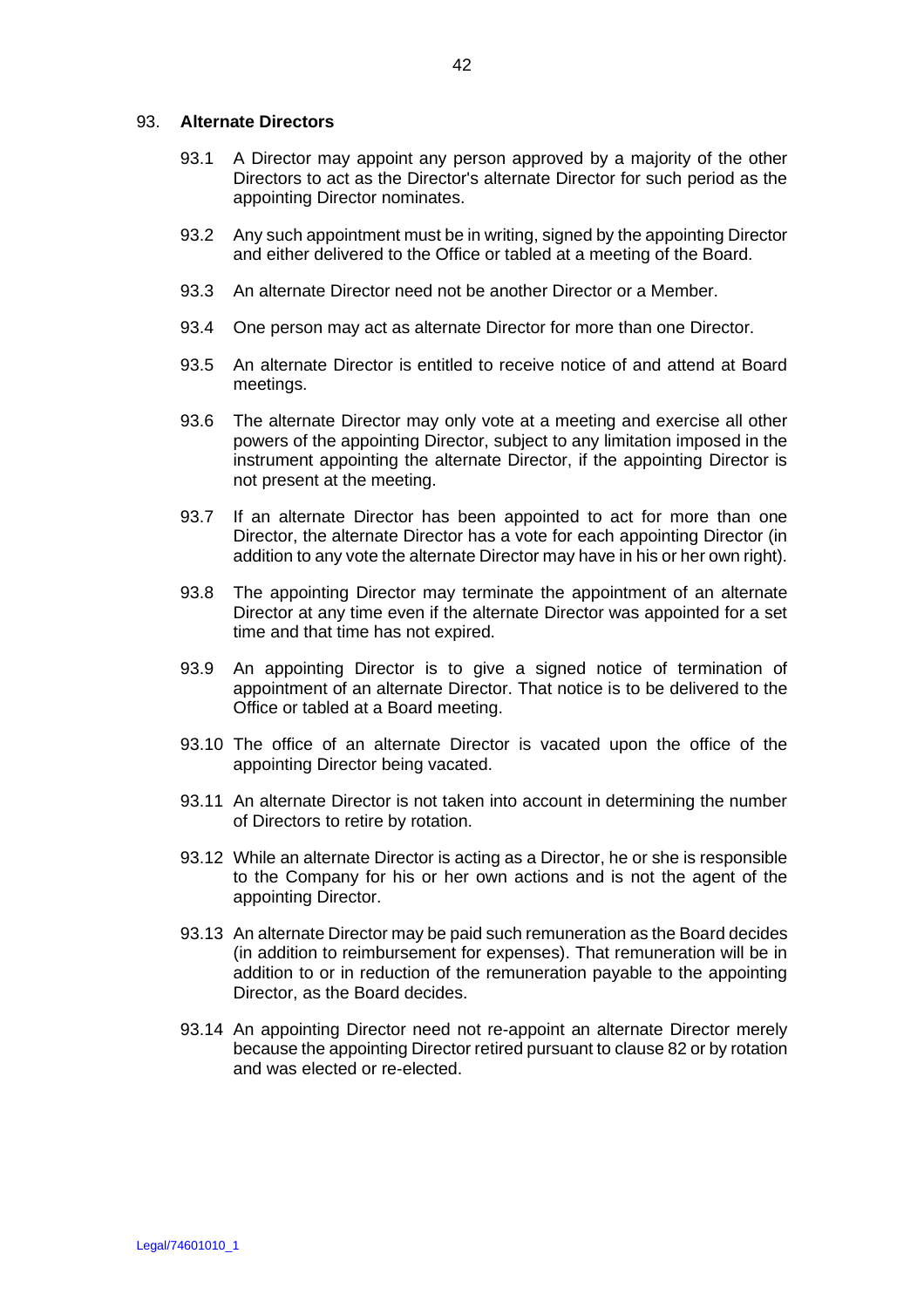# **PROCEEDINGS OF DIRECTORS**

### 94. **General powers of the Board**

- 94.1 The management and control of the business and affairs of the Company are vested in the Board.
- 94.2 The Board may exercise all powers and do all things as are within the power of the Company and are not by this Constitution or by law required to be exercised or done by the Company in general meeting.

### 95. **Board meetings generally**

- 95.1 A Director may convene a meeting of the Board at any time.
- 95.2 Upon the request of a Director, the Secretary must convene a meeting of the Board.
- 95.3 The Board may meet by such means (including electronic or other means), adjourn and otherwise regulate its meetings as it decides.
- 95.4 The Directors need not all be physically present in the same place for a Directors meeting to be held.
- 95.5 A meeting held using technology will be taken to have been held at the time and place the Board decides.
- 95.6 If, before or during a Directors meeting, any technical difficulty occurs where one or more Directors cease to participate, the Chairman of the meeting may adjourn the meeting until the difficulty is remedied or may, where a quorum of Directors remains present, continue the meeting and no Director may object to that decision of the Chairman.

#### 96. **Quorum**

Until otherwise resolved by the Board, a majority of Directors entitled to attend the meeting of the Board constitutes a quorum.

# 97. **Notice of meetings**

- 97.1 Notice of a meeting of the Board must be given to the Directors at least forty eight hours before the proposed meeting or such other period as all of the Directors may decide or may agree to in a particular case.
- 97.2 Notice of meeting may be in any form agreed to by the Directors and is given at the usual place of business or residence of a Director or at any other address (which includes a facsimile number or email address) a Director gives to the Secretary.
- 97.3 The accidental or inadvertent failure of a Director to receive notice of a Board meeting will not invalidate anything done at the meeting.
- 97.4 Attendance by a Director (or the Director's alternate Director) at a Board meeting waives any objection the Director may have had regarding failure to receive notice of the meeting.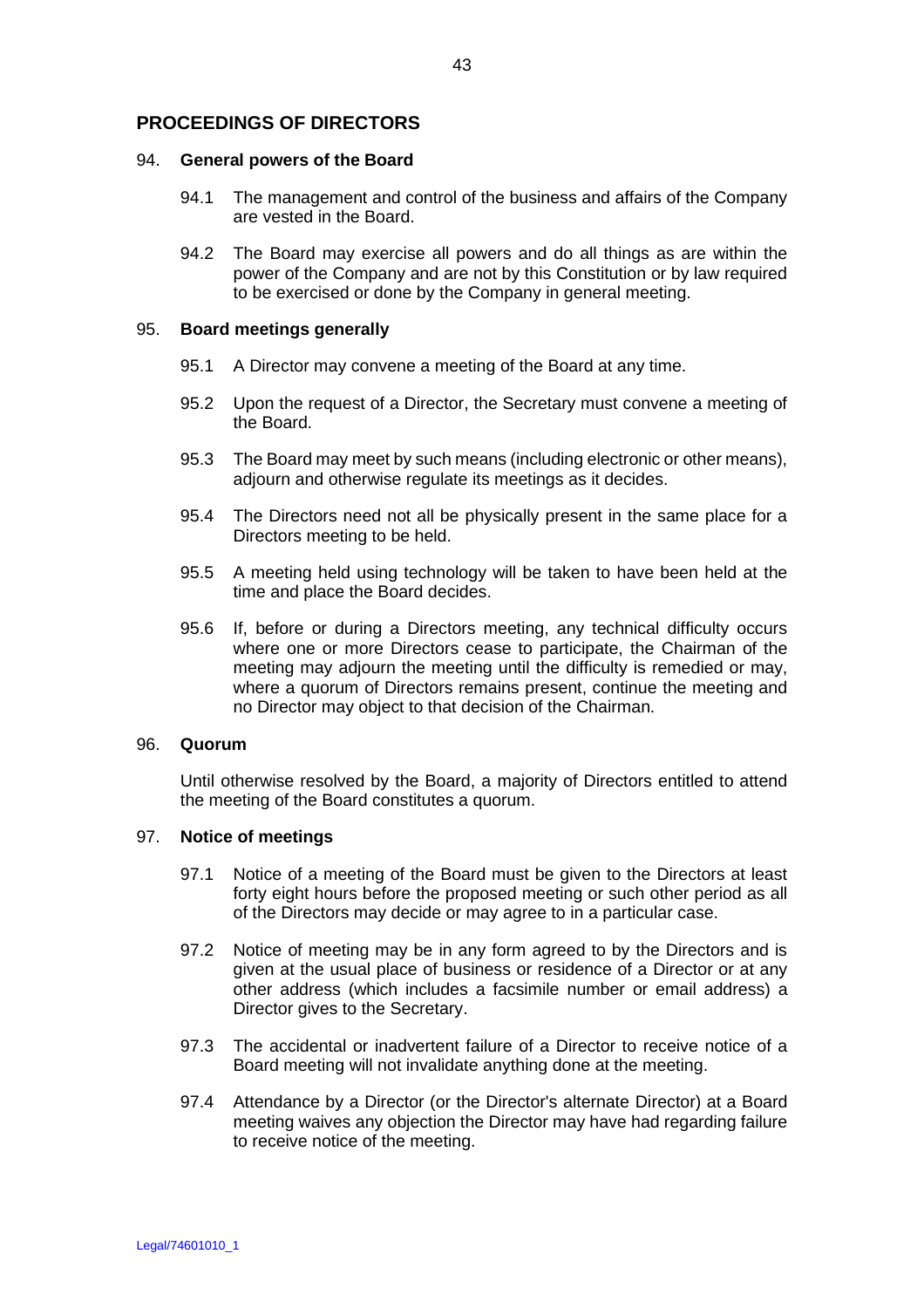### 98. **Decision of Directors**

- 98.1 A properly convened meeting of the Board is competent to exercise all the authorities, powers and discretions vested in or exercisable by the Board.
- 98.2 Questions arising at a Board meeting are to be decided by a majority of votes cast by the Directors present. Such a decision is for all purposes a resolution of the Board.
- 98.3 In the case of an equality of votes, the Chairman does not have a second or casting vote.

### 99. **Written resolution**

- 99.1 The Board may pass a resolution without a Board meeting if all Directors entitled to vote on the resolution sign a document containing a statement that they are either in favour or not in favour of the resolution set out in the document and if a majority of the Directors indicate that they are in favour of the resolution.
- 99.2 Separate copies of a document in identical terms may be used for signing by Directors.
- 99.3 The resolution is passed when the last Director (whether in favour or not in favour of the resolution) signs the document.
- 99.4 A document produced by facsimile or other electronic means under the name of the Director and with the Director's authority is taken to be a document signed by the Director.

# 100. **Chairman and Deputy Chairman**

- 100.1 The Board may elect a Chairman and a Deputy Chairman of its meetings and determine the period for which each is to hold office.
- 100.2 If no Chairman or Deputy Chairman is elected or if at any meeting the Chairman and the Deputy Chairman are not present within 10 minutes after the time specified for holding the meeting or are present but are not willing or able to act, the Directors present may choose one of their number to be Chairman of the meeting.

# **OFFICERS**

# 101. **Managing Director**

- 101.1 The Board may appoint one or more of the Directors to be Managing Director (with that title or any other title decided by the Board) for the period and on other terms as the Board agrees with the Managing Director.
- 101.2 The Board may delegate any of its powers (including the power to delegate) to the Managing Director but any delegation of power by the Board will not preclude the Board from exercising that power.
- 101.3 The Managing Director may only exercise delegated powers in accordance with any directions given by the Board in connection with the delegation.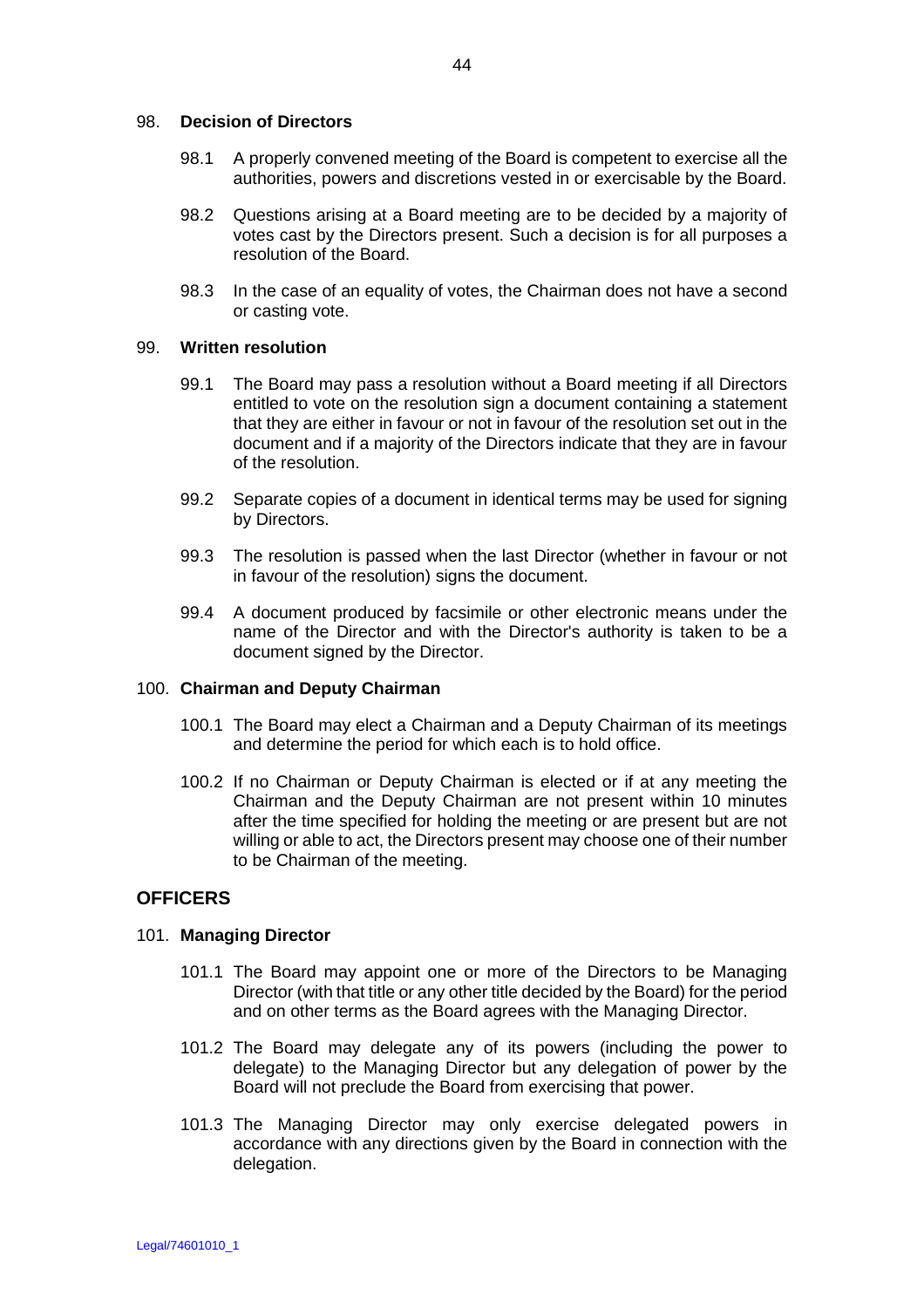101.4 A person ceases to be Managing Director automatically if he or she ceases to be a Director.

### 102. **Secretary**

The Board may appoint one or more Secretaries for the period and on other terms as the Board may agree with the Secretary.

### 103. **Delegates and committees**

- 103.1 The Board may delegate any of its powers subject to any restrictions of the Act.
- 103.2 A power delegated by the Board may include the power to sub-delegate.
- 103.3 A power delegated will not preclude the Board from exercising that power.
- 103.4 The provisions of this Constitution applying to Board meetings will apply as far as applicable to meetings of a committee of Directors unless in a particular case, the Board directs otherwise.

### 104. **Validity of acts**

All actions by the Board or by a committee of Directors or by any person acting as a Director are, despite the fact that it is afterwards discovered that there was some defect in the appointment of any of the Directors or the committee or the person acting as a Director or that any of them was disqualified, are valid as if every person had been properly appointed and was qualified and continued to be a Director or a member of the committee.

### 105. **Seal**

- 105.1 The Board may decide that the Company is to have a common seal and a duplicate common seal.
- 105.2 The Board may decide as to the use of the common seal and any duplicate common seal.
- 105.3 Without limiting that, the authority to use the seal may be given before or after the seal is used.

# **DIVIDENDS**

### 106. **Determination of dividends**

- 106.1 The Board may declare and pay dividends.
- 106.2 The Directors may pay to the Members such interim dividends as appear to the Directors to be appropriate.
- 106.3 Subject to any rights or restrictions attached to a class of Shares, the Board may decide:
	- 106.3.1 the amount of dividends to be paid, matters relating to the franking of dividends, the time and method of payment of dividends and the time and manner for determining entitlements to dividends;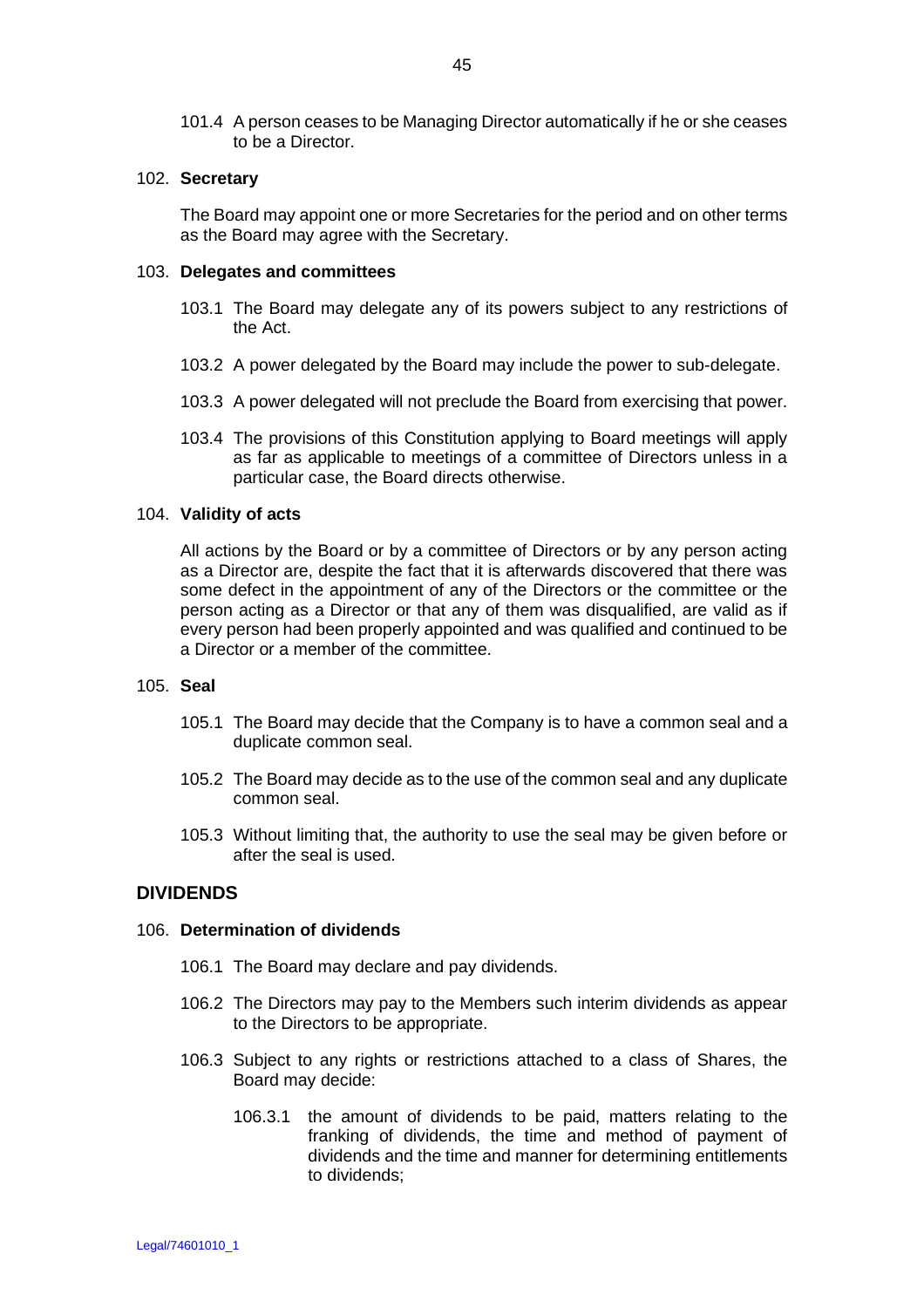- 106.3.2 that dividends will be payable on one class of Shares but not on another class or at different rates for different classes provided that dividends will be payable on all Shares of the same class at the same rate unless otherwise resolved by special resolution passed at a general meeting of the Company.
- 106.4 If the Board determines that a Dividend is payable in accordance with the provision of this clause 106, the Board may, subject to the Act, amend or revoke the resolution to pay the Dividend at any time before its payment.

### 107. **No interest on dividends**

A dividend will not bear interest against the Company.

### 108. **Dividends proportional to paid up capital**

- 108.1 Dividends will be paid in proportion to the amounts paid on Shares during the period in respect of which the dividends are paid.
- 108.2 No amount paid on a Share in advance of a call will be treated as paid on that Share.

### 109. **Effect of transfer**

If a transfer of a Share is registered after the time determined for entitlements to a dividend on that Share but before the dividend is paid, the person transferring that Share is entitled to that dividend.

### 110. **Amounts due to Company**

The Board may deduct from any dividend payable to a Member any money due from the Member to the Company in relation to Shares whether on account of calls or otherwise.

# 111. **Unclaimed dividends**

Any unclaimed dividend may be used or invested by the Board for the benefit of the Company until claimed or otherwise disposed of according to law.

#### 112. **Registration of Personal Representative**

If a Personal Representative is entitled under clause 62 to be registered as the holder of or to transfer Shares in the Company, the Board may retain any dividends payable in respect of those Shares until that Personal Representative becomes registered as the holder of those Shares or transfers them.

#### 113. **Distribution other than in cash**

- 113.1 The Board may decide that any dividend or bonus may be paid by the distribution of specific assets including fully paid Shares, debentures or other Securities in the Company or in any other corporation or in any one or more of such ways.
- 113.2 The Board may do or appoint a person to do everything necessary to give effect to such a decision and to settle any difficulty arising from the distribution.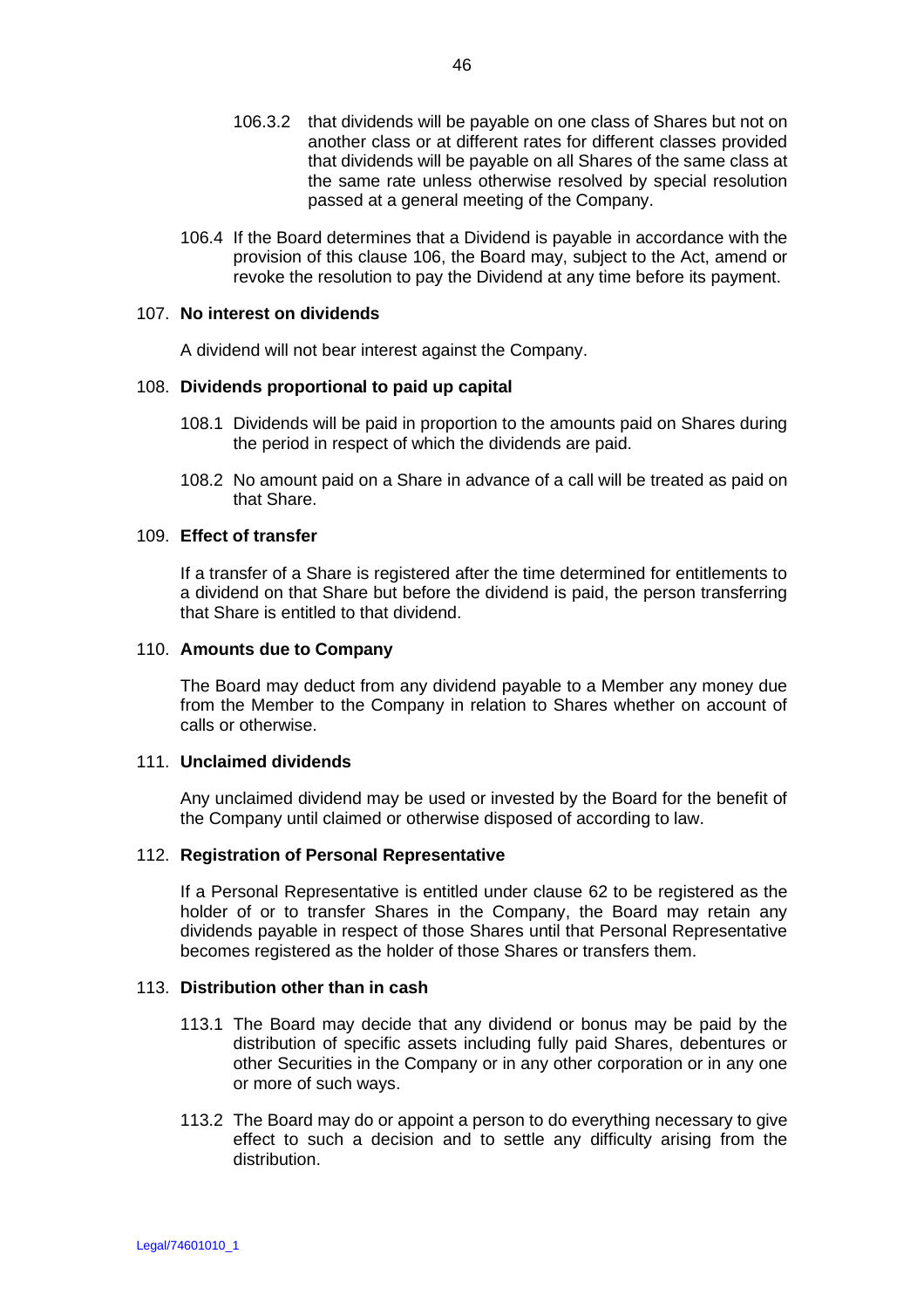113.3 In the case of a distribution of shares in another corporation, the Board or a person authorised by the Board may do what is necessary to constitute the Member a member of that corporation and in so acting, the Board or the authorised person will be acting as agent and attorney for the Member.

# **RESERVES**

# 114. **Set Aside Reserves and Application of Reserves**

- 114.1 The Directors may set aside out of profits such amounts by way of reserves as they think appropriate before declaring a dividend or determining to pay a dividend.
- 114.2 The Directors may apply the reserves for any purpose for which profits may be properly applied.

### 115. **Invest Reserves and Carrying Forward Profit**

- 115.1 Pending any application of the reserves, the Directors may invest or use the reserves in the business of the Company or in other investments as they think fit.
- 115.2 The Directors may carry forward any undistributed profits without transferring them to a reserve.

# **NOTICES**

### 116. **Service of notices**

- 116.1 A notice may be given by the Company to any Member, or in the case of joint holders to the Member whose name appears first in the Register, personally, by leaving it at the Member's registered address or by sending it by prepaid post to the Member's registered address or by facsimile or other electronic transmission to the Member's facsimile number or email address (if any).
- 116.2 If the notice is signed, the signature may be original, printed or electronic.

### 117. **When notice taken to be served**

- 117.1 Any notice sent by post is considered to have been served one business day after posting and, in proving service, it is sufficient to prove that the envelope containing the notice was properly addressed and posted.
- 117.2 Any notice served on a Member personally or left at the Member's registered address is taken to have been served when delivered.
- 117.3 Any notice served on a Member by facsimile or other electronic transmission is taken to have been served when the transmission is sent.

#### 118. **No registered address**

If a Member does not have a registered address or if the Company believes in good faith that a Member is not known at the Member's registered address, then unless and until the Member informs the Company of a registered address, a notice is taken to be given properly to the Member if the notice is exhibited in the Office for a period of forty eight hours.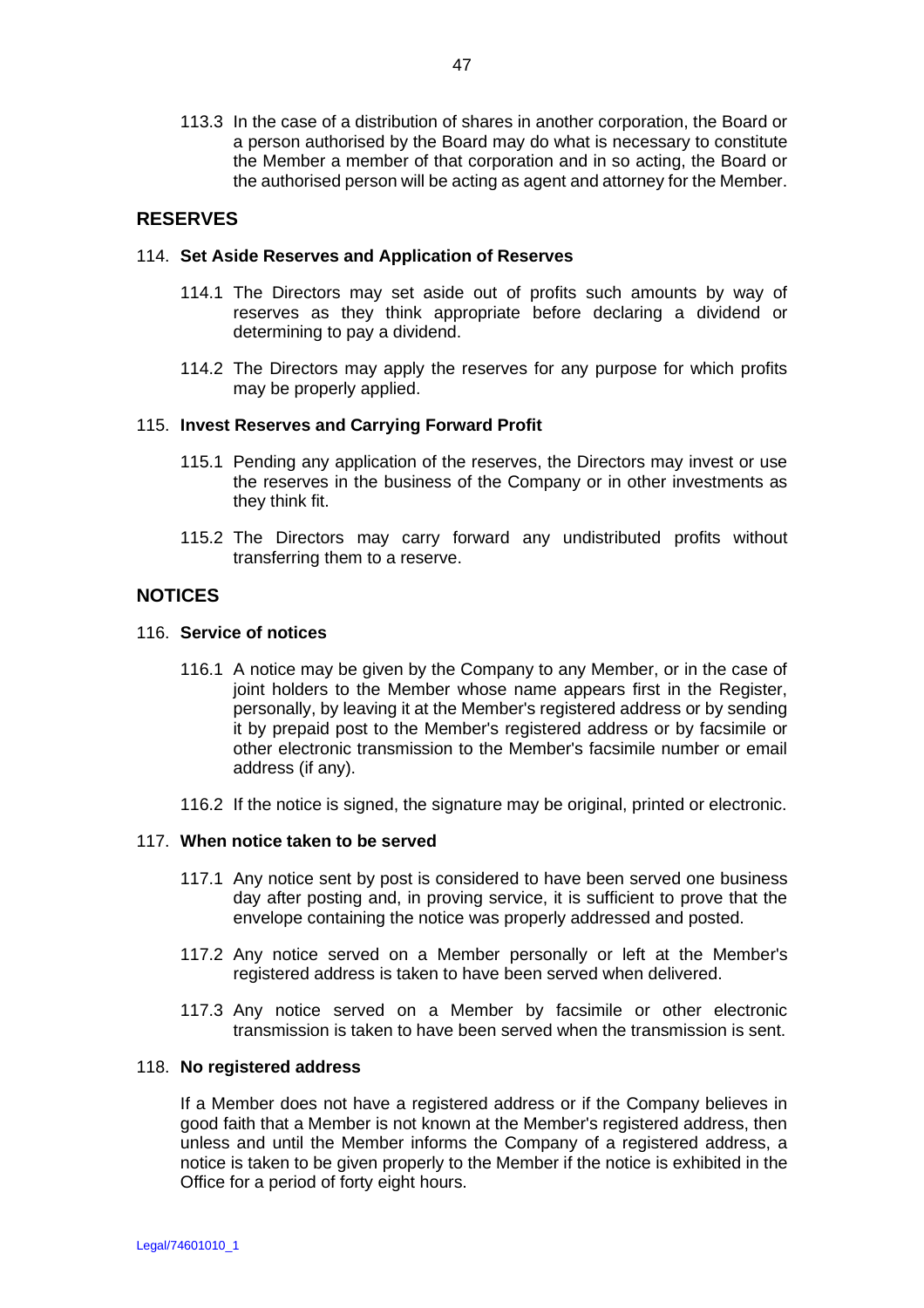### 119. **Notice to transferor binds transferee**

A person who by operation of law, transfer or any other means, becomes entitled to be registered as the holder of a Share is taken to have been served a notice which, prior to the person's name and address being entered in the Register in respect of the Share, was properly served on the person from whom the person derived title to that Share.

### 120. **Service and Personal Representatives**

A notice served in accordance with this Constitution on a Member in respect of whom a Personal Representative acts, whether or not the Company has notice of the Personal Representative acting, is taken to have been properly served in respect of a Share held by that Member whether held solely or jointly, until the Personal Representative is registered in the Member's place as the holder or joint holder of that Share.

# **WINDING UP**

# 121. **Distribution of surplus**

Subject to the rights or restrictions attached to a class of Shares, if the Company is wound up, any surplus must be divided among the Members in proportion to the Shares held by them and if any Shares are not fully paid, in proportion to the amounts paid or credited as paid on their Shares.

### 122. **Distribution of assets**

- 122.1 If the Company is wound up, the liquidator may, with the sanction of a special resolution of the Members, divide among some or all of the Members any of the Company's assets as the liquidator decides and may vest any of the assets in trustees on any trusts for the benefit of some or all of the Members as the liquidator decides.
- 122.2 Any division may be other than in accordance with the legal rights of the Members and in particular, any class may be given preferential or special rights or may be excluded altogether or in part. If any division is other than in accordance with the legal rights of Members, any Member who would be prejudiced by the division has a right to dissent and ancillary rights as if the special resolution sanctioning that division were a special resolution passed under the Act relating to the sale or transfer of the Company's assets by a liquidator in a voluntary winding up.
- 122.3 If any Shares to be divided in accordance with clause 122.2 carry a liability to calls or otherwise, any person entitled under the division to any of the Shares may by notice within ten business days after the passing of the special resolution, direct the liquidator to sell the person's proportion and pay the person the net proceeds and the liquidator is to act accordingly, if practicable.
- 122.4 The liquidator may settle any difficulty concerning a distribution under clause 121 or this clause 122 as the liquidator decides.